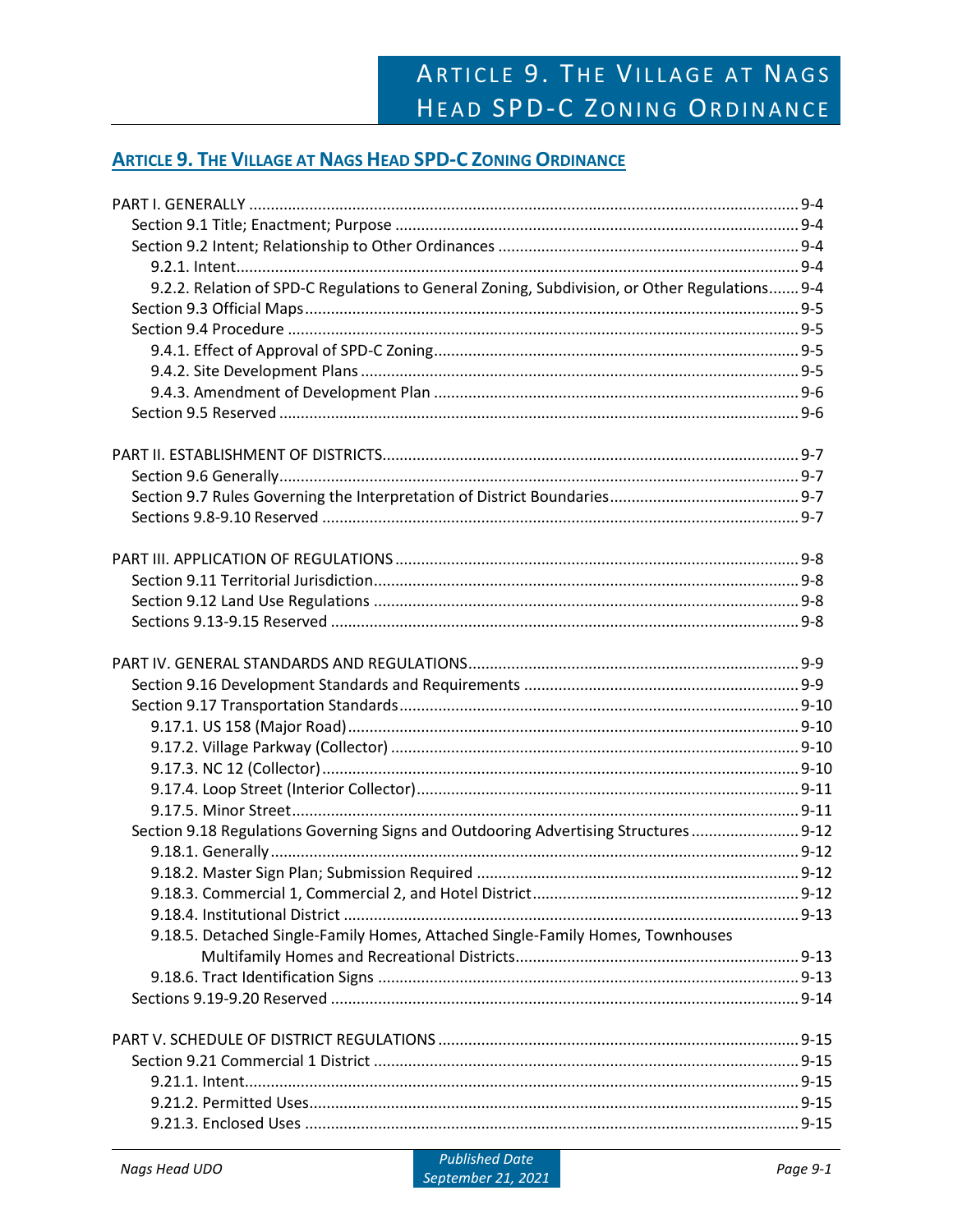# ARTICLE 9. THE VILLAGE AT NAGS HEAD SPD-C ZONING ORDINANCE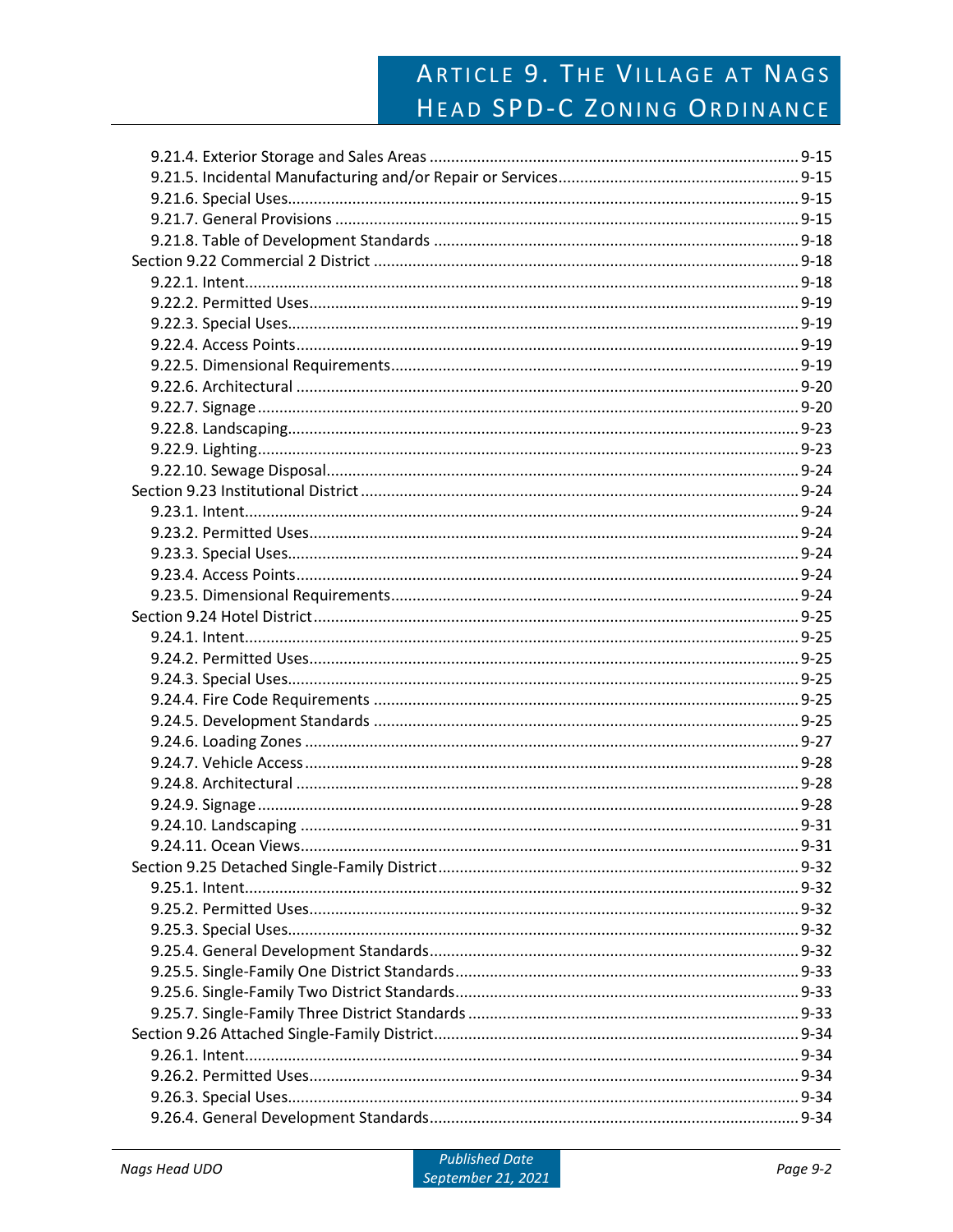# ARTICLE 9. THE VILLAGE AT NAGS HEAD SPD-C ZONING ORDINANCE

| 9.37.6. Outdoor Stands, Accessory to Shopping Mall/Neighborhood Shopping Center 9-46 |  |
|--------------------------------------------------------------------------------------|--|
|                                                                                      |  |
|                                                                                      |  |
|                                                                                      |  |
|                                                                                      |  |
|                                                                                      |  |
|                                                                                      |  |
|                                                                                      |  |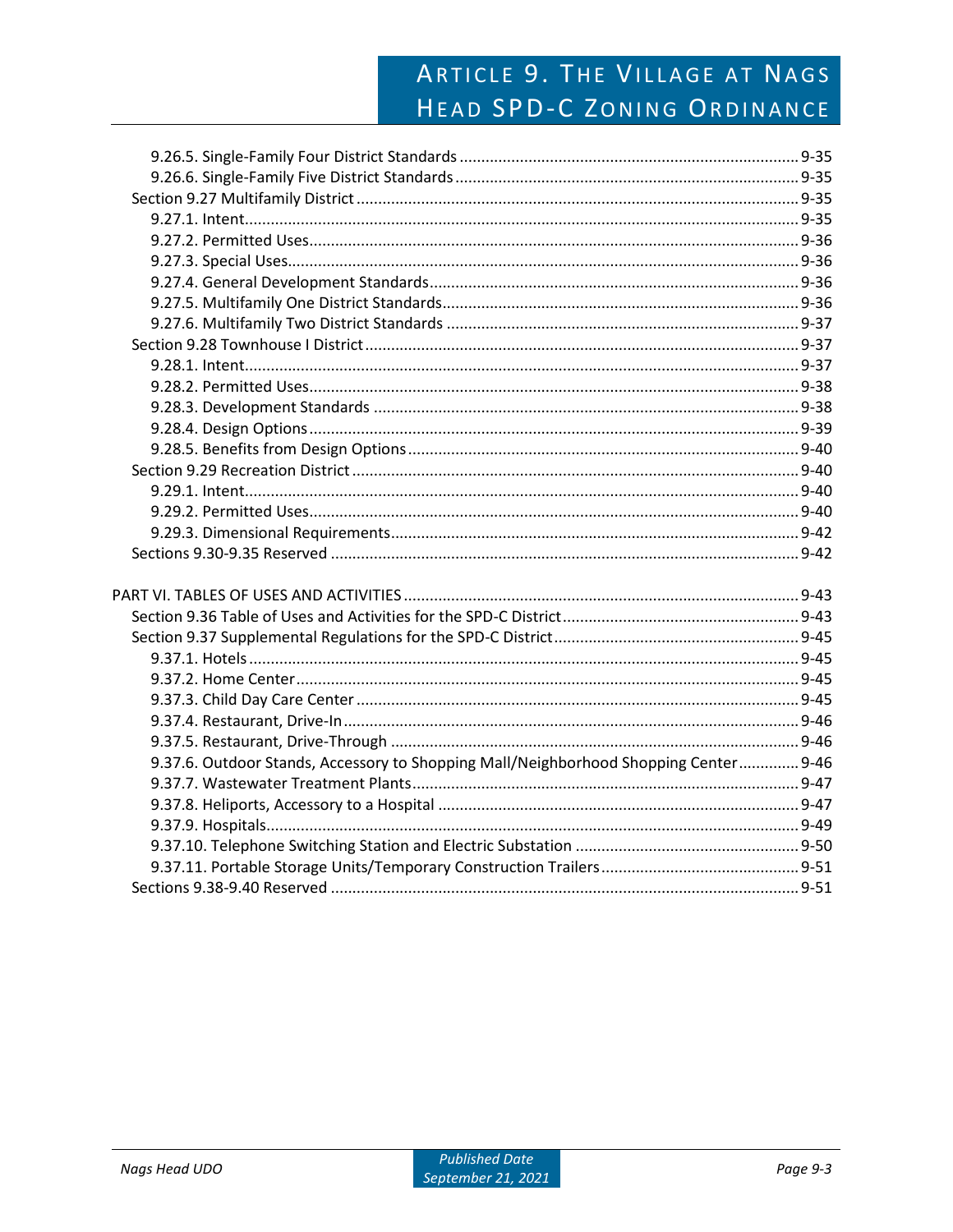# **PART I. GENERALLY**

# **SECTION 9.1 TITLE; ENACTMENT; PURPOSE.**

*9.1.1.* This Article shall be known as "The Village at Nags Head SPD-C Zoning Ordinance."

*9.1.2.* In accordance with the provisions of G.S. 160D-201 et seq., and the original zoning ordinance, , an application was made for the rezoning of approximately 410 acres of land known as the Epstein Property and defined as described therein as "The Village at Nags Head." The Planning Board and the Board of Commissioners found that the application complied with the terms of the zoning ordinance and the Board of Commissioners found this as a fact. Therefore, is created a special planned developmentcommunity district pursuant to the terms of this article which shall be designated as "The Village at Nags Head."

# **SECTION 9.2 INTENT; RELATIONSHIP TO OTHER ORDINANCES.**

# *9.2.1. Intent.*

The following general provisions are intended solely to regulate existing special planned developmentcommunity (SPD-C) districts and to prohibit the creation of any new SPD-C districts subsequent to August 4, 1993. Within the existing SPD-C district created prior to August 4, 1993, regulations adapted to unified planning and development are intended to accomplish the purposes of zoning and other applicable regulations to the same degree as in districts in which conventional regulations are intended to control development on a lot-by-lot basis. This procedure is intended to promote economical and efficient land use, a higher level of amenities, appropriate and harmonious variety in physical development, design, and an improved living and working environment.

# *9.2.2. Relation of SPD-C Regulations to General Zoning, Subdivision, or Other Regulations.*

The provisions which follow shall apply generally to the regulation of the SPD-C district. Where there are conflicts between these special provisions and general zoning, subdivision or other regulations or requirements, these special regulations shall apply in the SPD-C district unless the Board of Commissioners find, in the particular case:

*9.2.2.1.* Provisions in this section do not serve public purposes to a degree at least equivalent to this UDO or other regulations or requirements; or

*9.2.2.2.* Actions, designs or solutions proposed by the applicant, although literally in accord with these special regulations or general regulations, do not satisfy public purposes to at least an equivalent degree.

Except as indicated in this subsection 9.2.2, procedures and requirements set forth in this section shall apply in the SPD-C district and to issuance of any permits required. When a particular element is not addressed in the SPD-C regulations, the regulations of this UDO shall apply.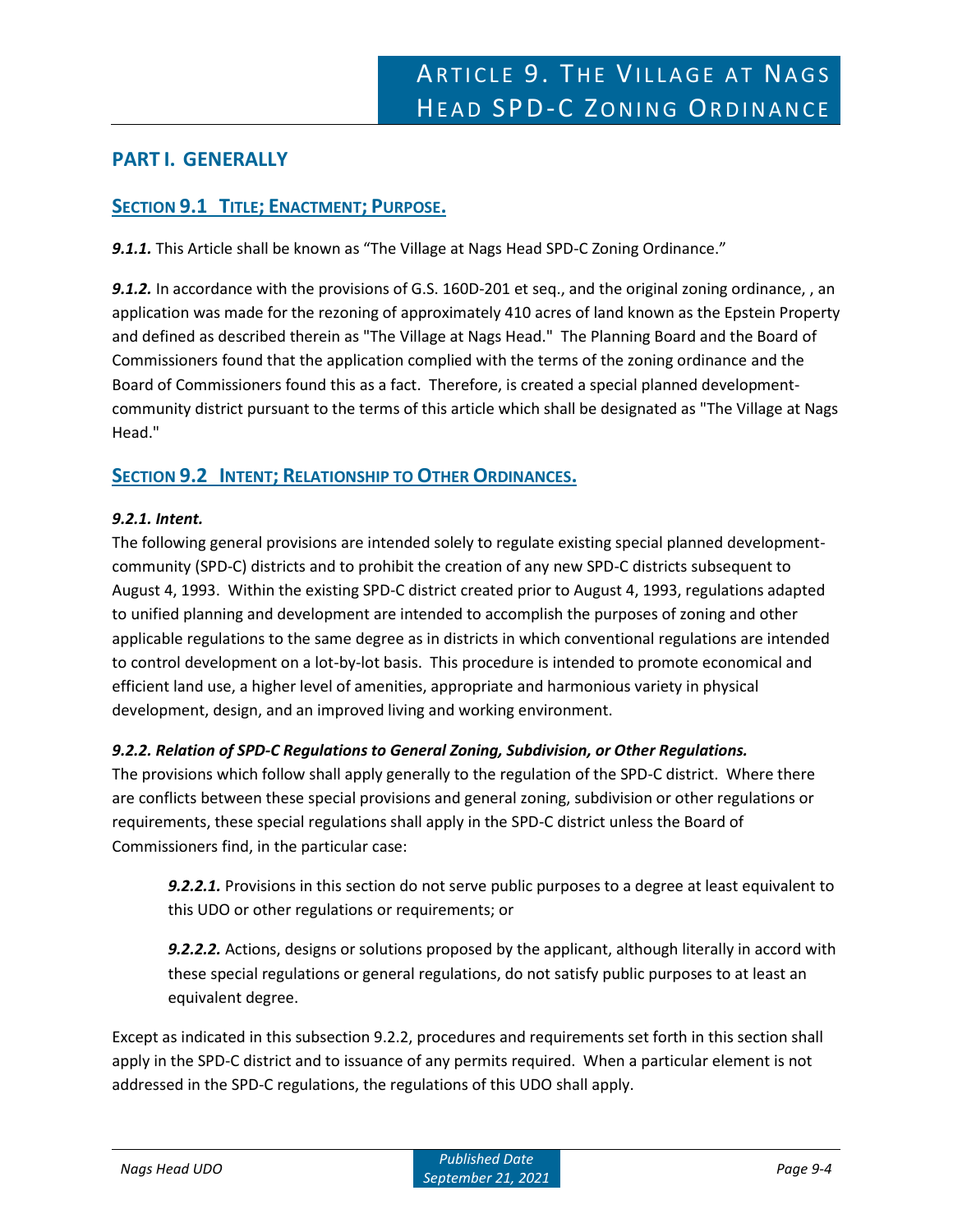# **SECTION 9.3 OFFICIAL MAPS.**

*9.3.1.* The maps contained in the Master Plan for The Village at Nags Head, prepared by Jerry Turner and Associates, and which are labeled as "The Village at Nags Head Master Land Use Plan," "The Transportation and Utilities Plan," "The Recreation and Open Space Map," and the "Illustrative Master Plan" shall be the official maps for the SPD-C district. Such maps are on file in the Town Hall bearing the signature of the Mayor and attested by the Town Clerk and shall be the official zoning maps of such special planned development-community district known as The Village at Nags Head.

*9.3.2.* The plat of the outer boundaries of The Village at Nags Head are those boundaries as shown on a plat prepared by Quible & Associates, Inc., and duly recorded in the Dare County Register of Deeds at Plat Cabinet A, page 299, a copy of which is also on file at the Town Hall and labeled "Survey Plat for Nags Head Village."

# **SECTION 9.4 PROCEDURE.**

# *9.4.1. Effect of Approval of SPD-C Zoning.*

Within the boundaries of the SPD-C district, the provisions and development standards of this section shall apply as well as any additional requirements or regulations which may be made a part of an approved development plan for such district by the Board of Commissioners. Any deviation from or failure to comply with such a requirement shall be considered to be a violation of this UDO and shall be treated under the provisions of Section 1.10, Violation of UDO Regulations.

# *9.4.2. Site Development Plans.*

No site plan for a proposed use within any zone or district of the SPD-community district shall be accepted for review by the Town unless and until the Board of Commissioners has reviewed proposed rules and regulations governing development in that zone or district and has officially adopted those specific rules and regulations as a part of the SPD-community district section. No building permit shall be issued in the SPD-C district unless and until the Planning Board and Board of Commissioners have approved site development plans and reports for the development as a whole or stages or portions of it which are satisfactory to them in relation to total development. No structure or use other than as indicated in approved site development plans and reports shall be permitted. Detailed site development plans for all or any part of the SPD-C district shall be submitted, reviewed and subsequently amended in accordance with the procedures established for site plan review in Article 4, Development Review Process of this UDO. Each site development plan shall:

*9.4.2.1.* Be in accordance with the approved development plan.

*9.4.2.2.* Include all the information required for the submission of subdivision plats.

*9.4.2.3.* Show the existing topography and proposed grading at the site at contour intervals of not more than two (2) feet, including existing vegetation, natural features, major dunes, areas liable to flooding and shore conditions.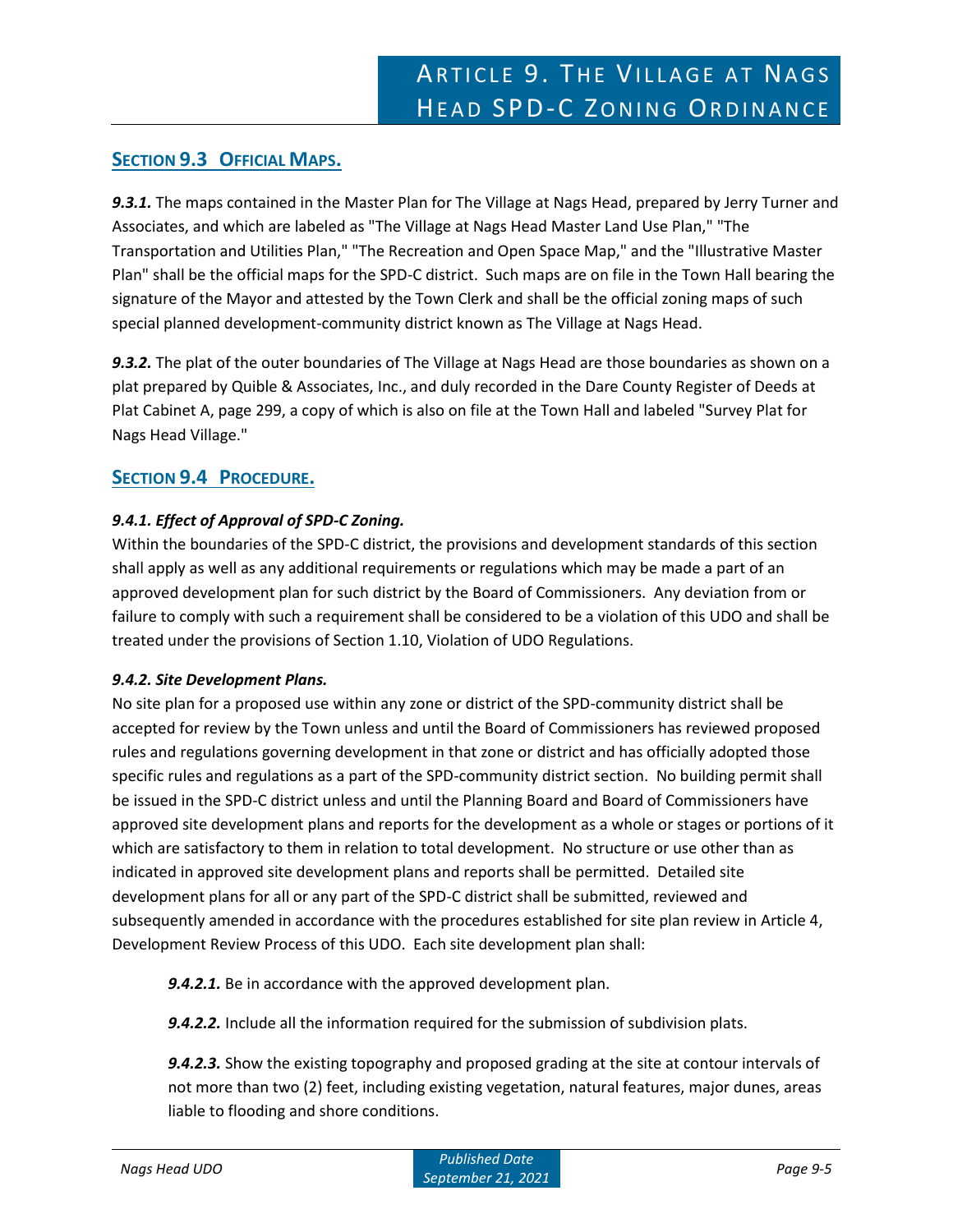*9.4.2.4.* Include a grading plan showing proposed water runoff and plans for siltation and erosion control, both during and after construction.

*9.4.2.5.* Show the location, height, ground coverage and use of all structures and the location and areas of open spaces, parking areas and areas dedicated to public use.

*9.4.2.6.* Show all easements and rights-of-way existing or proposed.

*9.4.2.7.* Show the location, dimension and grades of all roads, streets and driveways, parking facilities, points of access to surrounding streets and pedestrian walks and highways.

*9.4.2.8.* Indicate, for each residential structure, the number and type of dwelling units classified by the number of bedrooms and the total floor area to be used for commercial purposes.

*9.4.2.9.* Indicate the floor area of all nonresidential buildings.

*9.4.2.10.* Provide a landscaping and screening plan, showing all manmade features, and the location, mature size and species of all planting materials.

*9.4.2.11.* Provide an exterior lighting plan.

*9.4.2.12.* Show the location of all parks and other community recreational facilities, indicating the location and use of all such land which will be dedicated to public use.

*9.4.2.13.* Include documents indicating the manner in which any land or facility intended for public or quasi-public use, but not proposed to be in public ownership, will be held, owned and maintained in perpetuity for the indicated purposes.

# *9.4.3. Amendment of Development Plan.*

A proposal for amendment of a development plan for the SPD-C district which does not change the overall density of the district nor increase the amount of approved commercial acreage, nor change the boundaries of the area zoned SPD-C may be approved by the Board of Commissioners after submission for review and recommendation to the Planning Board. Any other amendments to a development plan for the SPD-C district shall be treated under the procedures of Section 3.5, UDO Text Amendment/Zoning Map Amendment of this UDO.

# **SECTION 9.5 RESERVED.**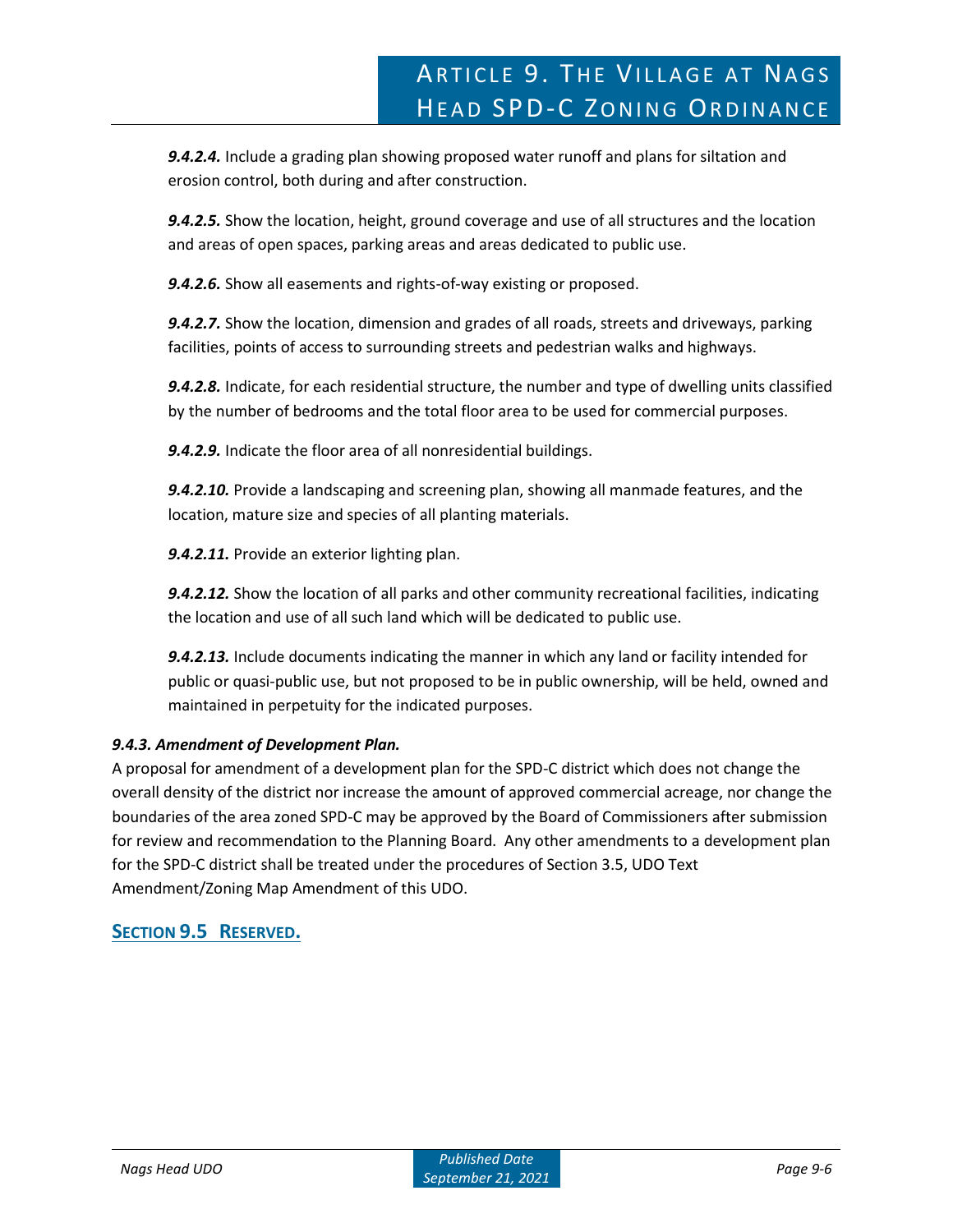# **PART II. ESTABLISHMENT OF DISTRICTS**

# **SECTION 9.6 GENERALLY.**

The zoning districts into which this special planned development-community district are divided are those districts shown on the official master land use plan map for The Village at Nags Head, referred to as the "Official Zoning Map for The Village at Nags Head." Subsequent to August 4, 1993, the creation of any new SPD-C districts shall be prohibited.

# **SECTION 9.7 RULES GOVERNING THE INTERPRETATION OF DISTRICT BOUNDARIES.**

Where uncertainty exists with respect to the boundaries of any of the zoning districts, as shown on the "Official Zoning Map for The Village at Nags Head," the following rules shall apply:

*9.7.1.* Boundaries indicated as approximately following platted lot lines shall be construed as following such lot lines.

*9.7.2.* Boundaries indicated as following shorelines shall be construed to follow such shorelines, and in the event of change in the shoreline shall be construed as moving with the actual shoreline. Boundaries indicated as approximately following the centerlines of streams, rivers, canals, lakes or other bodies of water shall be construed to follow such centerlines.

*9.7.3.* Where physical or cultural features existing on the ground are at variance with those shown on the official zoning map, or in other circumstances not covered by subsections 9.7.1 and 9.7.2 of this section, the Board of Adjustment shall interpret the district boundaries.

**SECTION 9.8 – 9.10 RESERVED.**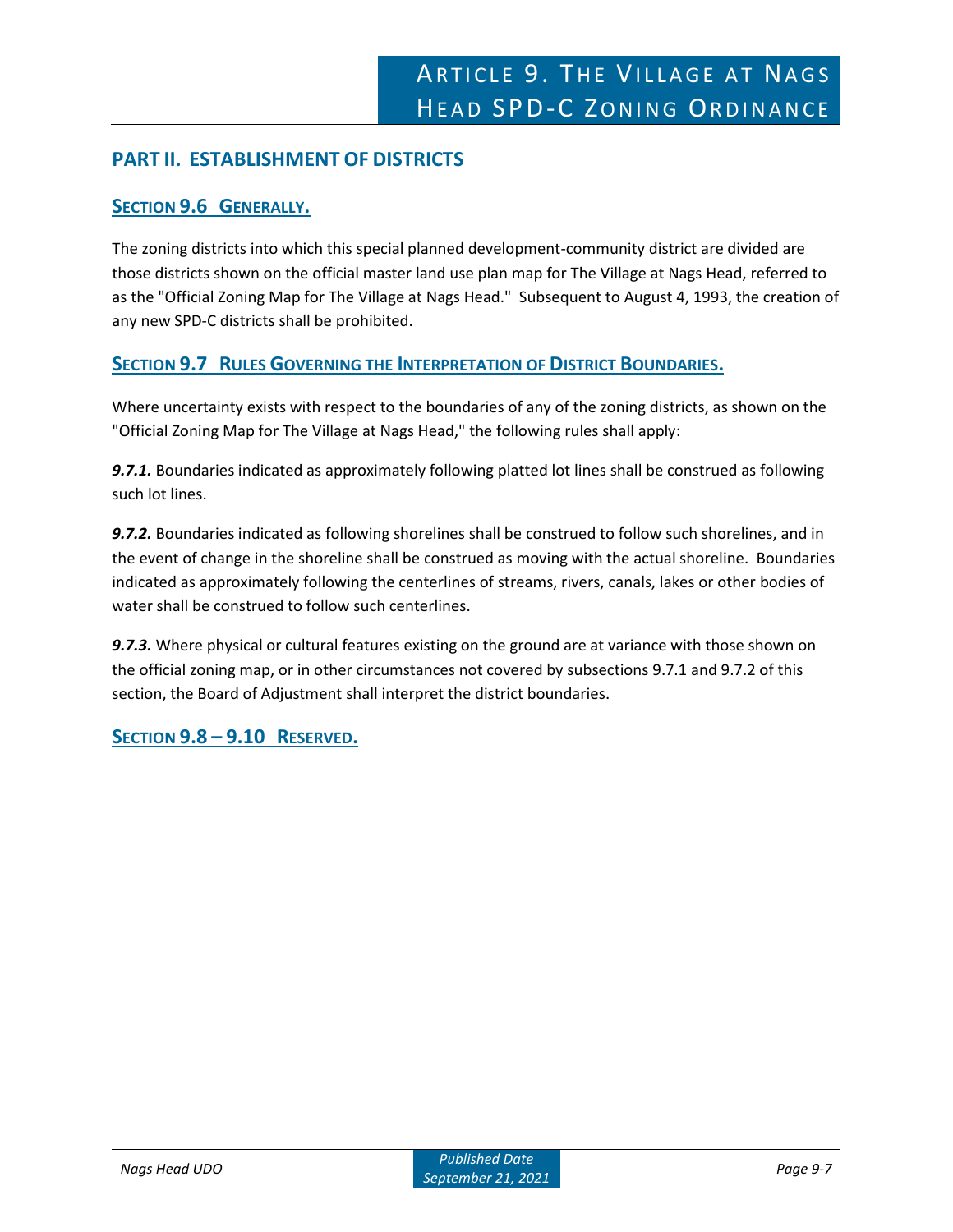# **PART III. APPLICATION OF REGULATIONS**

# **SECTION 9.11 TERRITORIAL JURISDICTION.**

The provisions of this article shall apply to all lands, structures and uses thereon, within areas designated on The Village at Nags Head Master Plan. If a particular item is not addressed in this article, the regulations of this UDO or The Village at Nags Head Master Plan shall apply.

# **SECTION 9.12 LAND USE REGULATIONS.**

The land use categories for The Village at Nags Head have a traditional planning hierarchy of classifications in a reverse pyramid structure as follows:

- Hotel district
- Commercial 1 district
- Beach and tennis club district
- Multi-family home district
- Attached single-family home district
- Detached single-family home district

Any proposed changes to land use district classifications assigned to properties in the Village at Nags Head SPD-C district shall follow the same procedure as prescribed under Section 3.5, UDO Text Amendment/Zoning Map Amendment of this UDO for the consideration of amendments to the zoning map.

**SECTION 9.13 – 9.15 RESERVED.**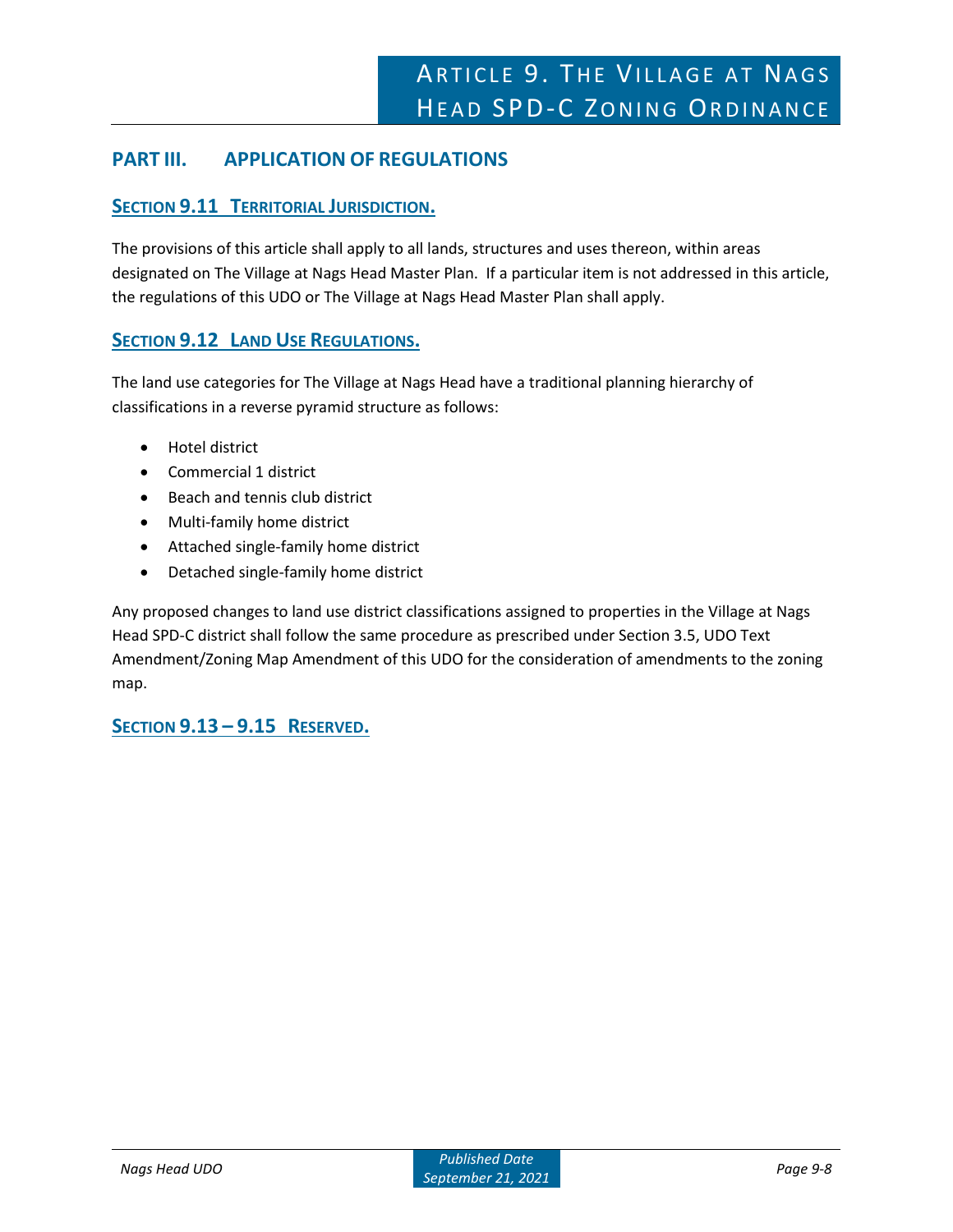# **PART IV. GENERAL STANDARDS AND REGULATIONS**

# **SECTION 9.16 DEVELOPMENT STANDARDS AND REQUIREMENTS.**

Within the SPD-C District, the following development standards and requirements shall apply:

*9.16.1.* Not less than twenty (20) percent of the total acreage of the SPD-C district shall be designated as common open space. Common open space shall not include any land covered by streets or parking areas or residential or commercial buildings but may include unimproved lands, required buffers or setbacks and common facilities such as swimming pools and tennis courts. In addition, a golf course proposed to be constructed, maintained and operated in private ownership may be included as a component of the required twenty (20) percent of "common open space," provided that the land to be devoted to golf course use shall be described in an easement to be granted to and accepted by the Town, pursuant to G.S. 160D-1301 - 160D-1307, requiring the land to remain in perpetuity as open space as defined in G.S. 160D-1307. Such easement, however, shall not preclude the construction and use of a clubhouse, maintenance building, and other structures customarily associated with the operation of a golf course, but the land covered by such structures shall be excluded from the computation of open space.

*9.16.2.* Not less than forty (40) percent of the dwelling units within the SPD-C district shall be detached single-family dwellings.

*9.16.3.* Not more than thirty-five (35) percent of the dwelling units within the SPD-C district may be twofamily, townhouses and/or multifamily dwellings being no more than one hundred forty (140) feet in length, more than forty-eight (48) feet in width, or more than thirty-five (35) feet in height.

*9.16.4.* Not more than twenty-five (25) percent of the dwelling units within the SPD-C district may be multifamily dwellings other than those specified in subsection 9.16.3 of this section.

*9.16.5.* The overall dwelling unit density for any SPD-C district shall not exceed six (6) dwelling units per acre.

*9.16.6.* Permitted and special uses in the C-2 general commercial district may be approved as part of the total development plan, provided that:

*9.16.6.1.* No more than twelve (12) percent of the total SPD-C district acreage is devoted to commercial use.

*9.16.6.2.* No commercial use shall be located within five hundred (500) feet of any residential district not a part of the SPD-C district.

*9.16.6.3.* All commercial uses shall comply with Article 10, Performance Standards.

*9.16.6.4.* No part of the area shown on the development plan as commercial acreage shall be included in the computation of residential density for the total SPD-C district.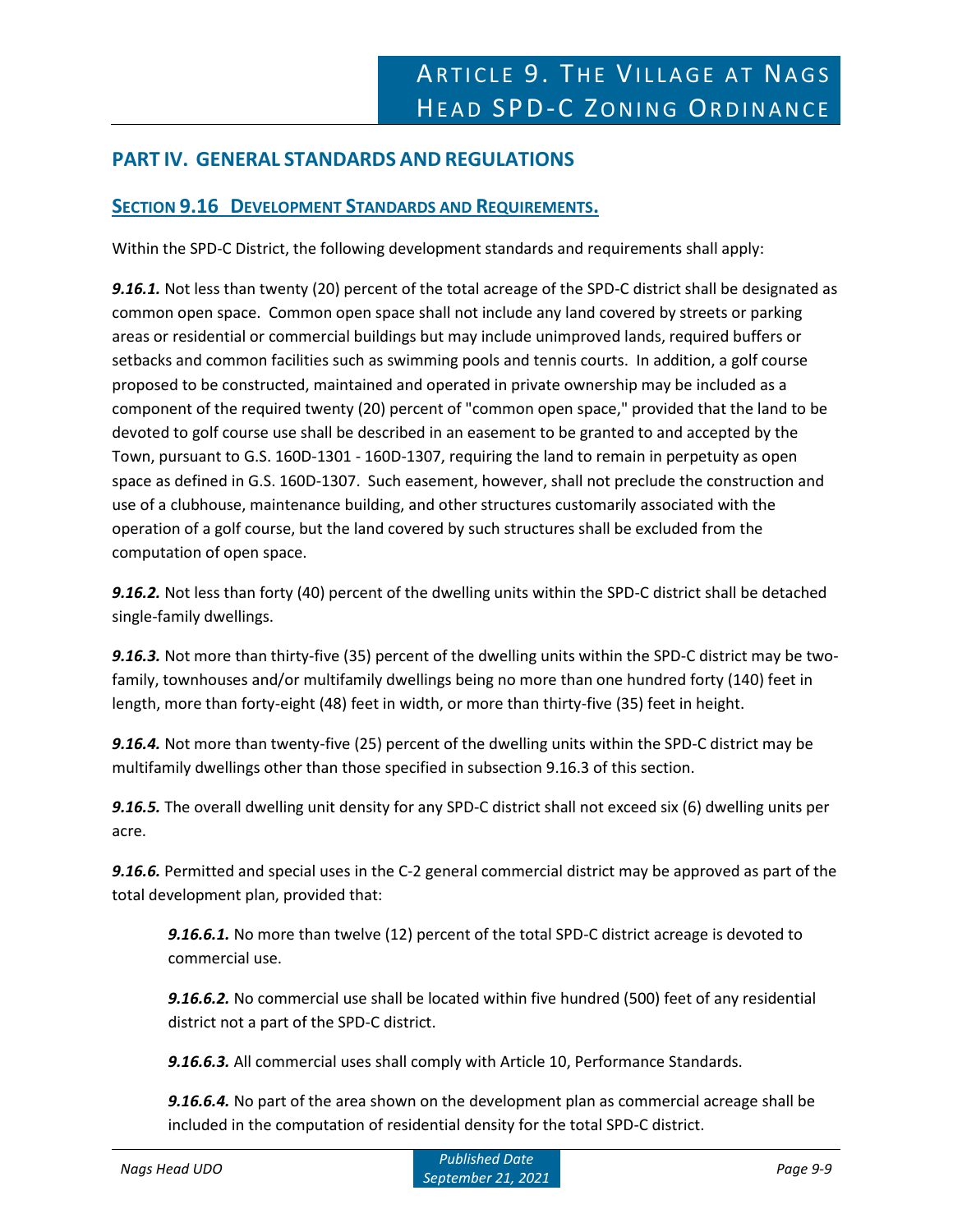*9.16.6.5.* Primary vehicular access shall be from a public thoroughfare and shall be designed to minimize conflict with the flow of traffic, to reduce congestion and avoid potential hazards for vehicles and pedestrians.

# **SECTION 9.17 TRANSPORTATION STANDARDS.**

# *9.17.1. US 158 (Major Road).*

*9.17.1.1. Purpose.* A major thoroughfare for north/south through traffic. Entrance and exit from abutting commercial and office districts.

*9.17.1.2. Width of Right-of-Way.* State department of transportation standard.

*9.17.1.3. Paving width.* State department of transportation standard.

*9.17.1.4. Parking.* Not allowed.

*9.17.1.5. Building Setback Lines.*

*9.17.1.5.1.* Commercial: 45 feet.

*9.17.1.5.2.* Office: 45 feet.

*9.17.1.5.3.* Residential: 40 feet.

# *9.17.2. Village Parkway (Collector).*

*9.17.2.1. Purpose.* To allow vehicular access from US 158 to local and loop streets.

*9.17.2.2. Width of Right-of-Way.* 60 feet minimum.

*9.17.2.3. Paving Width.* Minimum 24-foot paved surface, with two lanes. Each lane, 12 feet wide when abutting and 14 feet when a median occurs.

*9.17.2.4. Parking.* Not allowed.

*9.17.2.5. Sidewalks.* A minimum five feet wide and detached from street on one side of the Village Parkway. The requirement for sidewalks shall not be applicable to Seachase Drive, Links Drive, or Bay Meadow Drive west of US 158.

*9.17.2.6. Planting Strip.* Planting islands occur in medians.

*9.17.2.7. Building Setback Lines.* A minimum 30 feet from right-of-way.

#### *9.17.3. NC 12 (Collector).*

*9.17.3.1. Purpose.* To provide a north/south "beach" road with access to local streets. Entrance and exit from abutting commercial, residential, or hotel districts.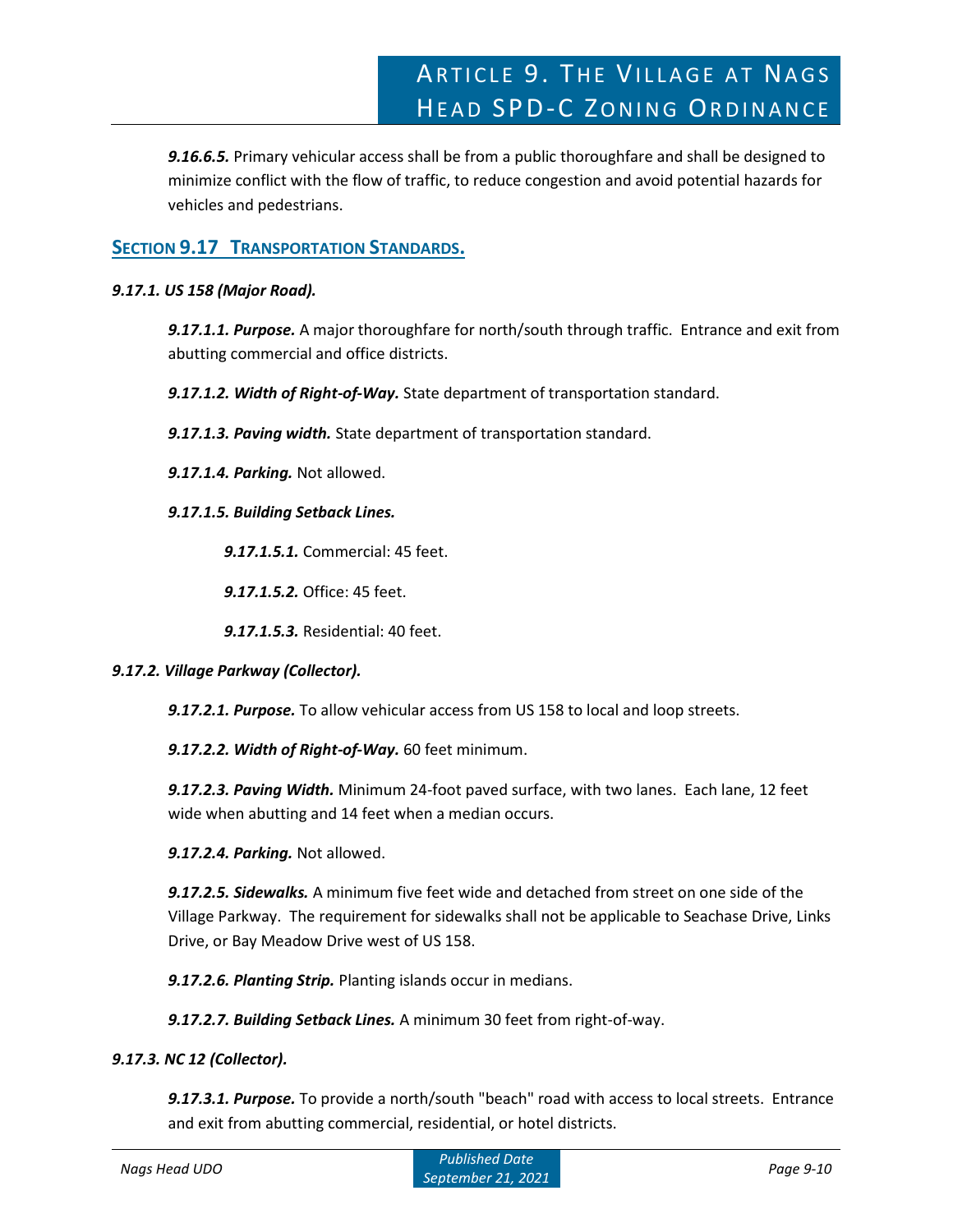*9.17.3.2. Width of Right-of-Way.* 60 feet minimum.

*9.17.3.3. Paving Width.* 24 feet paved surface with two 12-foot lanes.

*9.17.3.4. Sidewalks.* A minimum five feet wide and detached from curb when sidewalks are deemed necessary. The requirement for sidewalks shall not be applicable to Seachase Drive, Links Drive, or Bay Meadow Drive west of US 158.

*9.17.3.5. Building Setback Lines.* A minimum 30 feet from the right-of-way.

# *9.17.4. Loop Street (Interior Collector).*

*9.17.4.1. Purpose.* To provide vehicular traffic access off collector street and onto private drives or parking bays. Non-conducive to through traffic.

*9.17.4.2. Width of Right-of-Way.* 60 feet minimum.

*9.17.4.3. Paving Width.* 22 feet paved surface, with two lanes. Each lane shall be 11 feet wide when abutting and 12 feet wide when a median occurs.

*9.17.4.4. Sidewalks.* A minimum five feet wide and detached from street on one side of the loop street. The requirement for sidewalks shall not be applicable to Seachase Drive, Links Drive, or Bay Meadow Drive west of US 158.

*9.17.4.5. Planting Strip.* Planting islands occur in medians and shall be maintained by the Village at Nags Head Homeowners' Association.

*9.17.4.6. Building Setback Lines.* A minimum 20 feet from right-of-way.

# *9.17.5. Minor Street.*

*9.17.5.1. Purpose.* To provide vehicular traffic access to residentially zoned properties with a projected low traffic count, on which through traffic is discouraged and which is designed to serve no more than 50 dwelling units.

*9.17.5.2. Width of Right-of-Way.* 40 feet minimum.

*9.17.5.3. Paving Width.* 20 feet paved surface with two ten feet lanes. Cul-de-sac shall have a minimum 80-foot diameter or other appropriate turnaround.

*9.17.5.4. Sidewalks.* Not required.

# **SECTION 9.18 REGULATIONS GOVERNING SIGNS AND OUTDOOR ADVERTISING STRUCTURES.**

# *9.18.1. Generally.*

Unless otherwise specified in this section, the Village at Nags Head is covered by the Town sign provisions of Article 10, Part III, regulations governing signs and outdoor advertising structures.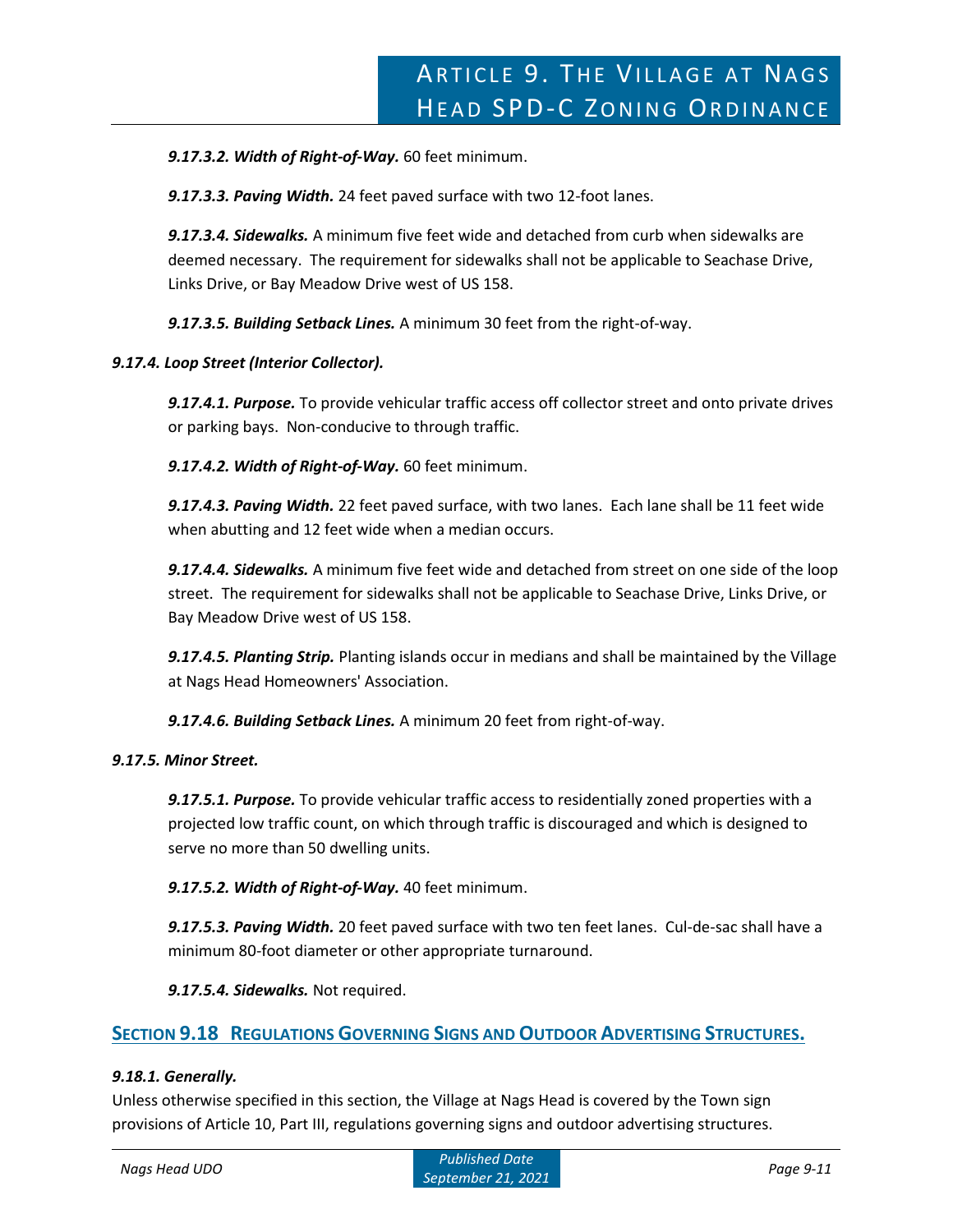However, recognizing that special planned development community districts are exempt from certain other requirements of this UDO such as dimensional requirements, the Board of Commissioners shall have broad authority to vary or modify the requirements of Article 10, Part III, Sign Regulations. This proposal to vary or modify this article would include those sections of this article listed above plus the additional regulations listed below which would allow the spirit of Article 10, Part III to be observed and the purposes and intent of the special planned development-community district as contained in this article to be fulfilled.

# *9.18.2. Master Sign Plan; Submission Required.*

The Village at Nags Head shall be required to submit a master sign plan for approval by the Board of Commissioners before a building permit is issued and prior to any signs being erected. This master sign plan shall include drawings and specifications, dimensions and maps showing proposed locations and maintaining the proper site distance from street intersections as required by any Town ordinance, or the state department of transportation.

# *9.18.3. Commercial 1, Commercial 2, and Hotel District.*

*9.18.3.1.* See Article 10, Part III, Sign Regulations.

*9.18.3.2.* Only one main freestanding sign per Commercial 1 (shopping center) and Commercial 2 (commercial/office) district as designated in the Master Plan for the Village at Nags Head shall be permitted. This main sign shall be located permanently on the ground, and shall not exceed sixteen (16) feet in height above the street grade and no more than two hundred (200) square feet in area on each side. Main signs for the hotel districts will have a maximum height of sixteen (16) feet and be no more than thirty-two (32) square feet in area on each side.

*9.18.3.3.* Two (2) square feet of business sign area for each lineal foot of store frontage shall be allowed. Stores which are corner stores shall be entitled to the amount of lineal footage on both store fronts.

*9.18.3.4.* All signs placed against the exterior wall of the building shall not extend more than twenty-four (24) inches beyond the building wall surface, and no one sign shall exceed twenty (20) percent of the exposed finished wall surface. Freestanding buildings may have no more than three signs per building.

*9.18.3.5.* One under-canopy sign, visible from the sidewalk, will be permitted for each store, shop, office, or auxiliary facility, and shall not exceed five (5) square feet in area nor be a hazard to pedestrian traffic.

*9.18.3.6.* Directional signs not exceeding three (3) square feet in area and twenty-four (24) inches in height indicating entrances and exits to the building shall be permitted. Directional sign square footage shall not be included in gross sign area.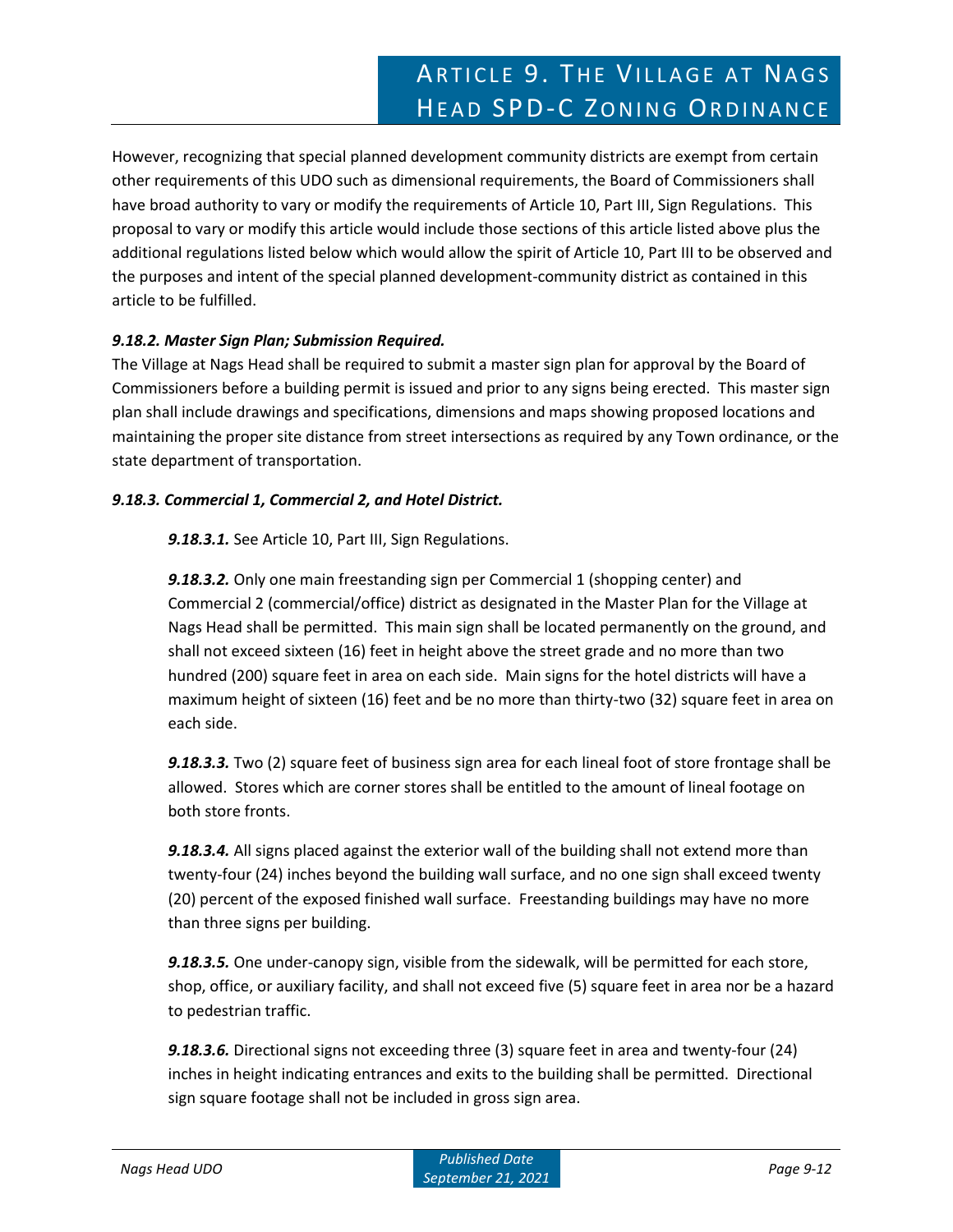#### *9.18.4. Institutional District.*

*9.18.4.1.* One freestanding sign per lot, per road frontage not to exceed forty (40) square feet each.

*9.18.4.2.* Wall signs shall be permitted, not to exceed ten percent of the exposed finished wall surface.

*9.18.4.3.* Directional signs not exceeding three (3) square feet and twenty-four (24) inches in height indicating entrances and exits to the buildings shall be permitted.

# *9.18.5. Detached Single-Family Homes, Attached Single-Family Homes, Townhouses, Multi-Family Homes and Recreational Districts.*

*9.18.5.1.* See Section 10.23, Signs Permitted in Residential Districts.

*9.18.5.2.* No sign may be located to impair traffic visibility as determined by a sight triangle as per the division of highway, state department of transportation, Subdivision Roads, Minimum Construction Standards, May 1, 1983; however, "island signs" are permitted in the right-of-way as long as the sight triangle is not obstructed.

#### *9.18.6. Tract Identification Signs.*

# *9.18.6.1. Class 1, On-Premises Permanent Subdivision.*

*9.18.6.1.1.* Two neighborhood identification signs along US 158 are permitted for major entrances to the western area.

*9.18.6.1.2.* The area of copy for each identification sign may not exceed 16 square feet.

*9.18.6.1.3.* No extremity of a sign structure used to support or decorate tract identification signs shall exceed an area of 32 square feet.

*9.18.6.1.4.* The height of the sign shall not exceed four feet.

# *9.18.6.2. Class 2, Community Subdivision.*

*9.18.6.2.1.* One identification sign along US 158 is permitted for major entrances.

*9.18.6.2.2.* The area of copy for each identification sign for major entrances may not exceed 30 square feet.

*9.18.6.2.3.* No extremity of a sign structure used to support or decorate community identification signs shall exceed an area of 300 square feet.

*9.18.6.2.4.* The height of the community sign shall not exceed eight feet.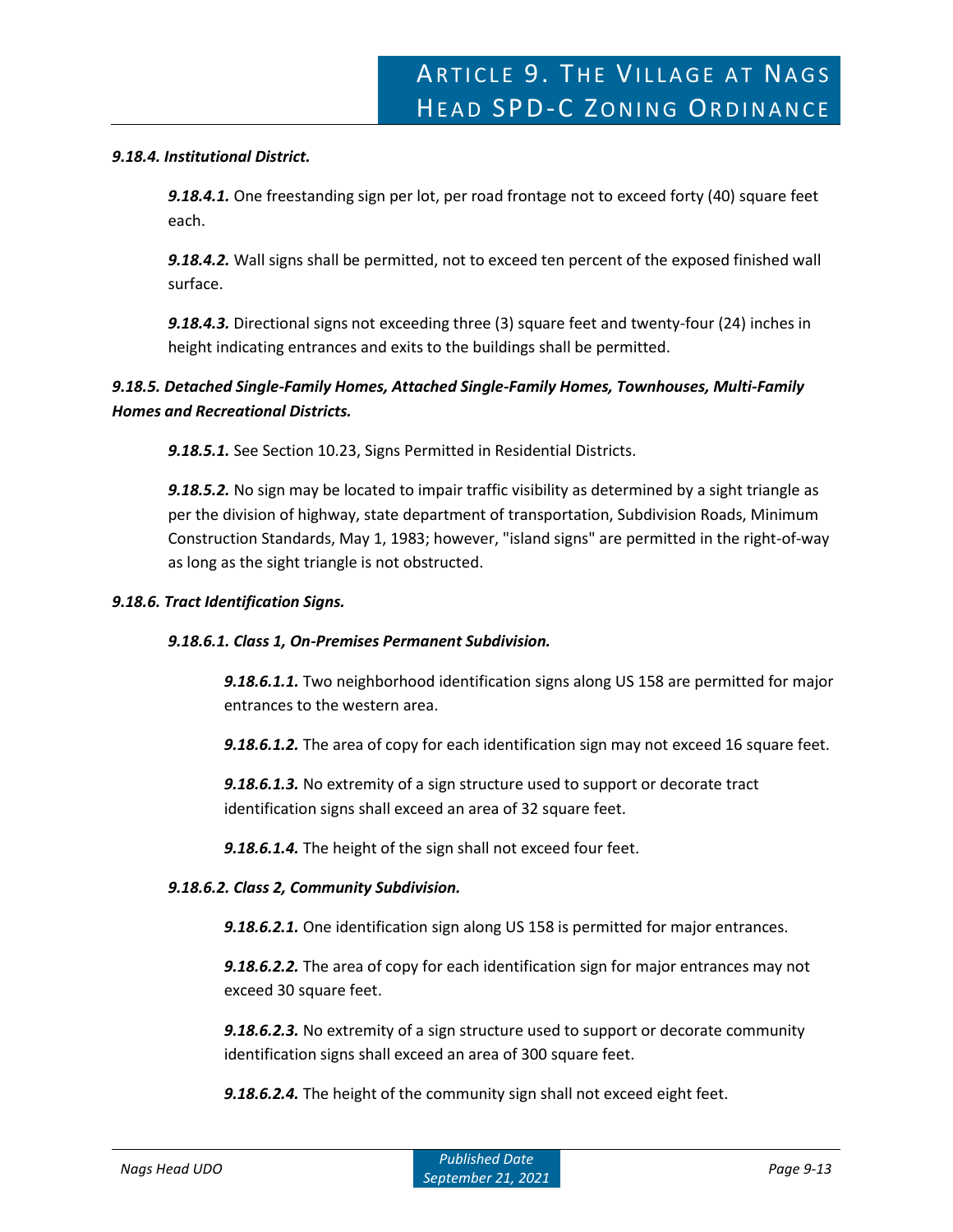# *9.18.6.3. Class 3, Recreational.*

*9.18.6.3.1.* One identification sign for each recreational activity is permitted.

*9.18.6.3.2.* The identification sign for the Nags Head Golf Links shall be permitted along US 158 for the main entrance at West Seachase Drive with authorization from the property owner, Village POA.

*9.18.6.3.3.* The copy, structure, and height are the same as Class 1.

**SECTION 9.19 – 9.20 RESERVED.**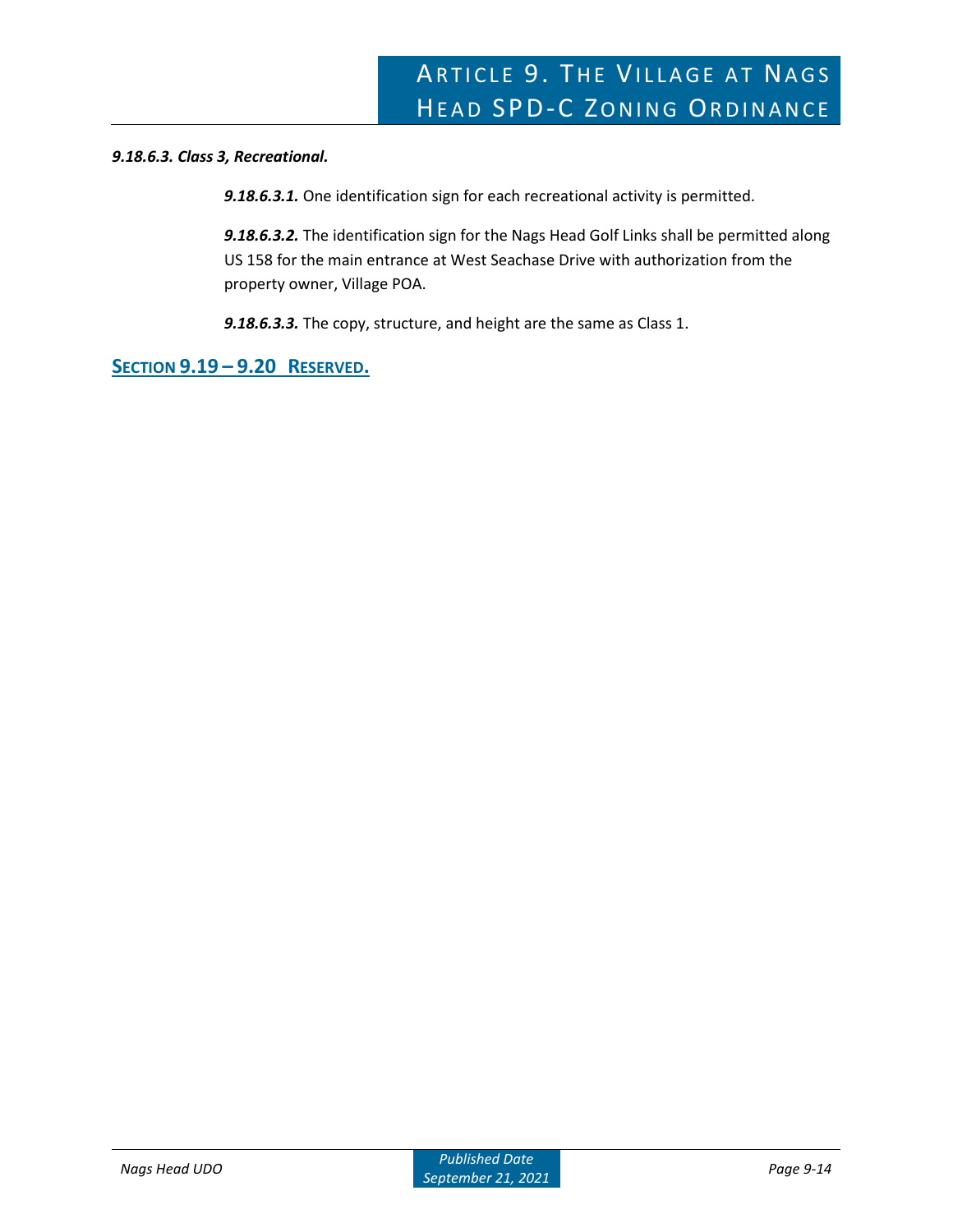# **PART V. SCHEDULE OF DISTRICT REGULATIONS**

# **SECTION 9.21 COMMERCIAL 1 DISTRICT.**

# *9.21.1. Intent.*

The Commercial 1 district is established to provide for the proper grouping and development of commercial facilities to serve the entire community. The Commercial 1 district shall be at least fifteen (15) acres in area.

# *9.21.2. Permitted Uses.*

Permitted uses in the Commercial 1 district shall be as provided in Section 9.36, Table of Uses and Activities in the SPD-C District.

# *9.21.3. Enclosed Uses.*

Uses enclosed within a building, including office, institutional, recreation, retail, service, and wholesale, are permitted by right in the Commercial 1 district as provided in Section 9.36, Table of Uses and Activities in the SPD-C District. Manufacturing and/or repair shall be allowed if related to the principal uses listed in this subsection, but any such use involving manufacturing or repair shall be a maximum of 5,000 square feet in floor area.

# *9.21.4. Exterior Storage and Sales Areas.*

Exterior storage and sales areas ancillary to the uses of subsection 9.21.3 shall be allowed if screened from exterior public rights-of-way on the rear and side property lines, and from adjacent residential areas.

# *9.21.5. Incidental Manufacturing and/or Repair or Services.*

The uses permitted in this section for incidental manufacturing and/or repair or service are permitted only where no obnoxious odors, aromas, fumes, or loud noises, or other side effects created which would be detrimental to the health, safety, and welfare of the surrounding businesses.

# *9.21.6. Special Uses.*

Special uses in the Commercial 1 district shall be as provided in Section 9.36, Table of Uses and Activities in the SPD-C District, subject to the requirements of this Commercial 1 district and additional regulations and requirements imposed by the Board of Commissioners in accordance with Section 3.8, Special Use Permits.

# *9.21.7. General Provisions.*

All permitted and special uses within the Commercial 1 district unless otherwise specified shall comply with the provisions. In cases where these standards conflict with the standards contained in Article 10, Part VI, Commercial Design Standards, the more restrictive standard shall apply.

*9.21.7.1.* A 12-foot wide paved access, which can be used as a fire lane, shall be provided along each of the four sides of buildings greater than 10,000 square feet. (Buildings less than 10,000 square feet are exempt from this requirement.) All other parking, off-street loading, and unloading areas shall be provided in accordance with Section 10.92, Street Access, Parking Lot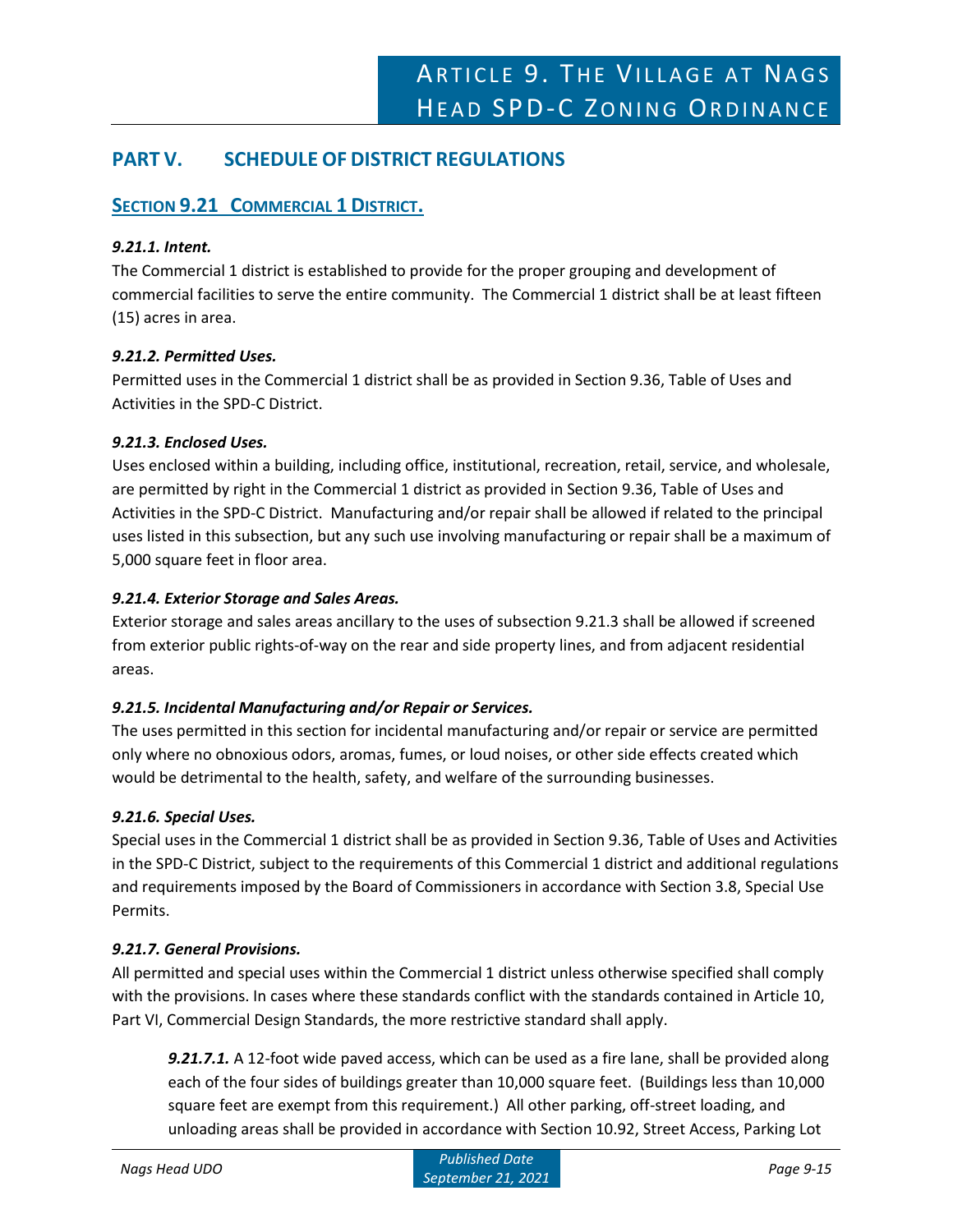Design, and Pavement Standards of this UDO and shall be marked so as to be distinguished from driveways and parking areas. Required loading areas shall be designed so as not to block the fire lane.

*9.21.7.2.* Screened dumpsters shall be provided in accordance with Chapter 30 of the Town Code.

*9.21.7.3.* Accessible parking spaces as well as required loading and transition areas shall be provided in accordance with the effective version of the North Carolina Accessibility Code.

*9.21.7.4.* A sidewalk or boardwalk constructed to provide a grade separation from vehicular traffic of at least six (6) inches shall connect all commercial establishments within each building. Separate buildings shall be connected with pedestrian passageways that are striped when crossing traffic lanes.

*9.21.7.5.* A minimum walkway, pedestrian pavement in front of a retail store or group of stores greater than 10,000 square feet, shall be eight (8) feet wide. Where the building exceeds twenty (20) feet in height above the finished grade, the walkway shall be increased one (1) foot for each two (2) feet of additional building height. (Buildings less than 10,000 square feet shall be exempt from this requirement.)

*9.21.7.6.* No portion of any building shall be farther than two hundred fifty (250) feet or closer than fifty (50) feet to a fire hydrant.

*9.21.7.7.* Fire hydrants shall be protected from traffic in accordance with Section 20-1 of the Town Code and shall be marked with stripes on the pavement within the protected area.

*9.21.7.8.* If the structures are not considered sprinkler protected according to the applicable National Fire Protection Association standards, the fire flow of the hydrants serving or intended to serve the structures shall be tested at the developer's expense by the Town fire department or by an independent testing firm. If the test is conducted by an independent testing firm, it shall be made under the direct supervision of the Town fire chief or his designee. A fee, in accordance with the most recently adopted consolidated fee schedule, shall be paid by the developer. If the flow is found to be deficient according to the insurance service office standards applicable to the Town, the developer shall bring the fire flow up to the established requirements set out in the insurance service office standards. The fire flow test shall be made during the period of peak water demand as determined from water consumption data maintained by the Town water department.

*9.21.7.9.* Traffic shall be diverted upon entering the parking lot or speed bumps shall be provided to slow traffic.

*9.21.7.10.* A minimum of six hundred (600) feet of frontage along a street shall be required before two accessways are permitted to the same street. A minimum of nine hundred (900) feet of frontage shall be required before three accessways are permitted. No shopping center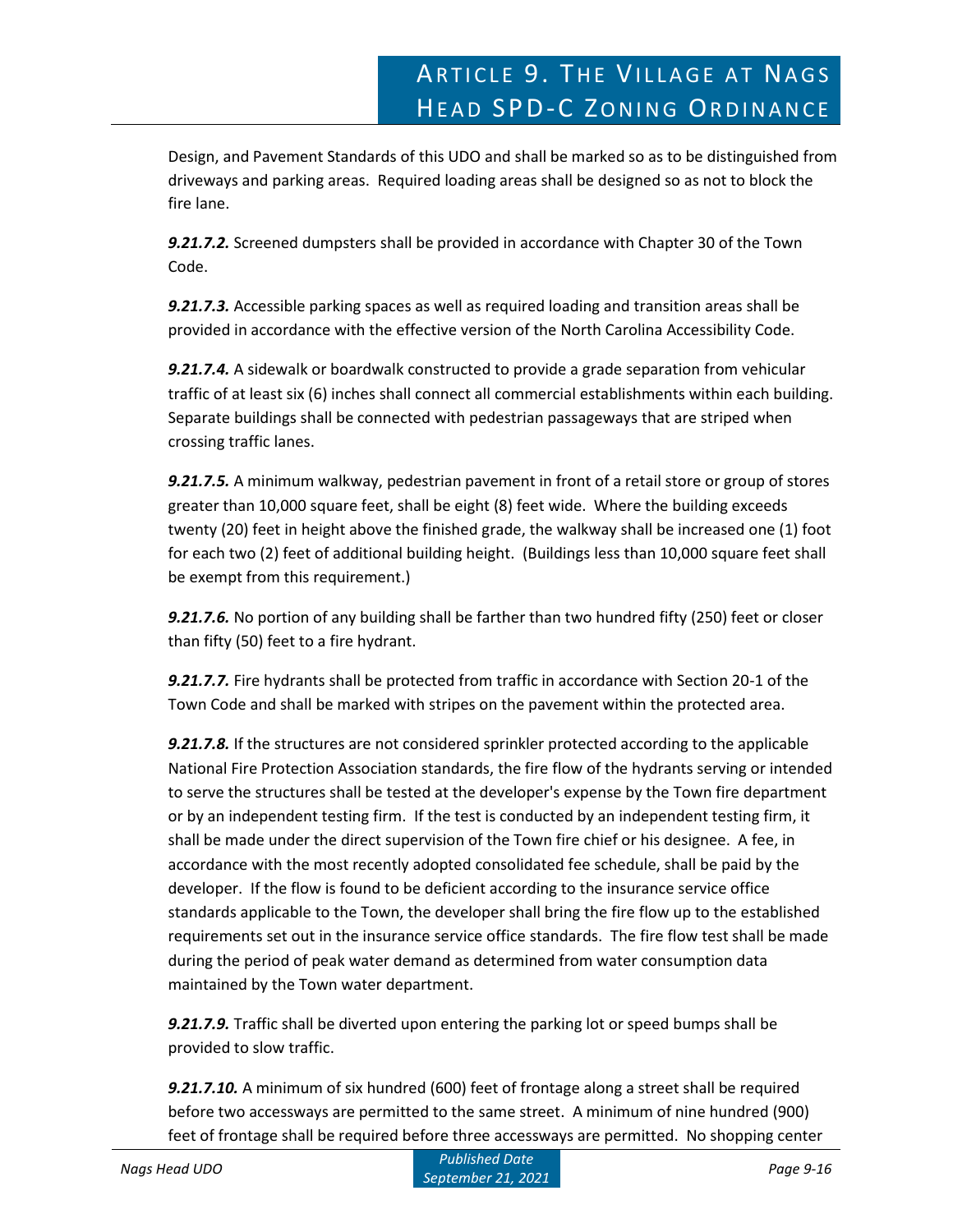shall have more than three accessways to one street. The accessways shall comply with the following standards:

*9.21.7.10.1.* Accessways shall not be less than thirty (30) feet or more than forty (40) feet in width at their intersection with the property line.

*9.21.7.10.2.* The principal accessways shall have an exit lane for left turns where permitted and an exit lane for right turns and one entrance lane. The lanes shall be appropriately marked as to exit and entrance.

*9.21.7.10.3.* At its intersection with the property line, an accessway shall not be less than one hundred (100) feet from another accessway or fifty (50) feet from a corner of the property. Notwithstanding, at least one accessway will be allowed for each shopping area.

*9.21.7.11.* Each shopping center with its buildings, parking lots and driveways shall be physically separated from each adjoining street by a curb or other suitable barrier to prevent unchanneled vehicular ingress or egress.

*9.21.7.12.* If the shopping center is to be constructed in progressive stages, no occupancy permit will be granted for any one stage until all site improvements and conditions assigned to the stage being constructed are completed.

*9.21.7.13.* Lighting in accordance with the Town lighting standards shall be installed in all parking and service areas.

*9.21.7.14.* A buffer shall be maintained along property lines abutting any neighboring lots not a part of the shopping center. The buffer shall be a fifty (50) foot wide grassed open space or a vegetative buffer of a minimum width of five (5) feet that will reach a minimum height of ten (10) Feet within five years.

*9.21.7.15.* Public restrooms shall be provided in a convenient and easily identifiable location at the developer's expense.

*9.21.7.16.* There shall be a minimum twenty (20) foot separation between detached buildings.

*9.21.7.16.1. Freestanding Buildings.* Separation between buildings or groups of buildings shall be a minimum of twenty (20) feet where buildings are side by side and have no natural lighting requirements in the space adjacent to the separation between buildings. Where buildings face one another, the minimum distance between the face of buildings, not inclusive of any canopy or overhangs, shall be thirty-five (35) feet, a minimum of a twenty (20) foot space must be left as access areas for fire trucks with a head clearance of at least sixteen (16) feet.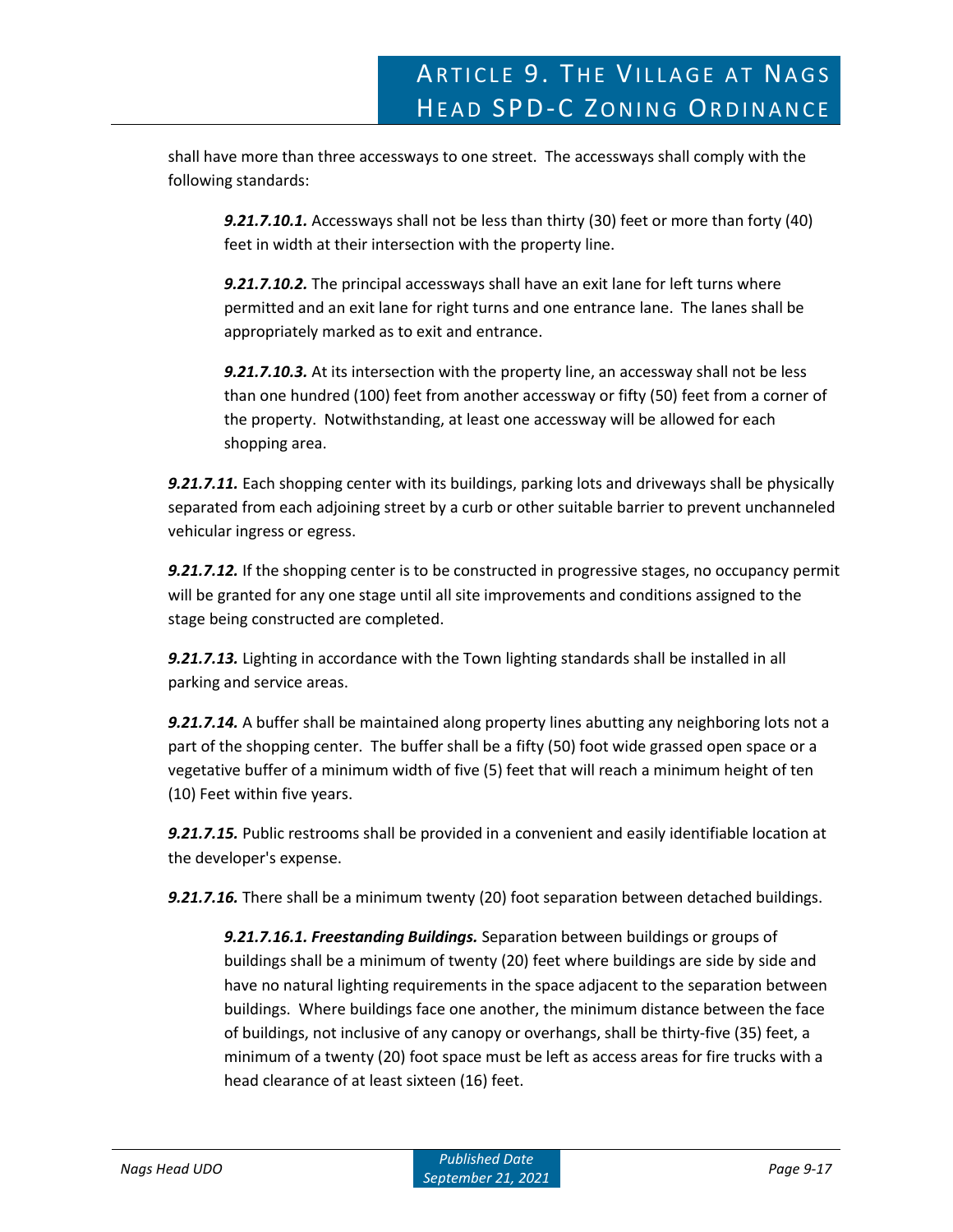*9.21.7.16.2. Connected Buildings.* In order to provide fire protection for buildings which house a group of stores within one or more connected buildings, there shall be areas for fire protection so as to serve both the front and rear of such connecting buildings.

*9.21.7.17.* A pre-application conference shall be held between the Planning Board and the applicant.

# *9.21.8. Table of Development Standards.*

*9.21.8.1. Minimum Lot Area.* That area of land described as the district boundaries for Commercial 1. (The minimum area shall be 15 acres.)

*9.21.8.2. Minimum Front Yard.* 75 feet from the main complex or the easternmost portion thereof from US 158.

*9.21.8.3. Minimum Side Yard.* There is no minimum side yard required.

*9.21.8.4. Minimum Rear Yard.* Five (5) feet between the rear side of a building and the adjacent parking area.

*9.21.8.5. Maximum Lot Coverage.* Eighty (80 percent of the district area.

*9.21.8.6. Height Limitation.* Thirty-five (35) feet, except that a cupola or tower which serves as the focal point of the shopping center may be constructed not to exceed forty-five (45) feet in height.

*9.21.8.7. Parking Required.* Parking shall be provided in accordance with Article 10, Part II, Off-Street Parking and Loading Requirements of this UDO.

*9.21.8.8. Loading Space Required.* One (1) loading space for each 20,000 gross square feet of the building area of Commercial 1. A loading space is defined as being an unencumbered area 12 by 60 feet in area.

*9.21.8.9. Division of Ownership.* Nothing within the table of development standards of this article shall preclude a division of ownership of areas within the district, provided that the structures thereon are in compliance with the requirements of this article.

# **SECTION 9.22 COMMERCIAL 2 DISTRICT.**

# *9.22.1. Intent.*

The Commercial 2 district is established to provide for the proper grouping and development of small, independently owned commercial facilities to serve the entire community. All Commercial 2 districts shall be at least five (5) acres in area. The Commercial 2 districts are those areas identified as the commercial/office areas on the Village at Nags Head Master Land Use Plan.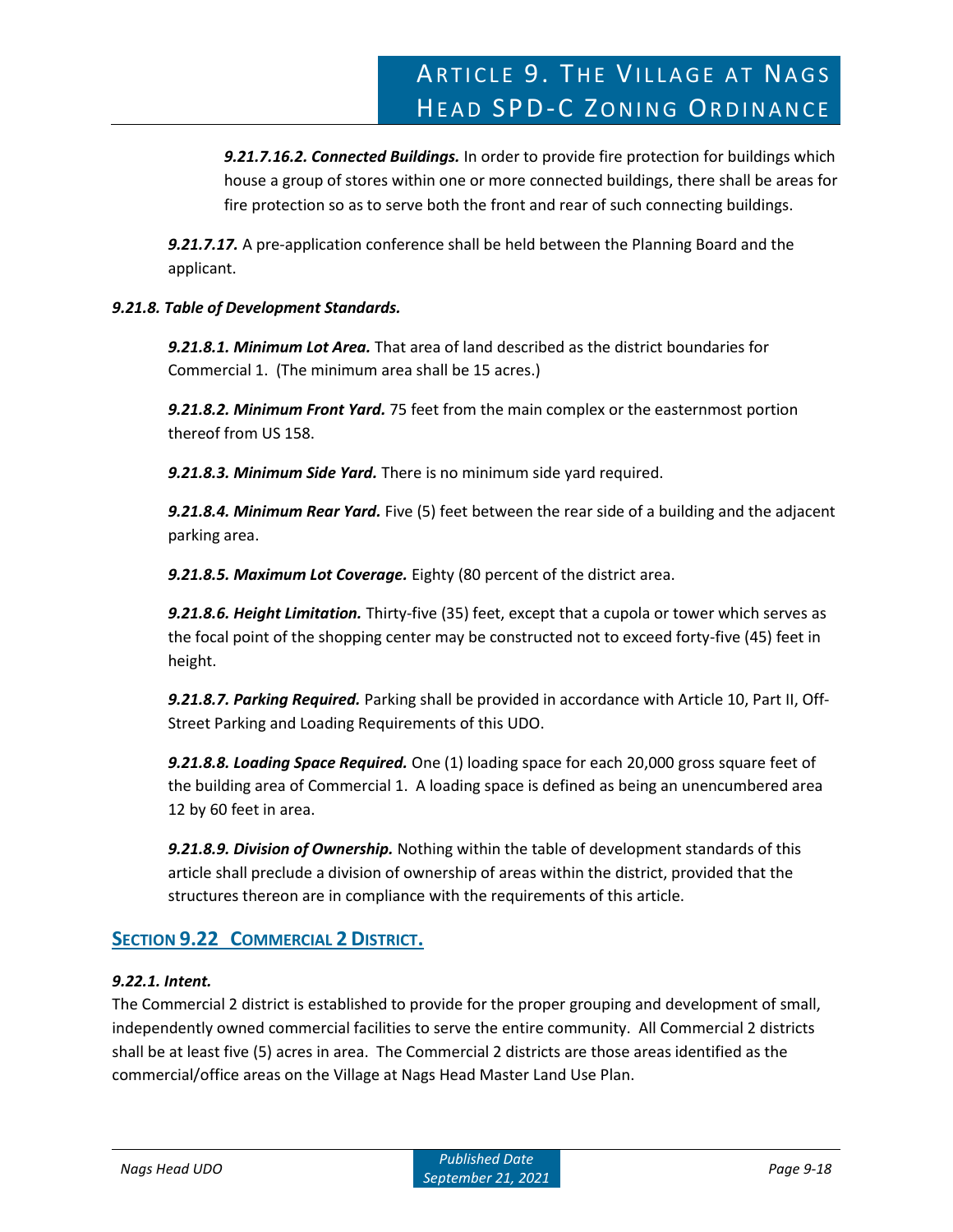# *9.22.2. Permitted Uses.*

Permitted uses in the Commercial 2 district shall be as provided in Section 9.36, Table of Uses and Activities in the SPD-C District. Lots intended for SF #1, SF #2, or SF #3 uses as specified in Section 9.25, Detached Single-Family District, shall be designated on the plat of record.

# *9.22.3. Special Uses.*

Special uses in the Commercial 2 district shall be as provided in Section 9.36, Table of Uses and Activities in the SPD-C District, subject to the requirements of this Commercial 2 district and additional regulations and requirements imposed by the Board of Commissioners in accordance with Section 3.8, Special Use Permits.

# *9.22.4. Access Points.*

Accessways in the Commercial 2 district off US 158 shall be only where designated on the illustrative master plan. Each lot that fronts on either Mall Drive or Epstein Drive shall be entitled to one access (curb cut) onto either of those streets except where the Town has approved a unified access plan. When a unified access plan has been approved by the Town, access shall be in strict adherence with that approved access plan. All accessways shall be at least one hundred (100) feet from an intersection with NC 12 or US 158.

# *9.22.5. Dimensional Requirements.*

Dimensional requirements in the Commercial 2 district are as follows. In cases where these standards conflict with the standards contained in Article 10, Part VI, Commercial Design Standards, the more restrictive standard shall apply.

# *9.22.5.1. Maximum Density.* Not Applicable.

# *9.22.5.2. Coverage.*

*9.22.5.2.1. Maximum Building.* Thirty (30) percent.

*9.22.5.2.2. Maximum Parking.* Fifty (50) percent.

*9.22.5.2.3. Minimum Landscaped Space.* Twenty (20) percent. Landscaped space does not include parking, drives, or buildings, but does include walks, gazebos, fountains, plant material, other landscaping features, etc.

# *9.22.5.3. Building Setback Requirements.*

*9.22.5.3.1.* A minimum of forty (40) feet from US 158 right-of-way.

*9.22.5.3.2.* A minimum of thirty (30) feet from NC 12 right-of-way.

*9.22.5.3.3.* A minimum of fifty (50) feet from residential districts.

*9.22.5.3.4.* A minimum of twenty-five (25) feet from side road rights-of-way.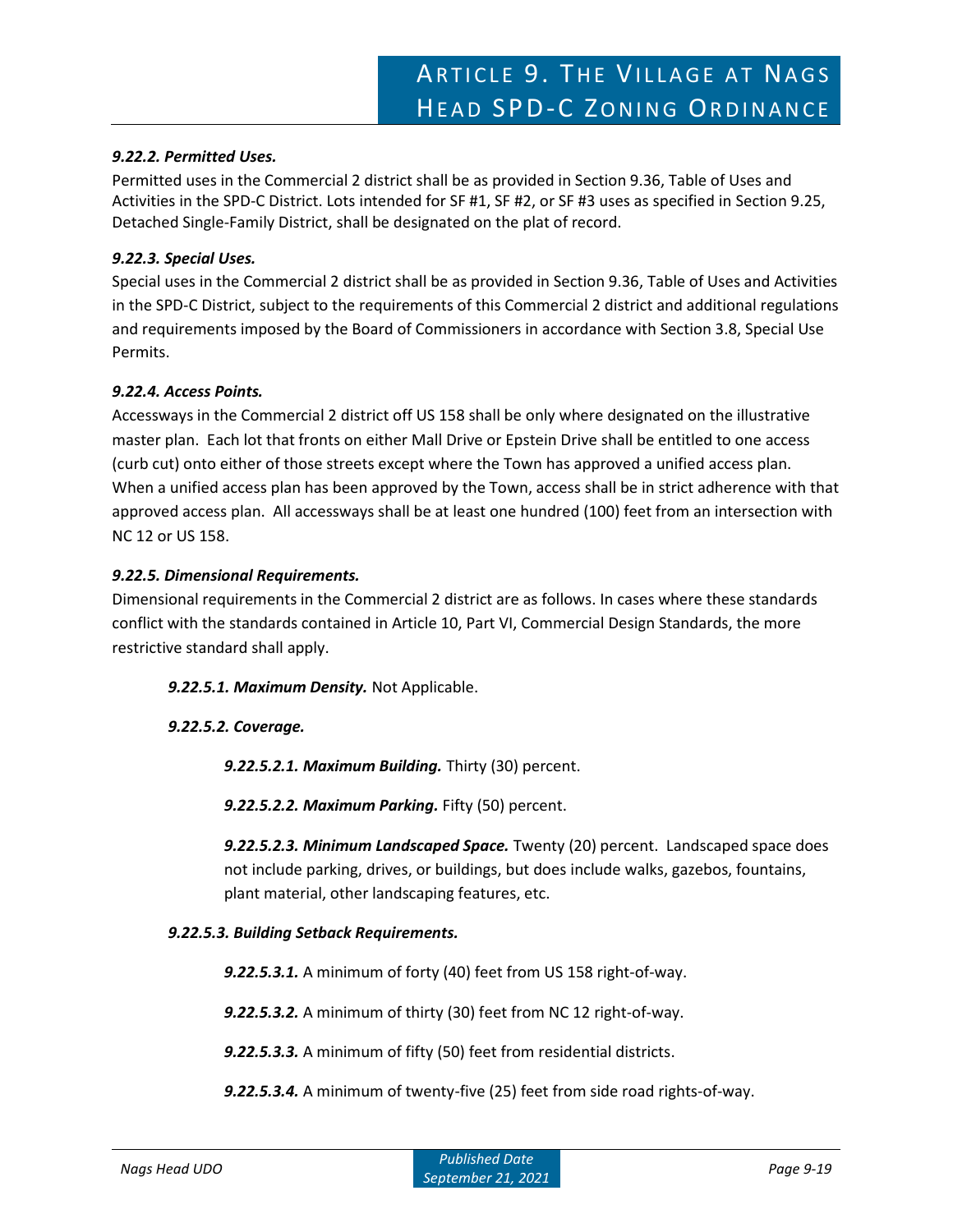NOTE: Ten (10) feet may be deducted from the minimum when the area is bermed and planted or solidly fenced. The height of the planting or fence shall be six (6) feet above the road's surface.

# *9.22.5.4. Building-to-Building Separation.*

*9.22.5.4.1.* A minimum of ten (10) feet separation between one-story structures.

*9.22.5.4.2.* A minimum of twenty (20) feet separation between two-story structures.

*9.22.5.4.3.* A minimum of thirty (30) feet separation between three-story structures.

*9.22.5.5. Building Height Limitation.* A maximum of thirty-five (35) feet.

*9.22.5.6. Building Size.* No single retail space, either freestanding or within an attached cluster, shall exceed 10,000 square feet in floor area.

# *9.22.6. Architectural.*

Each building cluster in the Commercial 2 district shall be architecturally compatible. A building cluster shall be a grouping of two or more businesses housed in either attached or detached structures in a definable district. Attaching will be encouraged.

# *9.22.7. Signage.*

There shall be a limitation on signage in the Commercial 2 district which will require architectural review committee approval for uniform district conformity and a building permit from the Town. (See Article 10, Part III of this UDO for the signage approval process.)

*9.22.7.1.* As an alternative to the Village Commercial 2 district sign, and applicable only to the Village Commercial 2 district, one freestanding sign may be located on-site, subject to the following criteria: It is the purpose of this section to permit an applicant an opportunity to erect one permanent freestanding sign on-site as long as specific architectural, site, and building design standards developed by the Town are adhered to. These standards are designed to preserve and promote open space on commercial sites, promote more landscaped area, reduce impervious surfaces, and to promote architectural and design standards that are indicative of our Nags Head heritage. A freestanding sign may be erected, subject to the following conditions:

*9.22.7.1.1.* The current Village C2 district sign shall be removed before a developer can erect a freestanding sign.

*9.22.7.1.2.* A freestanding sign shall not exceed ten (10) feet in height above street grade.

*9.22.7.1.3.* The freestanding sign shall require architectural review and approval by the Town Planning Board and the Board of Commissioners.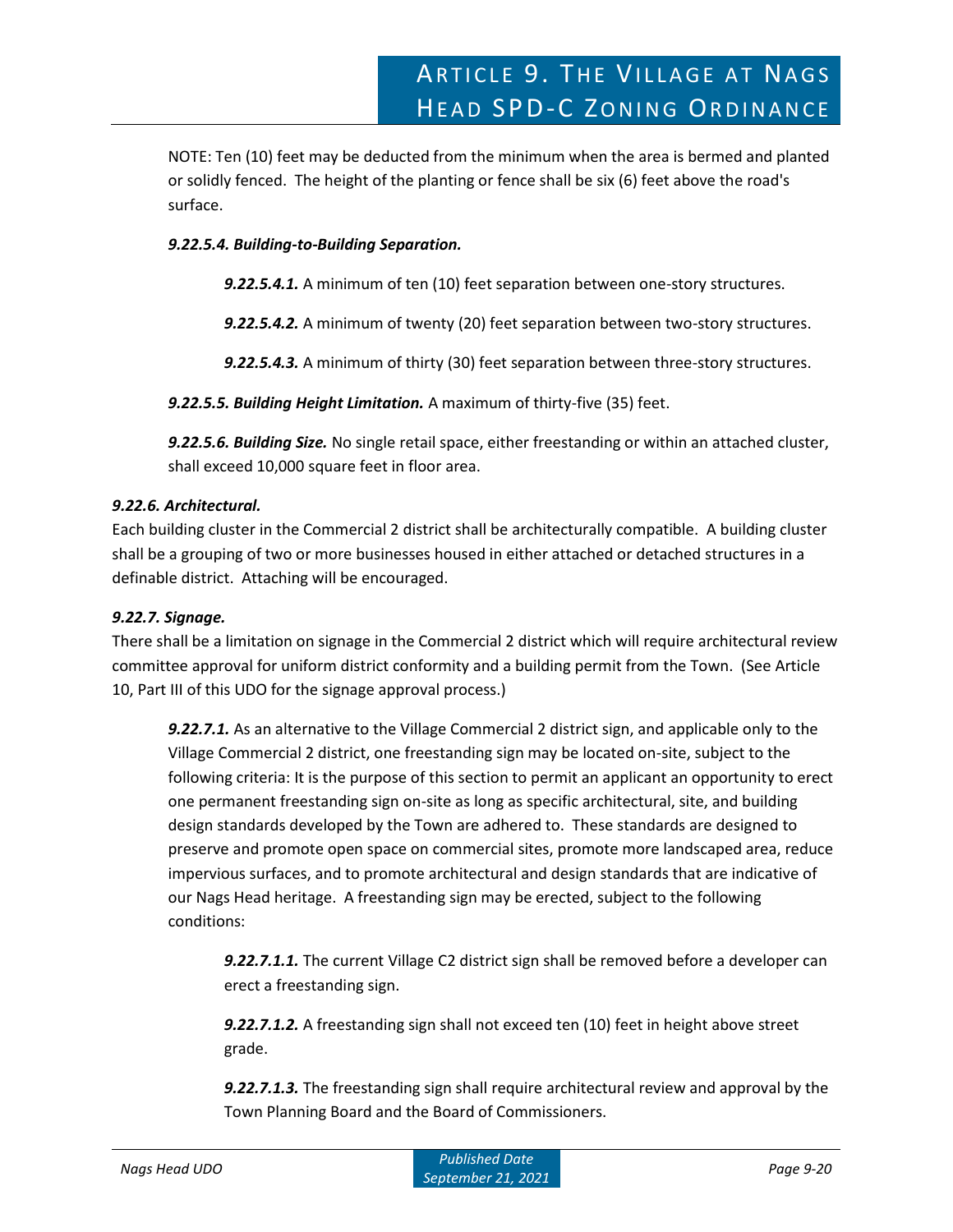*9.22.7.1.4.* Only one (1) freestanding sign shall be allowed per site.

*9.22.7.1.5.* A developer shall be allowed one freestanding sign based on adherence to the development points listed below. The following development point system shall be used to determine the maximum allowable freestanding sign for a site.

*9.22.7.1.6.* A developer must meet the minimum number of required points for each section if a freestanding sign is to be allowed:

# SECTION I. BUILDING ARCHITECTURE.

The Town has a rich architectural history. A combination of certain design elements, i.e., wraparound porches, cedar shake shingles, and cupolas, have helped to define our area and are an integral part of what allows our community to stand out from the rest. By encouraging these architectural designs, we are not only promoting our heritage, we are preserving an aesthetic quality that has made our community a desirable place to live and vacation. (Construction specifications from the Residential Design Manual, Appendix B, as amended, shall be used as reference for the criteria below.)

| <b>TABLE 9-1: BUILDING ARCHITECTURE DESIGN ELEMENTS</b>                                                                                                                                                                            |                           |  |
|------------------------------------------------------------------------------------------------------------------------------------------------------------------------------------------------------------------------------------|---------------------------|--|
| <b>Criteria</b>                                                                                                                                                                                                                    | <b>Development Points</b> |  |
| 1. A front porch along the entire front of the building or a<br>wraparound porch along two sides of a building that is not used for<br>commercial purposes. The porch roof must be a lower pitch than the<br>roof of the building. | Three points              |  |
| 2. Cedar shake, natural wood exterior, or the use of hardiplank; must<br>cover the entire exterior of a building excluding doors and windows.                                                                                      | Three points              |  |
| 3. A 6 to 12 or greater building roof pitch (NOTE: All roofs must still<br>observe the Town height limitation of 35 feet or 42 feet with an 8:12<br>roof pitch).                                                                   | Two points                |  |
| 4. The presence of functional wood shutters on all windows.                                                                                                                                                                        | One point                 |  |
| 5. The presence of hip or gable dormers on the building.<br>A shed dormer.                                                                                                                                                         | One point<br>Three points |  |
| 6. The total area of the building's façade is made up of only 15% of<br>glass or window area.                                                                                                                                      | Two points                |  |
| 7. The presence of a multiplane window façades on single pane<br>windows.                                                                                                                                                          | One point                 |  |
| 8. Lifesaving station watch tower, 10 feet x 10 feet, or greater<br>Coastal watch tower, 6 feet x 6 feet, or greater                                                                                                               | Three points<br>One point |  |
| 9. Hip roof, or combination of hips and gables, or mansard if the<br>building contains more than 6,000 enclosed square feet on the<br>ground level.                                                                                | Three points              |  |
| 10. Cedar shake shingles on entire roof (gable, hip, shed, or mansard;<br>not parapet).                                                                                                                                            | Three points              |  |
| MINIMUM NUMBER OF REQUIRED POINTS                                                                                                                                                                                                  | <b>13 POINTS</b>          |  |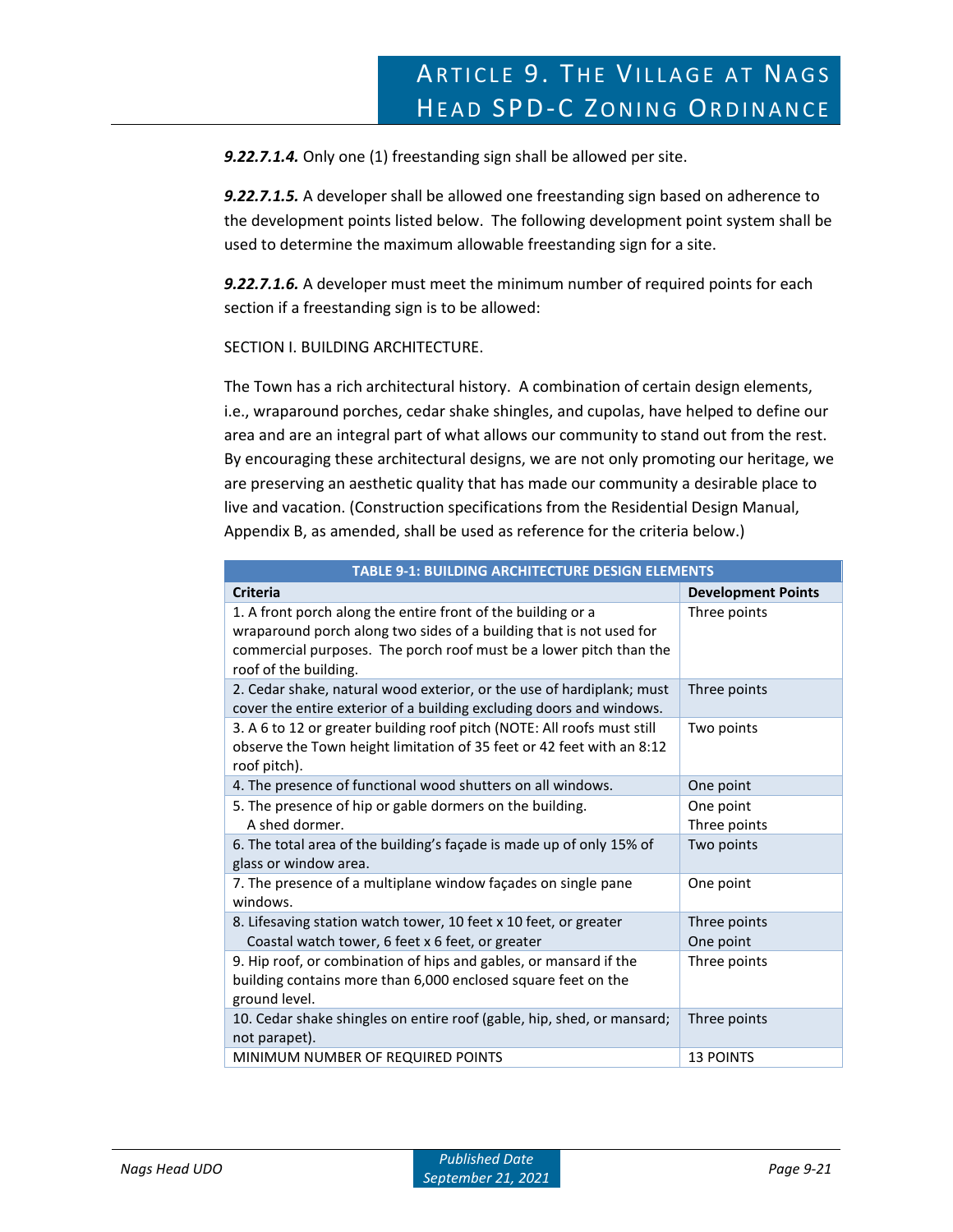SECTION II. LANDSCAPED SPACE AND INTENSITY.

The Town has made it a goal to preserve to the greatest extent possible the aesthetic and visual integrity of the Town. This includes our natural and manmade environments. One way to accomplish this goal is to work with developers to try and preserve as much of a natural landscape as possible. By requiring more open space, providing for more protection of existing vegetation, and in providing more landscaping the Town is working to lower the intensity of commercial development and afford greater protection of our natural environment.

| <b>TABLE 9-2: LANDSCAPED SPACE AND INTENSITY DESIGN ELEMENTS</b>                                                                                                                                                                                                           |                           |  |
|----------------------------------------------------------------------------------------------------------------------------------------------------------------------------------------------------------------------------------------------------------------------------|---------------------------|--|
| <b>Criteria</b>                                                                                                                                                                                                                                                            | <b>Development Points</b> |  |
| 1. Reduce the overall building coverage to 20% of the site area.                                                                                                                                                                                                           | Three points              |  |
| 2. Reduce the overall parking lot coverage to 40% of the site area.                                                                                                                                                                                                        | Three points              |  |
| 3. Increase the overall landscaped area of the site to 40% in<br>accordance with the buffering requirements and vegetation<br>preservation/planting requirements as outlined in Article 10, Part VI,<br>Commercial Design Standards and subsection 9.22.8 of this section. | Three points              |  |
| <b>Criteria</b>                                                                                                                                                                                                                                                            | <b>Development Points</b> |  |
| 4. Preserve a minimum 15% of a site's existing natural vegetation<br>and dune elevations. This 15% shall be based on a site's total lot<br>area and can be utilized in conjunction with the site's required<br>landscaped area.                                            | Three points              |  |
| 5. Placement of landscaping within, or next to, on-site impervious<br>surface area to be no less than 5% of the total proposed landscaped<br>area that is required for the site.                                                                                           | Two points                |  |
| MINIMUM NUMBER OF REQUIRED POINTS                                                                                                                                                                                                                                          | <b>FOUR POINTS</b>        |  |

# SECTION III. BUILDING AND SITE DESIGN.

As a community that can, and is, inundated by coastal storms and other natural disasters it is vital that the Town encourage sound development principles. It is also important for the Town to encourage sound building and site design criteria to ensure that existing and future commercial developments will complement each other. By encouraging development that addresses these concerns we are lowering the potential for loss of life and property during storm events.

| <b>TABLE 9-3: BUILDING AND SITE DESIGN ELEMENTS</b>                                                       |                           |  |
|-----------------------------------------------------------------------------------------------------------|---------------------------|--|
| <b>Criteria</b>                                                                                           | <b>Development Points</b> |  |
| 1. Wind load design elements that exceed the minimum state                                                | Three points              |  |
| building code requirements                                                                                |                           |  |
| 2. Building to be placed above base flood level:                                                          |                           |  |
| By one foot                                                                                               | Two points                |  |
| By two feet                                                                                               | Three points              |  |
| By three feet or more                                                                                     | Four points               |  |
| 3. Separation from an off-site building by at least fifty (50) feet                                       | One point                 |  |
| 4. A stormwater management plan that provides on-site retention of<br>the first 1-1/2 inches of rainfall. | One point                 |  |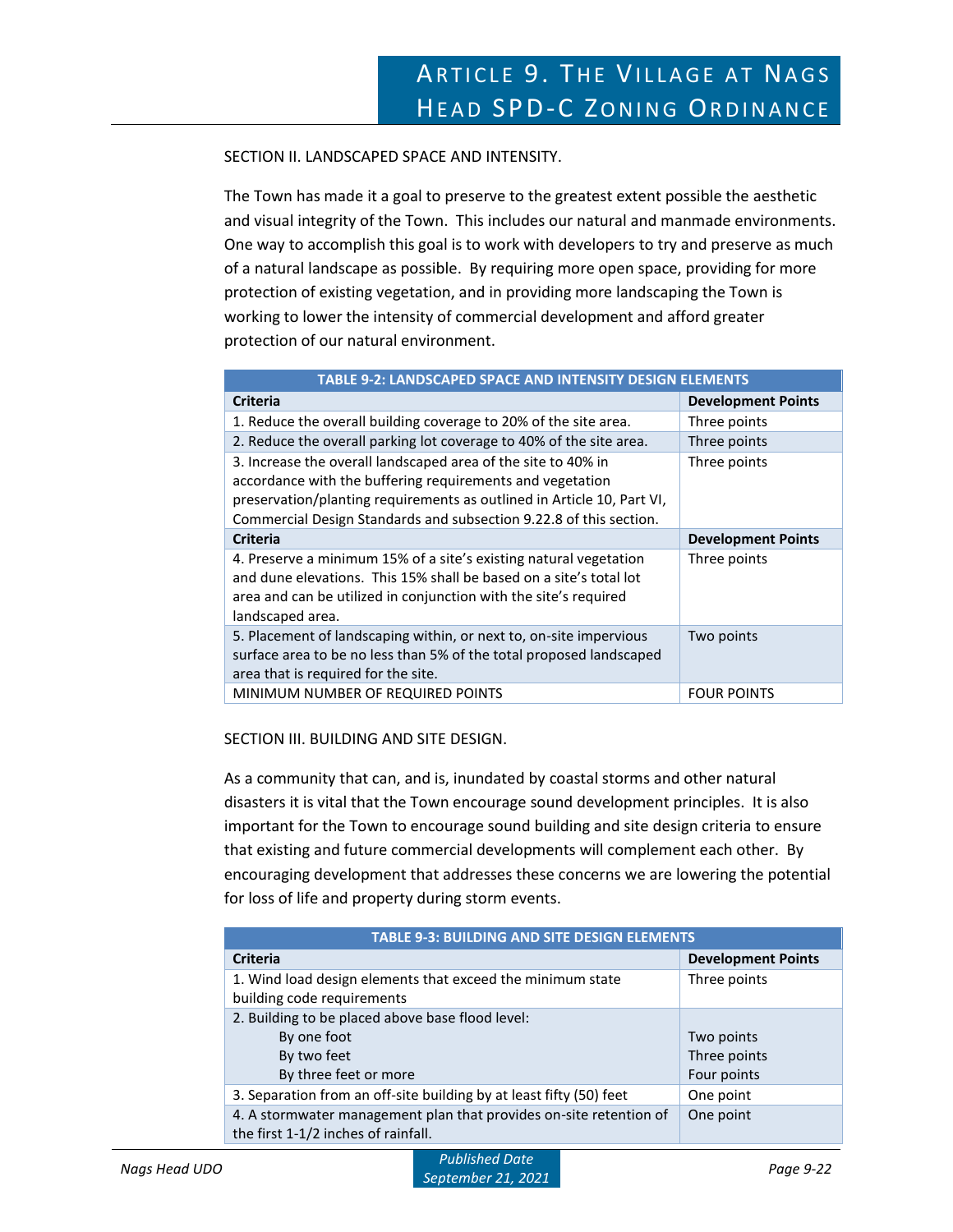# ARTICLE 9. THE VILLAGE AT NAGS HEAD SPD-C ZONING ORDINANCE

| 5. Installation of sidewalks across the front of the property along the<br>nearest street right-of-way and show how future additions will<br>connect to create a pedestrian system                                                                                                       | One point                 |
|------------------------------------------------------------------------------------------------------------------------------------------------------------------------------------------------------------------------------------------------------------------------------------------|---------------------------|
| 6. The building is on an elevated concrete or wood foundation rather<br>than a slab on grade style foundation.                                                                                                                                                                           | Two points                |
| 7. The installation of bollard style parking lot lights                                                                                                                                                                                                                                  | Three points              |
| <b>Criteria</b>                                                                                                                                                                                                                                                                          | <b>Development Points</b> |
| 8. The use of elevated light poles that do not exceed eighteen (18)<br>feet in height and provide shielding for the lights.                                                                                                                                                              | Two points                |
| 9. Minimum architectural and security level lighting in accordance<br>with Article 10, Part IV, Outdoor Lighting of this UDO. No internally<br>illuminated signage or neon window signage.                                                                                               | Two points                |
| 10. Building footprint is not a square or rectangle. Footprint is a<br>result of a dominant structure with additive structure extensions or<br>combined structures of similar size and shape with a uniform roof<br>design. Either style creates an "L," "T," or "H" building footprint. | Three points              |
| MINIMUM NUMBER OF REQUIRED POINTS                                                                                                                                                                                                                                                        | <b>FOUR POINTS</b>        |

*9.22.7.2.* The following sign dimensions are authorized based on the number of development points incorporated into the building or site.

| <b>TABLE 9-4: SIGN DIMENSIONS</b> |                           |  |
|-----------------------------------|---------------------------|--|
| <b>Dimensions</b>                 | <b>Development Points</b> |  |
| 8 square feet                     | 16 points                 |  |
| 12 square feet                    | 18 points                 |  |
| 16 square feet                    | 20 points                 |  |
| 24 square feet                    | 22 points                 |  |
| 32 square feet                    | 24 points                 |  |

*9.22.7.3.* The maximum sign area allowed for a freestanding sign in the village C2 district shall be thirty-two (32) square feet.

*9.22.7.4.* If any of the development criteria selected by the applicant are eliminated from the site then the freestanding sign shall be reduced in area to the previous allowable sign area as prescribed in the above point system. If all the improvements are eliminated in total, then the freestanding sign shall be removed.

*9.22.7.5.* If a developer does not desire to utilize any of these development standards, they shall be regulated to the existing district standards as outlined in Section 9.18, Regulations Governing Signs and Outdoor Advertising Structures, and the Town sign regulations in Article 10, Part III of this UDO.

# *9.22.8. Landscaping.*

Each Commercial 2 district shall conform to an overall landscaping plan. All landscaping plans are to be submitted to the Town as part of the site plan approval process. There shall be a minimum twenty (20) foot landscaped or natural buffer around each district boundary. Fifty (50) percent of this buffer is to be bermed or planted to a minimum height of forty-two (42) inches.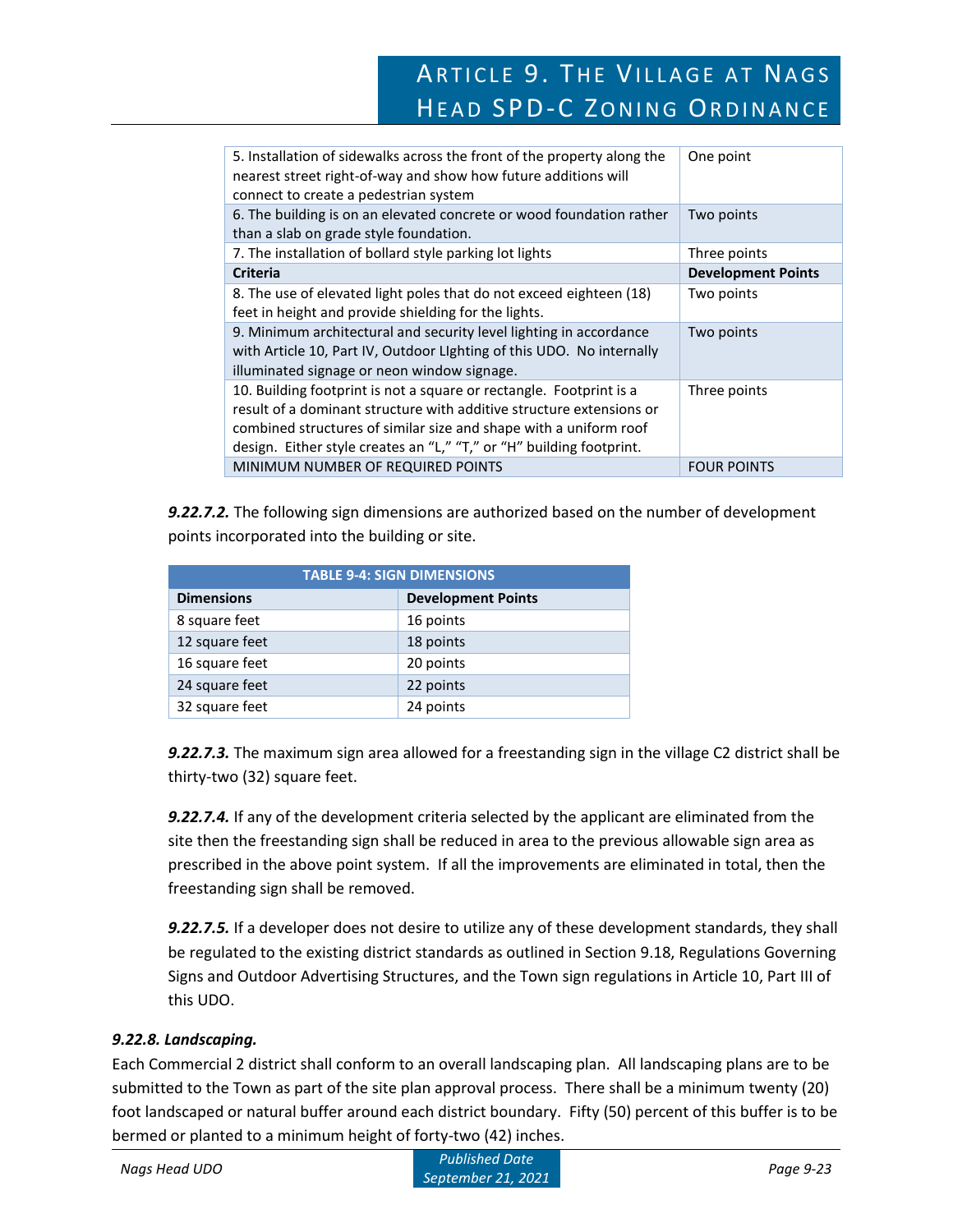# *9.22.9. Lighting.*

Lighting in the Commercial 2 district shall meet the requirements of this UDO.

# *9.22.10. Sewage Disposal.*

Approval by the appropriate agency of a sewage disposal system to be used in the Commercial 2 district shall be verified before site plan approval or, if necessary, before a building permit can be granted.

# **SECTION 9.23 INSTITUTIONAL DISTRICT.**

# *9.23.1. Intent.*

The Institutional district is established to provide for the proper grouping and development of uses designed to serve the entire community as well as the Village at Nags Head. The institutional district shall be that area designated on the official land use plan map for the Village at Nags Head as "Proposed Municipal Complex-Wastewater Treatment Facility/Golf Course Maintenance."

# *9.23.2. Permitted Uses.*

Permitted uses in the Institutional district shall be as provided in Section 9.36, Table of Uses and Activities in the SPD-C District.

# *9.23.3. Special Uses.*

Special uses in the Institutional district shall be as provided in Section 9.36, Table of Uses and Activities in the SPD-C District, subject to the requirements of this Institutional district and additional regulations and requirements imposed by the Board of Commissioners in accordance with Section 3.8, Special Use Permits.

# *9.23.4. Access Points.*

Accessways off US 158 in the Institutional district shall be only where designated on the illustrative master plan. Side roads shall not have an accessway within one hundred (100) feet of an intersection.

# *9.23.5. Dimensional Requirements.*

Dimensional requirements in the Institutional district are as follows:

*9.23.5.1. Maximum Density.* Not applicable.

# *9.23.5.2. Coverage.*

*9.23.5.2.1. Maximum Impervious Coverage.* Seventy (70) percent.

*9.23.5.2.2. Minimum Landscaped Space.* Thirty (30) percent. Landscaped space does not include parking, drives, or buildings, but does include walks, gazebos, fountains, plant material, other landscaping features, etc.

# *9.23.5.3. Building Setback Requirements.*

*9.23.5.3.1.* A minimum of forty (40) feet from the US 158 right-of-way.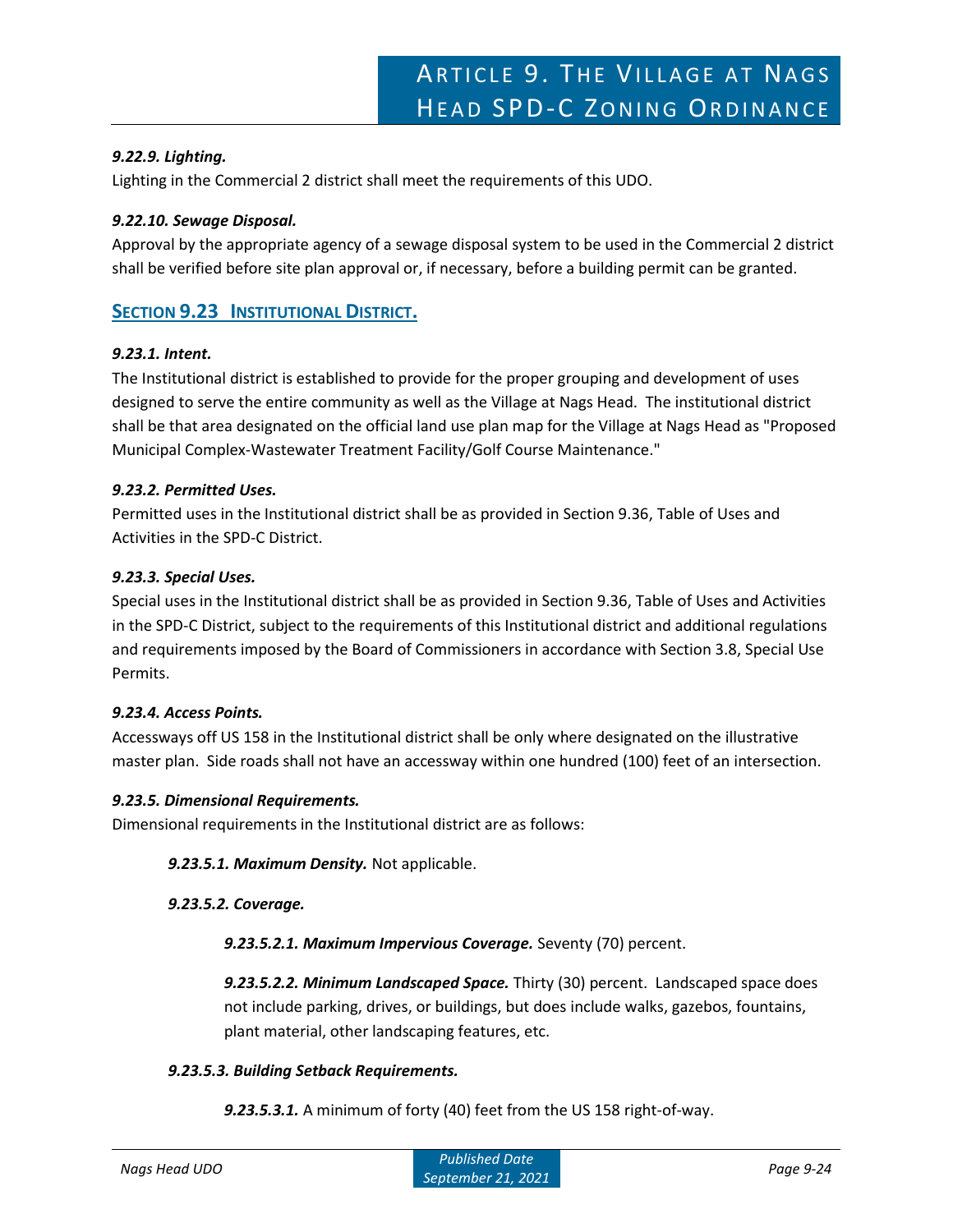*9.23.5.3.2.* A minimum of twenty (20) feet from the Seachase Drive right-of-way.

*9.23.5.3.3.* A minimum of fifty (50) feet from residential uses.

*9.23.5.3.4. Building-to-Building Separation.* A minimum of twenty-five (25) feet.

*9.23.5.3.5. Building Height Limitation.* Thirty-five (35) feet; however, for every foot above thirty-five (35) feet, there shall be an additional setback of two (2) feet from Seachase Drive, US 158, and any residential district. The maximum building height shall be forty-five (45) feet.

*9.23.5.3.6. Parking Required.* Refer to Section 10.16, Required Parking by Use of this UDO.

# **SECTION 9.24 HOTEL DISTRICT.**

# *9.24.1. Intent.*

This Hotel district is intended to serve the visitor population by catering to the tourist needs typically associated with a family-beach community. All hotel and auxiliary structures shall meet or exceed the fire code requirements for commercial buildings in the state as per the Town standards.

# *9.24.2. Permitted Uses.*

Permitted uses in the Hotel district shall be as provided in Section 9.36, Table of Uses and Activities in the SPD-C District.

# *9.24.3. Special Uses.*

Special uses in the Institutional district shall be as provided in Section 9.36, Table of Uses and Activities in the SPD-C District, subject to the requirements of this Hotel district and additional regulations and requirements imposed by the Board of Commissioners in accordance with Section 3.8, Special Use Permits.

# *9.24.4. Fire Code Requirements.*

All hotel and auxiliary structures will meet or exceed the fire code requirements for commercial buildings in the state as per the Town standards. The structures shall be sprinkler protected in accordance with Section 20-121 of the Town Code. A fire flow test of the water supply for the sprinkler system serving or intended to serve the structures shall be conducted at the developer's expense by the Town fire department or by an independent testing firm. If the test is conducted by an independent testing firm, it shall be made under the direct supervision of the Town fire chief or his designee. A fee, in accordance with the most recently adopted consolidated fee schedule, shall be paid by the developer. If the flow is found to be deficient according to the insurance service office standards applicable to the Town, the developer shall bring the fire flow up to the established requirements set out in the insurance service office standards. The fire flow test shall be made prior to the issuance of a building permit.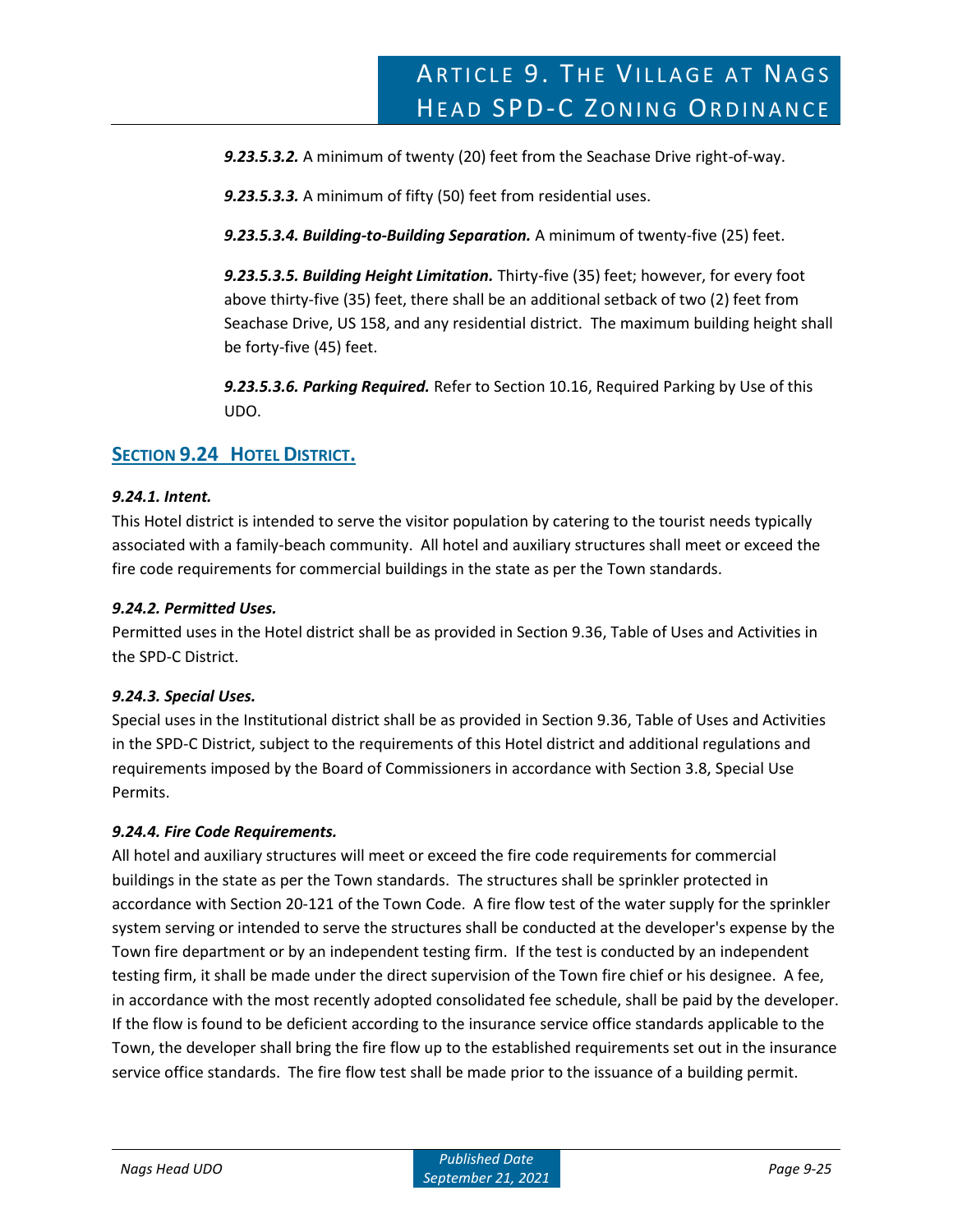#### *9.24.5. Development Standards.*

Development standards in the Hotel district shall be as follows. In cases where these standards conflict with the standards contained in Article 10, Part VI, Commercial Design Standards, the more restrictive standard shall apply.

#### *9.24.5.1. Coverage for Hotels.*

| <b>TABLE 9-5: HOTEL COVERAGE</b> |                         |                        |                           |
|----------------------------------|-------------------------|------------------------|---------------------------|
| <b>Building Height</b>           | <b>Maximum Building</b> | <b>Maximum Parking</b> | <b>Minimum Landscaped</b> |
| 1 to 28 feet                     | 45%                     | 35%                    | 20%                       |
| 29 to 48 feet                    | 40%                     | 40%                    | 20%                       |
| 49 to 60 feet                    | 35%                     | 45%                    | 20%                       |

If off-site parking is utilized to meet the parking requirements for a hotel, lot coverage for the off-site parking lot shall not exceed eighty (80) percent of the total lot area.

#### *9.24.5.2. Coverage for Commercial and Offices Uses.*

*9.24.5.2.1. Maximum Building.* Twenty-five (25) percent.

*9.24.5.2.2. Maximum Parking.* Forty-five (45) percent.

*9.24.5.2.3. Minimum Landscaped Area.* Thirty (30) percent. Landscaped space does not include parking, drives, or buildings, but does include walks, gazebos, fountains, plant material, other landscaping features, etc.

#### *9.24.5.3. Building Setback Requirements.*

*9.24.5.3.1.* For hotels one to three stores in height:

*9.24.5.3.1.1.* The eastern setback shall be the CAMA line or one hundred fifty (150) feet from mean high water, whichever is greater.

*9.24.5.3.1.2.* A minimum of forty-five (45) feet from US 158 right-of-way or NC 12 right-of-way shall be provided.

*9.24.5.3.1.3.* For the northern and southern boundaries, a minimum twenty-five (25) foot natural or landscaped buffer shall be provided.

*9.24.5.3.2.* For hotels above three stores in height:

*9.24.5.3.2.1.* The eastern setback shall be the CAMA line or one hundred fifty (150) feet from mean high water, whichever is greater, plus an additional fifteen (15) feet for each additional story above three. In addition to the CAMA setback, on the large parcel there is a village imposed large structure setback of two hundred twenty (220) feet, plus an additional fifteen (15) feet for each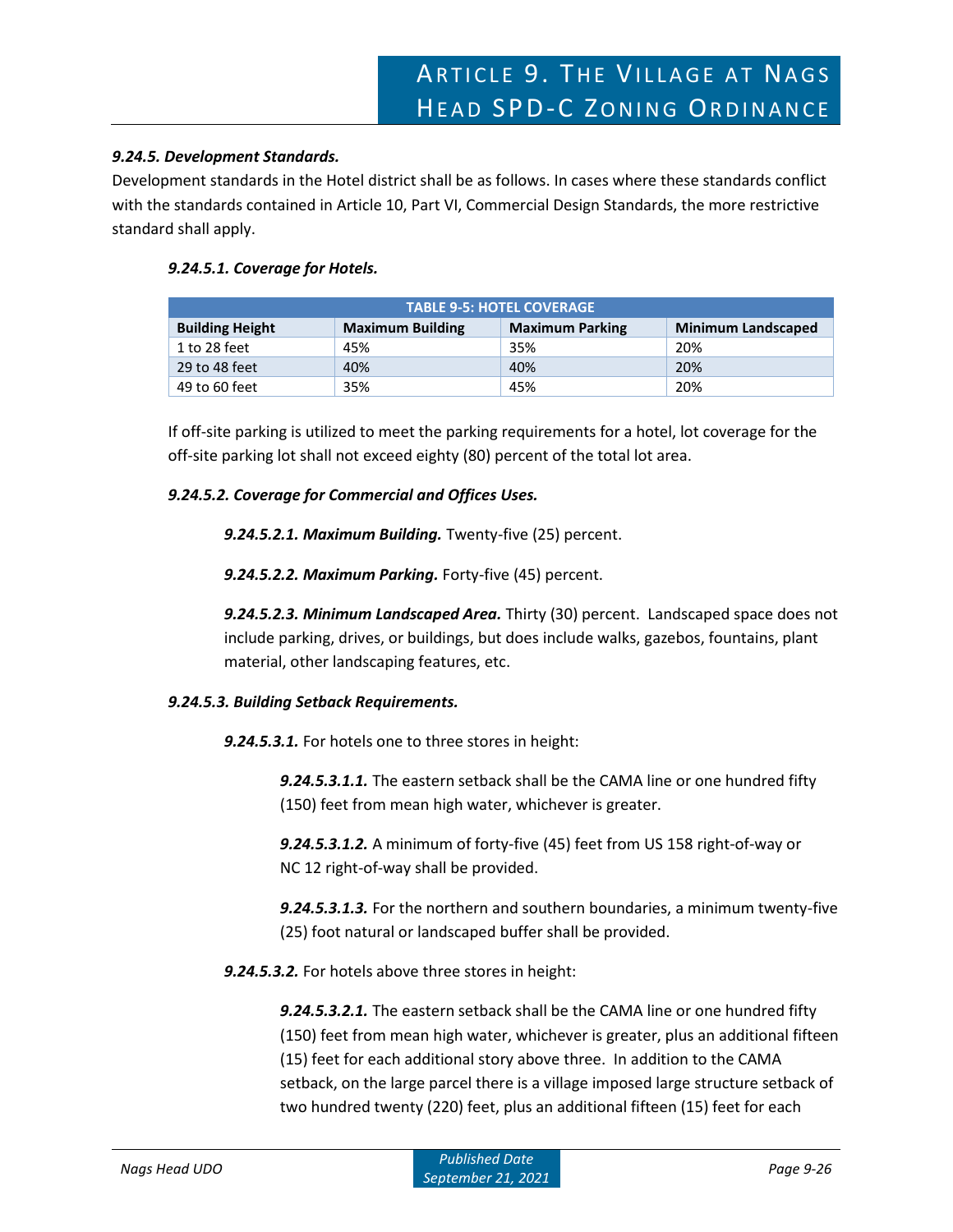additional story above three, from the first line of stable natural vegetation or the static line, following the recommendation of the National Hurricane Center.

*9.24.5.3.2.2.* East of NC 12, a minimum of forty-five (45) feet from NC 12 rightof-way, plus an additional fifteen (15) feet for each additional story above three, shall be provided. West of NC 12, a minimum of thirty-five (35) feet from US 158 right-of-way or NC 12 right-of-way, plus an additional one-foot building setback for each foot over 35-feet in building height, shall be provided.

*9.24.5.3.2.3.* East of NC 12, for the northern and southern boundaries, a minimum 35-foot natural or landscaped buffer plus an additional fifteen (15) feet for each additional story above three shall be provided. West of NC 12, for the northern and southern boundaries a minimum 25-foot natural or landscaped buffer, plus an additional one-foot building setback for each foot over 35-feet in building height, shall be provided.

*9.24.5.3.3.* For commercial and office uses:

*9.24.5.3.3.1.* The eastern setback shall be the CAMA line or one hundred fifty (150) feet from mean high water, whichever is greater.

*9.24.5.3.3.2.* A minimum of forty-five (45) feet from US 158 right-of-way or NC 12 right-of-way shall be provided.

# *9.24.5.4. Building Separation.*

*9.24.5.4.1.* There shall be a minimum ten (10) foot building separation between onestory buildings.

*9.24.5.4.2.* There shall be a minimum twenty (20) foot building separation between twostory buildings.

*9.24.5.4.3.* There shall be a minimum thirty (30) foot building separation between threestory buildings.

*9.24.5.4.4.* There shall be a minimum forty (40) foot building separation between fourstory buildings.

*9.24.5.4.5.* There shall be a minimum fifty (50) foot building separation between fivestory buildings.

# *9.24.5.5. Maximum Height.*

*9.24.5.5.1.* For hotel developments: Sixty (60) feet.

*9.24.5.5.2.* For all other uses: Thirty-five (35) feet.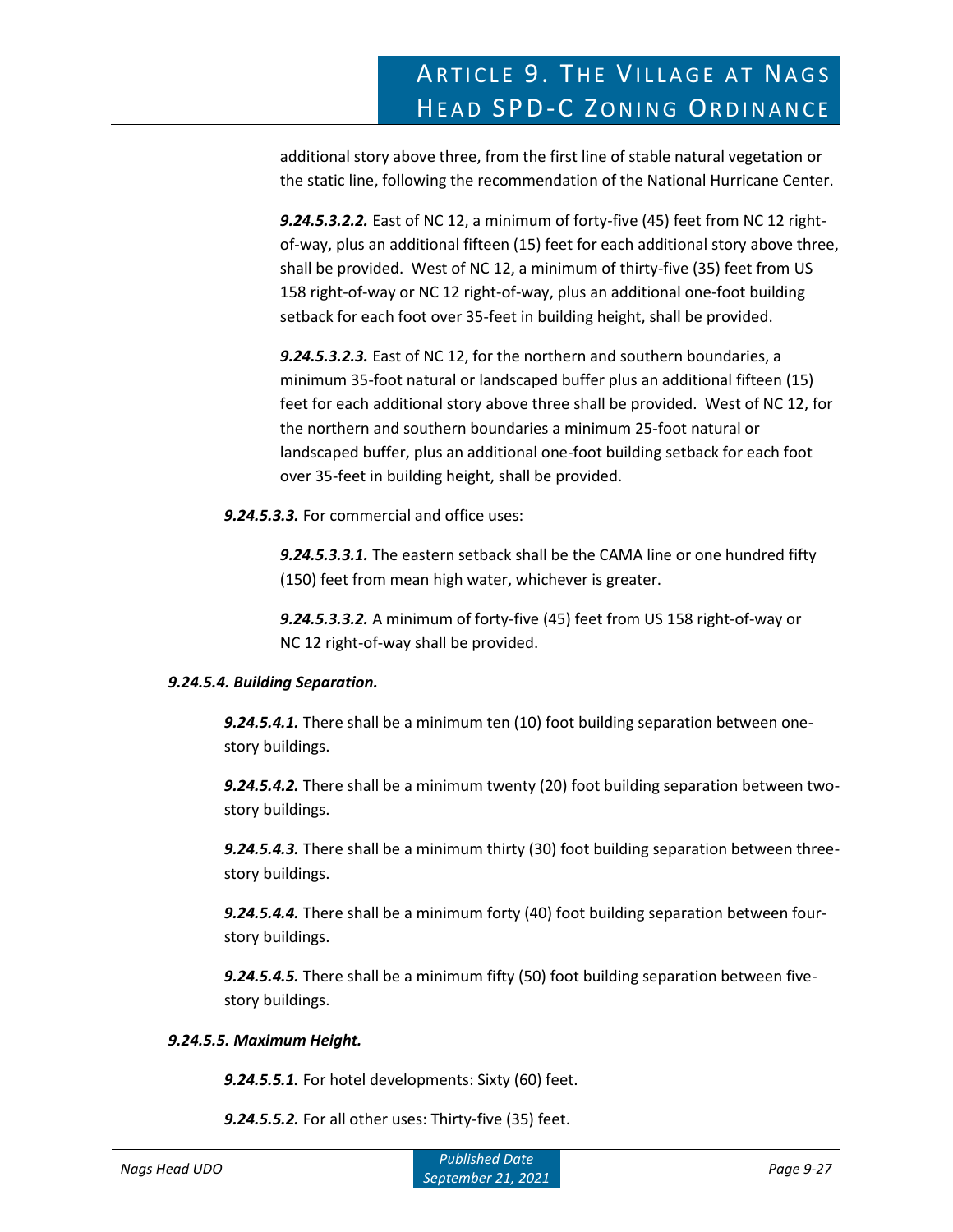### *9.24.6. Loading Zones.*

Off-street loading and unloading areas shall be provided in accordance with Section 10.17, Off-Street Loading.

#### *9.24.7. Vehicle Access.*

Each lot that fronts on Mall Drive shall be entitled to one access (curb cut) onto this street except where the Town has approved a unified access plan. When a unified access plan has been approved by the Town, access to Mall Drive, US 158 and NC 12 shall be in strict adherence with that approved access plan. All accessways shall be at least one hundred (100) feet from an intersection with NC 12 or US 158.

# *9.24.8. Architectural.*

Each building cluster shall be architecturally compatible. A building cluster shall be a grouping of two or more businesses housed in either attached or detached structures in a definable district. Attaching will be encouraged.

#### *9.24.9. Signage.*

There shall be a limitation on signage which will require architectural review committee approval, for uniform district conformity, and a building permit from the Town. (See Article 10, Part III of this UDO for signage approval process.) As an alternative to the village hotel district sign, and applicable only to the village hotel district, one freestanding sign may be located on-site, subject to the following criteria:

*9.24.9.1.* It is the purpose of this section to permit an applicant an opportunity to erect one permanent freestanding sign on-site as long as specific architectural, site, and building design standards developed by the Town are adhered to. These standards are designed to preserve and promote open space on commercial sites, promote more landscaped area, reduce impervious surfaces, and to promote architectural and design standards that are indicative of our Nags Head heritage. A freestanding sign may be erected, subject to the following conditions:

*9.24.9.1.1.* A freestanding sign shall not exceed ten feet in height above street grade.

*9.24.9.1.2.* The freestanding sign shall require architectural review and approval by the Town Planning Board and the Board of Commissioners.

*9.24.9.1.3.* Only one freestanding sign shall be allowed per site.

*9.24.9.1.4.* If a freestanding sign is erected under the provisions of this section, no roof signs shall be allowed for the site. If a developer qualifies for a freestanding sign, any existing roof sign shall be removed prior to the installation of the freestanding sign.

*9.24.9.1.5.* A developer shall be allowed one freestanding sign based on adherence to the development points listed in subsection 9.24.9.1.6. The following development point system shall be used to determine the maximum allowable freestanding sign for a site.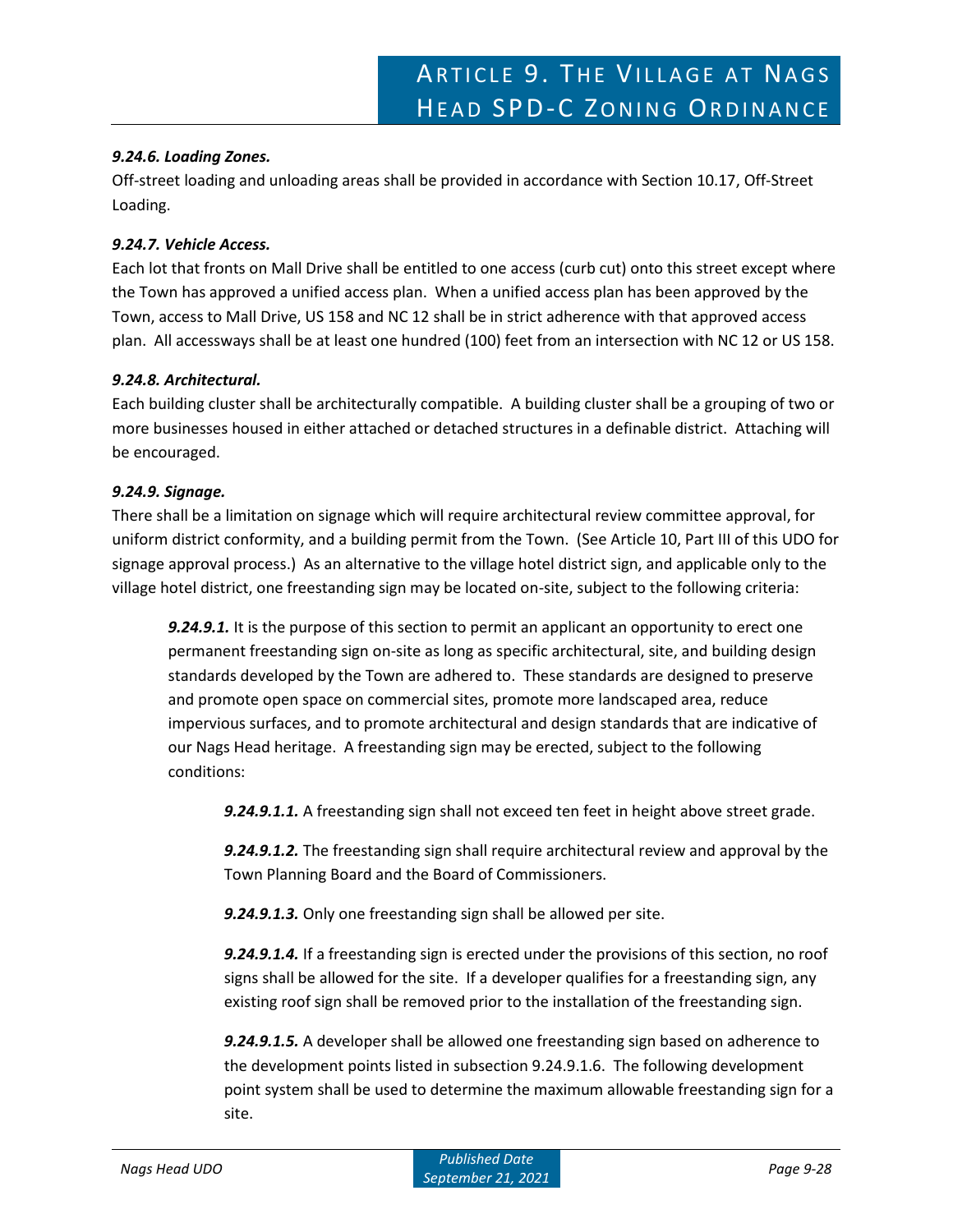*9.24.9.1.6.* A developer must meet the minimum number of required points for each section if a freestanding sign is to be allowed:

### SECTION I. BUILDING ARCHITECTURE.

The Town has a rich architectural history. A combination of certain design elements, i.e., wraparound porches, cedar shake shingles, and cupolas, have helped to define our area and are an integral part of what allows our community to stand out from the rest. By encouraging these architectural designs, we are not only promoting our heritage, we are preserving an aesthetic quality that has made our community a desirable place to live and vacation. (Construction specifications from the Residential Design Guidelines, Appendix B, as amended, shall be used as reference for the criteria below.)

| <b>TABLE 9-6: BUILDING ARCHITECTURE DESIGN ELEMENTS</b>                                                                                                                                                                            |                           |  |
|------------------------------------------------------------------------------------------------------------------------------------------------------------------------------------------------------------------------------------|---------------------------|--|
| <b>Criteria</b>                                                                                                                                                                                                                    | <b>Development Points</b> |  |
| 1. A front porch along the entire front of the building or a<br>wraparound porch along two sides of a building that is not used for<br>commercial purposes. The porch roof must be a lower pitch than the<br>roof of the building. | Three points              |  |
| 2. Cedar shake, natural wood exterior, or the use of hardiplank; must<br>cover the entire exterior of a building excluding doors and windows.                                                                                      | Three points              |  |
| 3. A 6 to 12 or greater building roof pitch (NOTE: All roofs must still<br>observe the Town height limitation of 35 feet or 42 feet with an 8:12<br>roof pitch).                                                                   | Two points                |  |
| 4. The presence of functional wood shutters on all windows.                                                                                                                                                                        | One point                 |  |
| 5. The presence of dormer(s) on the building. A dormer shall mean a<br>window which is set upright in a sloping roof.                                                                                                              | Three point               |  |
| 6. The total area of the building's façade is made up of only 15% of<br>glass or window area.                                                                                                                                      | Two points                |  |
| 7. The presence of a multiplane window façades on single pane<br>windows.                                                                                                                                                          | One point                 |  |
| 8. Lifesaving station watch tower, 10 feet x 10 feet, or greater<br>Coastal watch tower, 6 feet x 6 feet, or greater                                                                                                               | Three points<br>One point |  |
| 9. Hip roof or combination of hips and gables.                                                                                                                                                                                     | Three points              |  |
| 10. Cedar shake shingles on entire roof (gable, hip, shed; not<br>mansard or parapet).                                                                                                                                             | Three points              |  |
| MINIMUM NUMBER OF REQUIRED POINTS                                                                                                                                                                                                  | <b>THIRTEEN POINTS</b>    |  |

# SECTION II. LANDSCAPED SPACE AND INTENSITY.

The Town has made it a goal to preserve to the greatest extent possible the aesthetic and visual integrity of the Town. This includes our natural and manmade environments. One way to accomplish this goal is to work with developers to try and preserve as much of a natural landscape as possible. By requiring more open space, providing for more protection of existing vegetation, and in providing more landscaping the Town is working to lower the intensity of commercial development and afford greater protection of our natural environment.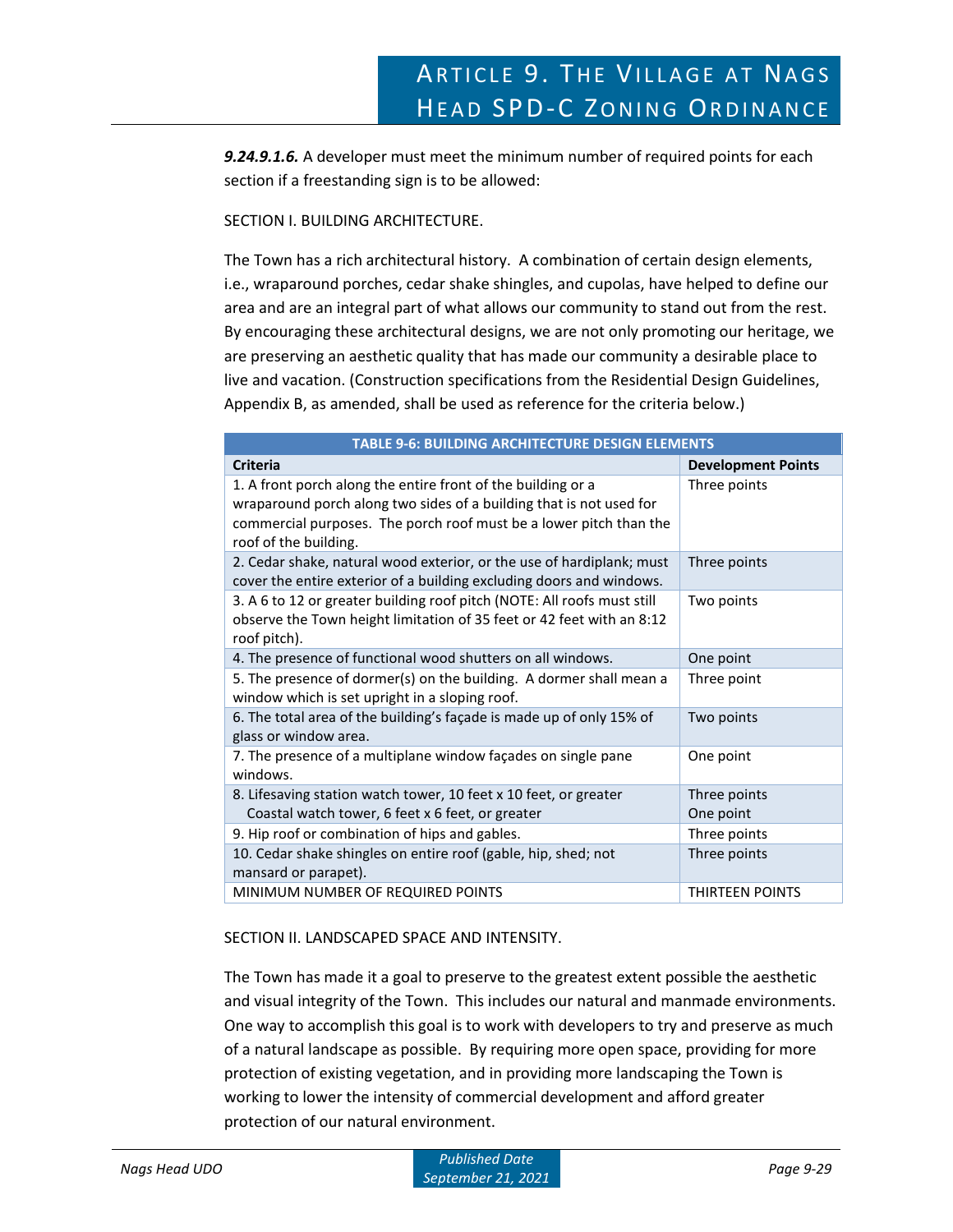| <b>TABLE 9-7: LANDSCAPED SPACE AND INTENSITY DESIGN ELEMENTS</b>                                                                                                                                                                                                            |                           |  |
|-----------------------------------------------------------------------------------------------------------------------------------------------------------------------------------------------------------------------------------------------------------------------------|---------------------------|--|
| <b>Criteria</b>                                                                                                                                                                                                                                                             | <b>Development Points</b> |  |
| 1. Reduce the overall building coverage to 20% of the site area.                                                                                                                                                                                                            | Three points              |  |
| 2. Reduce the overall parking lot coverage to 40% of the site area.                                                                                                                                                                                                         | Three points              |  |
| 3. Increase the overall landscaped area of the site to 40% in<br>accordance with the buffering requirements and vegetation<br>preservation/planting requirements as outlined in Article 10, Part VI,<br>Commercial Design Standards and subsection 9.24.10 of this section. | Three points              |  |
| 4. Preserve a minimum 15% of a site's existing natural vegetation<br>and dune elevations. This 15% shall be based on a site's total lot<br>area and can be utilized in conjunction with the site's required<br>landscaped area.                                             | Three points              |  |
| 5. Placement of landscaping within, or next to, on-site impervious<br>surface area to be no less than 5% of the total proposed landscaped<br>area that is required for the site.                                                                                            | Two points                |  |
| MINIMUM NUMBER OF REQUIRED POINTS                                                                                                                                                                                                                                           | <b>FOUR POINTS</b>        |  |

#### SECTION III. BUILDING AND SITE DESIGN.

As a community that can, and is, inundated by coastal storms and other natural disasters it is vital that the Town encourage sound development principles. It is also important for the Town to encourage sound building and site design criteria to ensure that existing and future commercial developments will complement each other. By encouraging development that addresses these concerns we are lowering the potential for loss of life and property during storm events.

| <b>TABLE 9-8: BUILDING AND SITE DESIGN ELEMENTS</b>                     |                           |  |
|-------------------------------------------------------------------------|---------------------------|--|
| <b>Criteria</b>                                                         | <b>Development Points</b> |  |
| 1. Wind load design elements that exceed the minimum state              | Three points              |  |
| building code requirements                                              |                           |  |
| 2. Building to be placed above base flood level:                        |                           |  |
| By one foot                                                             | Two points                |  |
| By two feet                                                             | Three points              |  |
| By three feet or more                                                   | Four points               |  |
| 3. Separation from an off-site building by at least fifty (50) feet     | One point                 |  |
| 4. A stormwater management plan that provides on-site retention of      | One point                 |  |
| the first 1-1/2 inches of rainfall.                                     |                           |  |
| 5. Installation of sidewalks across the front of the property along the | One point                 |  |
| nearest street right-of-way and show how future additions will          |                           |  |
| connect to create a pedestrian system                                   |                           |  |
| 6. The building is on an elevated concrete or wood foundation rather    | Two points                |  |
| than a slab on grade style foundation                                   |                           |  |
| 7. The installation of bollard style parking lot lights                 | Three points              |  |
| 8. The use of elevated light poles that do not exceed eighteen (18)     | Two points                |  |
| feet in height and provide shielding for the lights.                    |                           |  |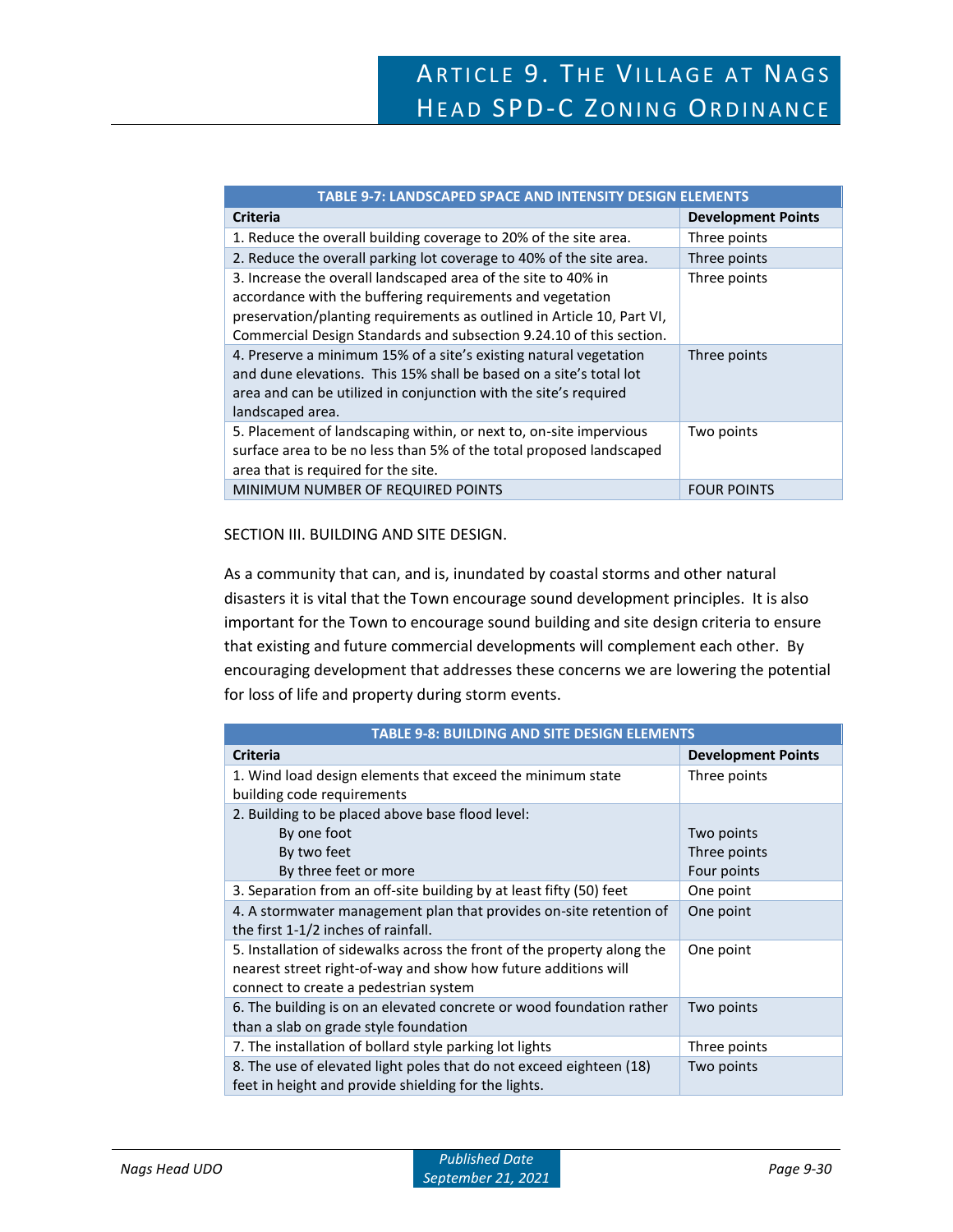# ARTICLE 9. THE VILLAGE AT NAGS HEAD SPD-C ZONING ORDINANCE

| 9. Minimum architectural and security level lighting in accordance<br>with Article 10, Part IV, Outdoor Lighting of this UDO. No internally<br>illuminated signage or neon window signage.                       | Two points                |
|------------------------------------------------------------------------------------------------------------------------------------------------------------------------------------------------------------------|---------------------------|
| <b>Criteria</b>                                                                                                                                                                                                  | <b>Development Points</b> |
| 10. Building footprint is not a square or rectangle. Footprint is a<br>result of a dominant structure with additive structure extensions or<br>combined structures of similar size and shape with a uniform roof | Three points              |
| design. Either style creates an "L," "T," or "H" building footprint.                                                                                                                                             |                           |

*9.24.9.2.* The following sign dimensions are authorized based on the number of development points incorporated into the building or site.

| <b>TABLE 9-9: SIGN DIMENSIONS</b> |                           |  |  |
|-----------------------------------|---------------------------|--|--|
| <b>Dimensions</b>                 | <b>Development Points</b> |  |  |
| 8 square feet                     | 16 points                 |  |  |
| 12 square feet                    | 18 points                 |  |  |
| 16 square feet                    | 20 points                 |  |  |
| 24 square feet                    | 22 points                 |  |  |
| 32 square feet                    | 24 points                 |  |  |

*9.24.9.3.* The maximum sign area allowed for a freestanding sign in the village hotel district shall be 32 square feet.

*9.24.9.4.* If any of the development criteria selected by the applicant are eliminated from the site then the freestanding sign shall be reduced in area to the previous allowable sign area as prescribed in the above point system. If all the improvements are eliminated in total, then the freestanding sign shall be removed.

*9.24.9.5.* If a developer does not desire to utilize any of these development standards, they shall be regulated to the existing district standards as outlined in Section 9.18, Regulations Governing Signs and Outdoor Advertising Structures, and the Town sign regulations in Article 10, Part III of this UDO.

# *9.24.10. Landscaping.*

*9.24.10.1. For Hotels.* All landscape plans are to be submitted to the Town as part of the site plan approval process. There shall be a minimum twenty (20) foot landscaped or natural buffer around the district.

*9.24.10.2. For Commercial and Offices Uses.* All commercial and office uses shall be buffered in accordance with Article 10, Part VI, Commercial Design Standards. There shall be a minimum twenty (20) foot landscaped or natural buffer area required when a commercial use within the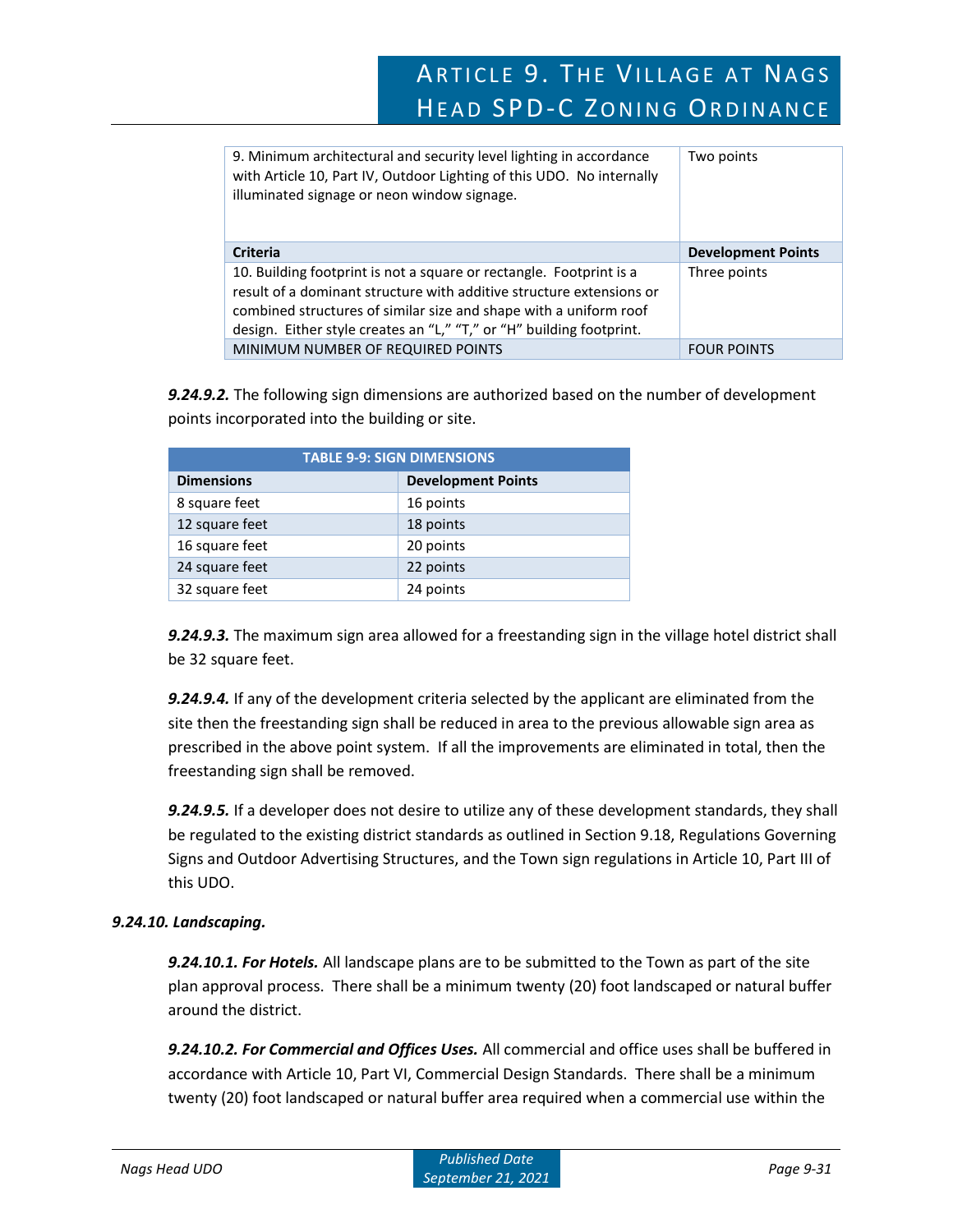district abuts a residential use or designation. Fifty (50) percent of this buffer is to be bermed or planted to a minimum height of forty-two (42) inches.

# *9.24.11. Ocean Views.*

It is the developers' desire to maintain open views of the ocean/dunes whenever feasible. Therefore, criteria are hereby developed for a "visual window" or unobstructed panorama of the ocean vista between NC 12 and the Atlantic Ocean. In theory, if there were a one hundred (100) percent "visual window," there would be no obstruction above the primary dunes. On the other hand, if there were a zero percent "visual window," there would be a six-story building constructed from the north property line to the south property line. To determine the amount of openness of the ocean-front view, the "visual window" would be a percentage of the width of the lot measured at the first line of stable natural vegetation. The standard shall be that the vertical building mass or imaginary wall for either a one-story or two-story building shall have a twenty (20) percent "visual window." For each additional story over two, the percentage of the "visual window" shall be as follows: three stories, twenty-four (24) percent; four stories, thirty-two (32) percent; five stories, forty (40) percent; and six stories, forty-eight (48) percent.

# **SECTION 9.25 DETACHED SINGLE-FAMILY DISTRICT.**

# *9.25.1. Intent.*

These detached single-family districts are intended to provide for a variety of single-family detached home sites on individual lots. A zero-lot line arrangement may be utilized in those single-family districts that do not specify a minimum side yard setback requirement.

# *9.25.2. Permitted Uses.*

Permitted uses in the Detached Single-Family district shall be as provided in Section 9.36, Table of Uses and Activities in the SPD-C District.

# *9.25.3. Special Uses.*

Special uses in the Detached Single-Family district shall be as provided in Section 9.36, Table of Uses and Activities in the SPD-C District, subject to the requirements of this district and additional regulations and requirements imposed by the Board of Commissioners in accordance with Section 3.8, Special Use Permits.

# *9.25.4. General Development Standards.*

General development standards in the Detached Single-Family district are as follows:

# *9.25.4.1. Lot Coverage.*

| <b>Maximum Building</b> | <b>Maximum Parking</b> | <b>Minimum Landscaped</b> |
|-------------------------|------------------------|---------------------------|
| 50 percent              | 15 percent             | 35 percent                |

Landscaped space does not include parking, drives, or buildings, but does include walks, gazebos, fountains, plant material, other landscaping features, etc.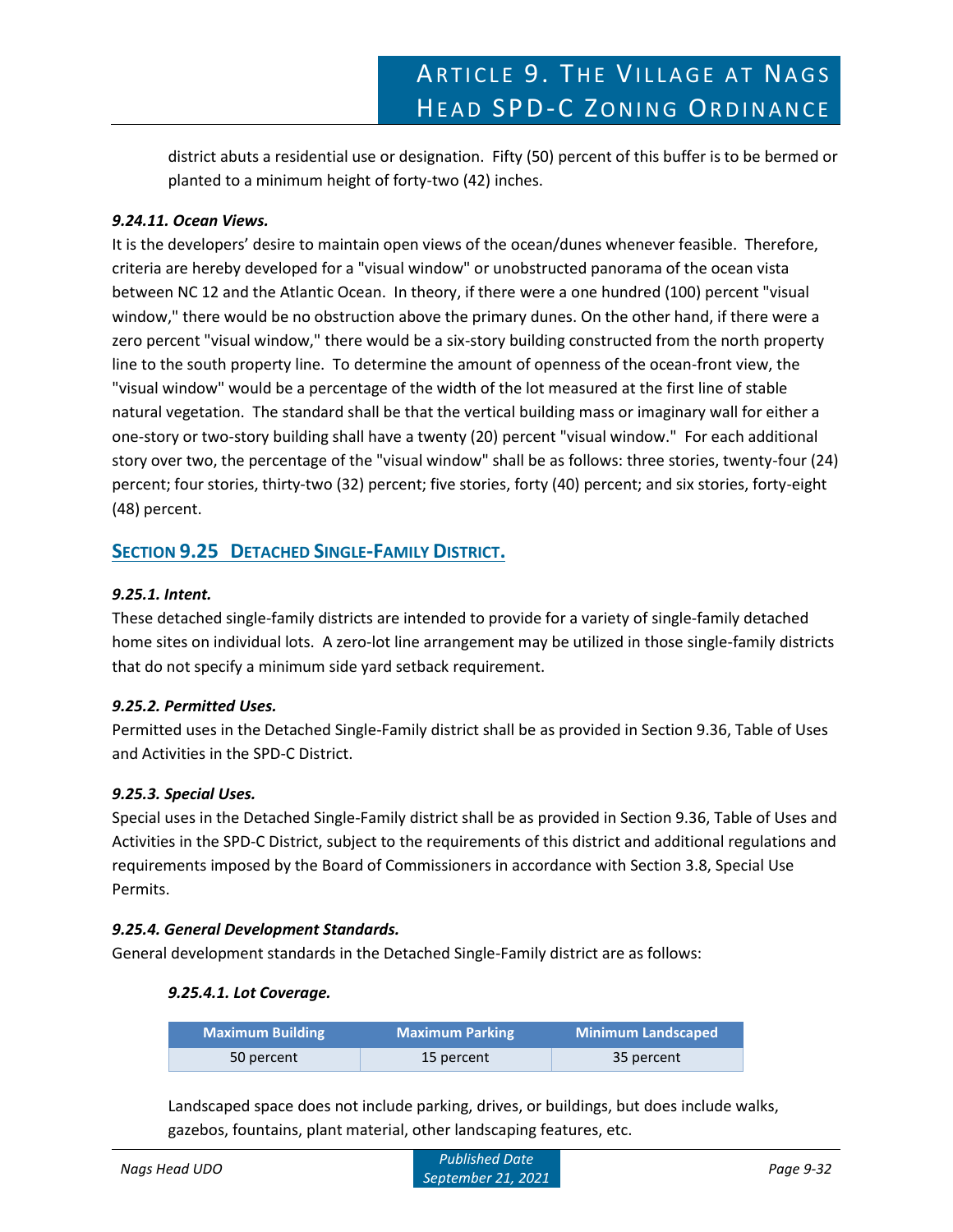*9.25.4.2. Minimum Building Separation.* A minimum of ten (10) feet, with no encroachments such as chimneys, decks, etc.

*9.25.4.3. Buffers.* A minimum 25-foot buffer shall be placed between any residential district in the Village at Nags Head and any outside residential development.

*9.25.4.4. Maximum Building Height.* Thirty-five (35) feet. However, when the proposed dwelling utilizes an eight-twelfths roof pitch, the maximum height for a dwelling may be increased to forty-two (42) feet.

*9.25.4.5. Parking.* Shall be provided in accordance with Article 10, Part II of this UDO.

# *9.25.5. Single-Family One (SF#1) District Standards.*

Single-family one district standards in the detached single-family district are as follows:

*9.25.5.1. Maximum Density.* Four (4) dwelling units per acre.

#### *9.25.5.2. Minimum Building Setback Requirements.*

| <b>Fronting On:</b> | <b>Front Yard</b> | Side Yard | <b>Rear Yard</b> |
|---------------------|-------------------|-----------|------------------|
| Public right-of-way | 25 feet           | 8 feet    | 20 feet          |

*9.25.5.3. Minimum Lot Size.* 8,000 square feet.

# *9.25.6. Single-Family Two (SF#2) District Standards.*

Single-family two district standards in the detached single-family district are as follows:

*9.25.6.1. Maximum Density.* Eight and one-half (8.5) dwellings per acre.

#### *9.25.6.2. Minimum Building Setback Requirements.*

| <b>Fronting On:</b> | <b>Front Yard</b> | Side Yard | <b>Rear Yard</b> |
|---------------------|-------------------|-----------|------------------|
| Public right-of-way | 15 feet           | 8 feet    | 15 feet          |

*9.25.6.3. Minimum Lot Size.* 3,000 square feet.

# *9.25.7. Single-Family Three (SF#3) District Standards.*

Single-family three district standards in the detached single-family district are as follows:

*9.25.7.1. Maximum Density.* Seven (7) dwellings per acre.

*9.25.7.2. Minimum Building Setback Requirements.* The rear yard may be reduced to fifteen (15) feet if adjacent to dedicated open space.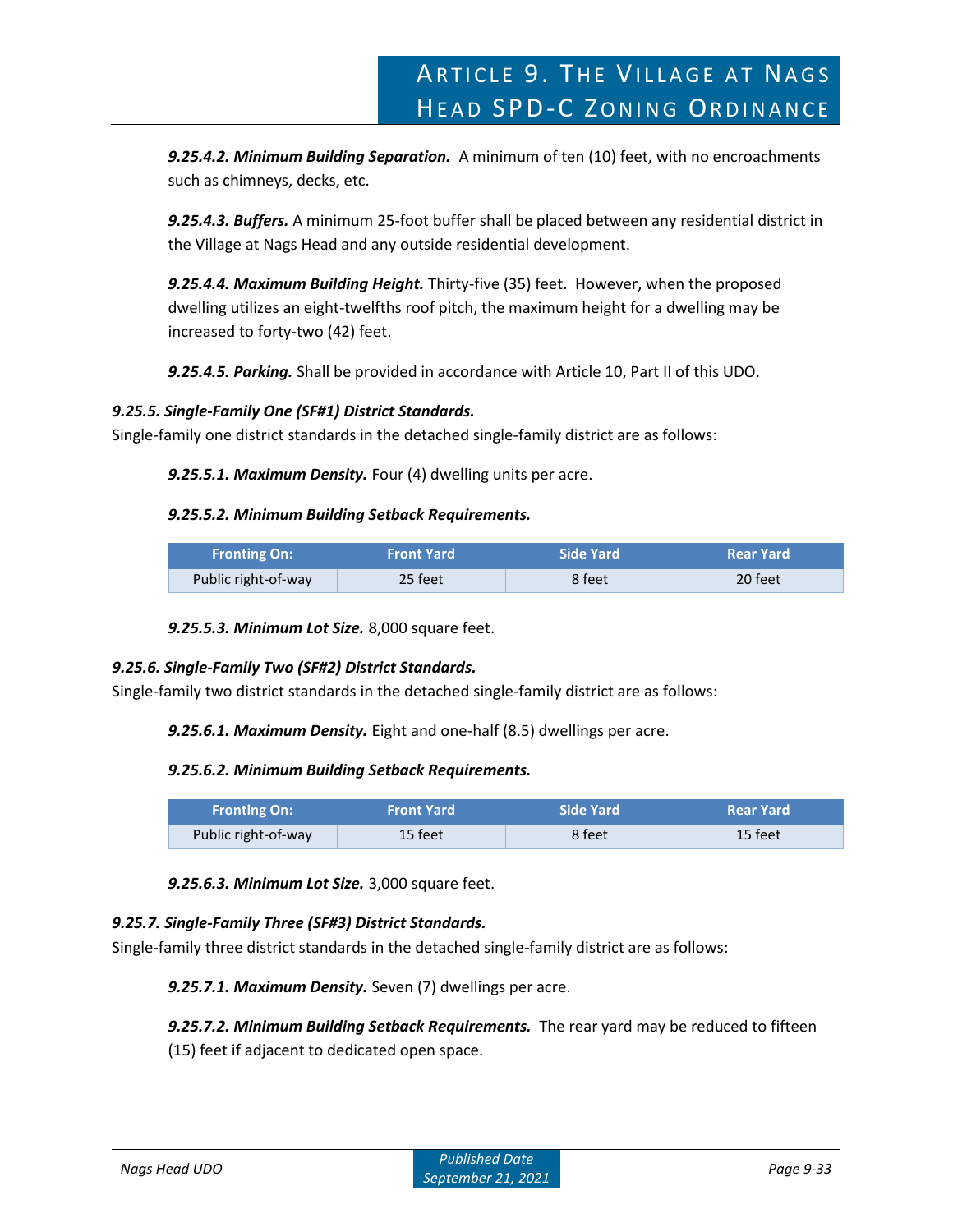ARTICLE 9. THE VILLAGE AT NAGS HEAD SPD-C ZONING ORDINANCE

| <b>Fronting On:</b> | <b>Front Yard</b>                 | <b>Side Yard</b>                                   | <b>Rear Yard</b> |
|---------------------|-----------------------------------|----------------------------------------------------|------------------|
| Public right-of-way | 25 feet or 12 feet from<br>garage | Minimum separation<br>between buildings 10<br>feet | 20 feet          |

*9.25.7.3. Minimum Lot Size.* 4,000 square feet.

# **SECTION 9.26 ATTACHED SINGLE-FAMILY DISTRICT.**

# *9.26.1. Intent.*

These attached single-family districts are intended for development of single-family and two-family dwelling units. Elements common to these districts include smaller lots with flexible common areas and association maintenance of some jointly held land being possible. Two-family homes have the legal option of marketing each unit separately.

# *9.26.2. Permitted Uses.*

Permitted uses in the Attached Single-Family district shall be as provided in Section 9.36, Table of Uses and Activities in the SPD-C District.

# *9.26.3. Special Uses.*

Special uses in the Attached Single-Family district shall be as provided in Section 9.36, Table of Uses and Activities in the SPD-C District, subject to the requirements of this district and additional regulations and requirements imposed by the Board of Commissioners in accordance with Section 3.8, Special Use Permits.

# *9.26.4. General Development Standards.*

General development standards in the Attached Single-Family district are as follows:

# *9.26.4.1. Coverage.*

| <b>Maximum Building</b> | <b>Maximum Parking</b> | <b>Minimum Landscaped</b> | <b>Minimum Common Area</b> |
|-------------------------|------------------------|---------------------------|----------------------------|
| 60 percent              | 15 percent             | 20 percent                | 10 percent                 |

*9.26.4.2. Minimum Building Separation.* A minimum of ten (10) feet for single-family detached homes and two-family homes, with no encroachments such as chimneys, decks, etc.

*9.26.4.3. Buffers.* A minimum 25-foot buffer shall be placed between any residential district in the Village at Nags Head and any outside residential development.

*9.26.4.4. Maximum Building Height.* Thirty-five (35) feet However, when the proposed dwelling utilizes an eight-twelfths roof pitch, the maximum height for a dwelling may be increased to forty-two (42) feet.

*9.26.4.5. Parking.* Shall be provided in accordance with Article 10, Part II of this UDO.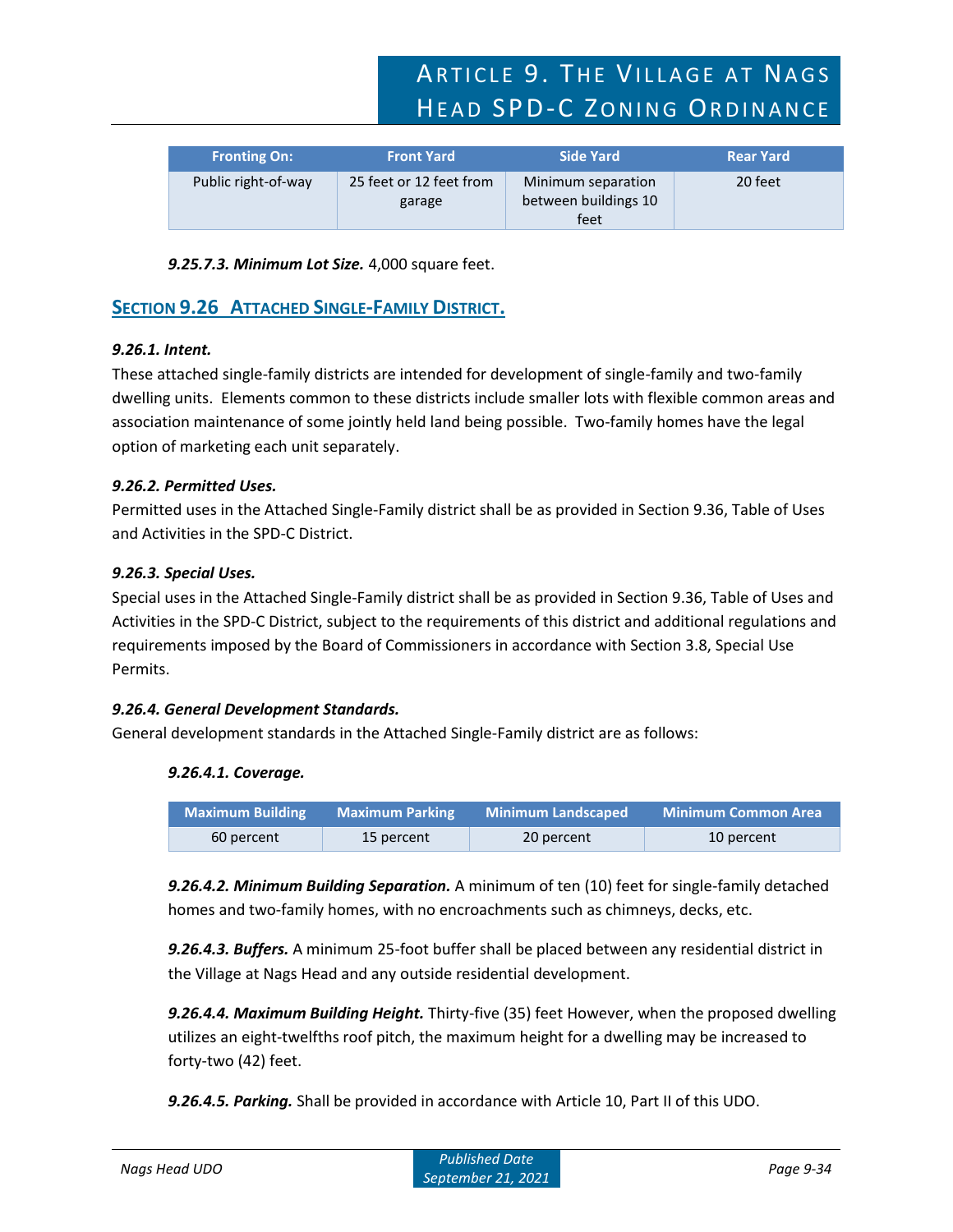*9.26.4.6. Vehicle Access.* For residential developments access shall be in accordance with the Village at Nags Head Master Plan; however, hospitals as a special use shall have one access point directly from US 158, the location of which shall be approved by the Board of Commissioners.

# *9.26.5. Single-Family Four (SF#4) District Standards.*

Single-family four district standards in the attached single-family district are as follows:

*9.26.5.1. Maximum Density.* Twelve (12) dwellings per acre.

# *9.26.5.2. Minimum Building Front Yard and Side Yard Setback Requirements.*

| <b>Fronting On:</b> | <b>Front Yard</b> | Side Yard                                       |
|---------------------|-------------------|-------------------------------------------------|
| Public right-of-way | 15 feet           | Minimum separation<br>between buildings 10 feet |

*9.26.5.3. Minimum Rear Yard.* Thirty (30) feet to existing residential outside the Village at Nags Head, plus a 25-foot natural or landscaped buffer. Only a minimum 15-foot rear yard is required when adjacent to interior open space area.

*9.26.5.4. Minimum Lot Size.* 2,400 square feet.

# *9.26.6. Single-Family Five (SF#5) District Standards.*

Single-family five district standards in the attached single-family district are as follows:

*9.26.6.1. Maximum Density.* Three (3) dwellings per acre.

# *9.26.6.2. Minimum Building Front Yard and Side Yard Setback Requirements.*

| <b>Fronting On:</b> | <b>Front Yard</b> | Side Yard                  |
|---------------------|-------------------|----------------------------|
| Public right-of-way | 15 feet           | Minimum separation between |
|                     |                   | buildings 10 feet          |

*9.26.6.3. Minimum Rear Yard.* Thirty (30) feet to existing residential outside the Village at Nags Head, plus a 25-foot natural or landscaped buffer. Only a minimum 15-foot rear yard is required when adjacent to interior open space area.

*9.26.6.4. Minimum Lot Size.* 2,400 square feet.

# **SECTION 9.27 MULTIFAMILY DISTRICT.**

# *9.27.1. Intent.*

These multifamily districts are intended to serve the multifamily development needs of this community. Multifamily districts may include: townhouses which are single-family units attached in a row or back-toback, as well as side-to-side, and sharing common walls with a maximum of eight units to a structure, or condominiums which are stacked units, one unit on top of another with common central entrances. These may be in the form of low-rise, mid-rise or garden apartments. All dwelling units in the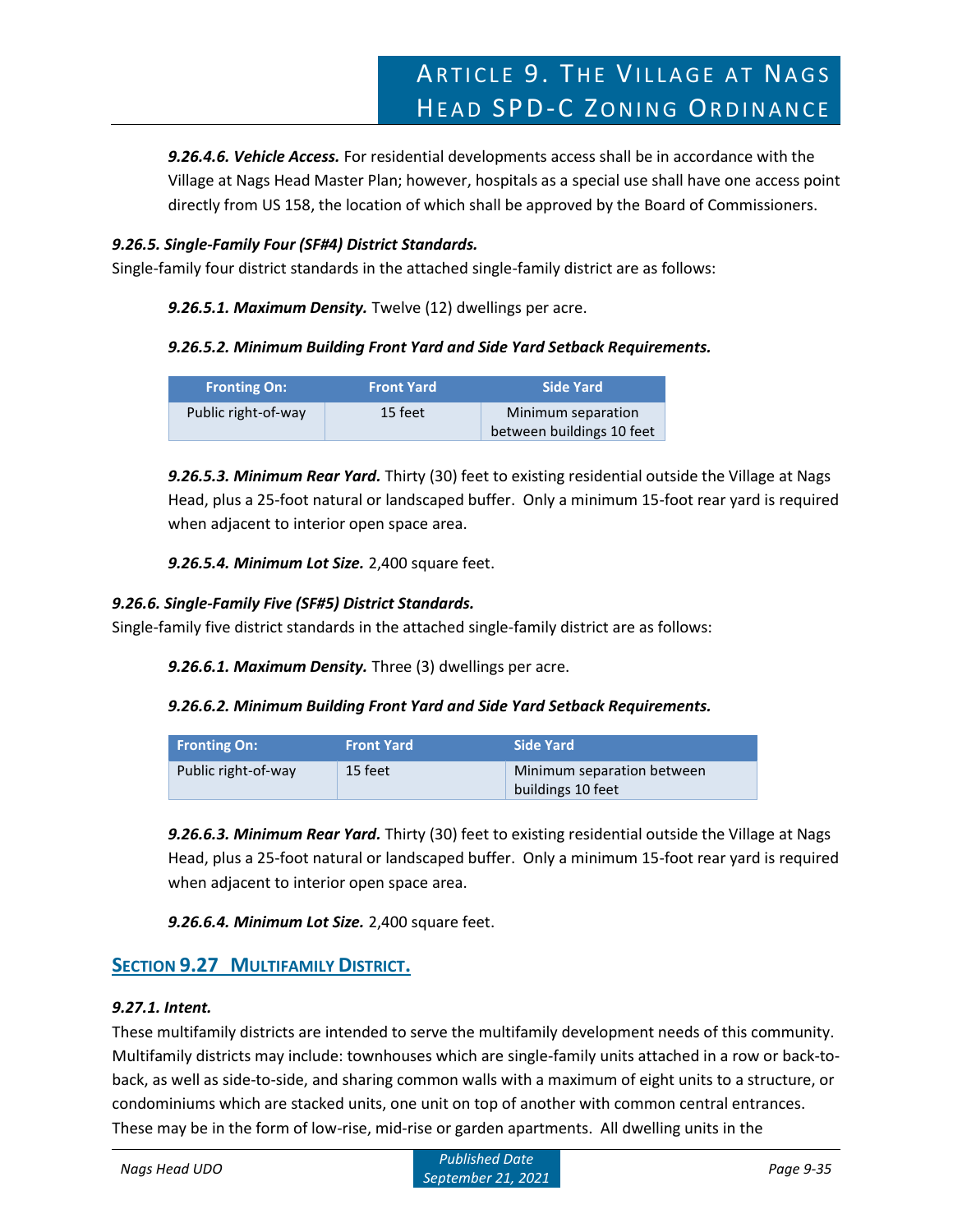multifamily district shall meet or exceed the fire code requirements for multifamily dwellings in the state as specified by the Town standards.

# *9.27.2. Permitted Uses.*

Permitted uses in the Multifamily district shall be as provided in Section 9.36, Table of Uses and Activities in the SPD-C District.

# *9.27.3. Special Uses.*

Special uses in the Multifamily district shall be as provided in Section 9.36, Table of Uses and Activities in the SPD-C District, subject to the requirements of this district and additional regulations and requirements imposed by the Board of Commissioners in accordance with Section 3.8, Special Use Permits.

# *9.27.4. General Development Standards.*

General development standards in the multifamily district are as follows:

*9.27.4.1. Parking.* Shall be provided in accordance with Article 10, Part II of this UDO.

*9.27.4.2. Landscaping.* Landscape plans are required to be submitted to the Town as part of the site plan approval process.

*9.27.4.3.* All multifamily structure(s) shall be sprinkler protected in accordance with Section 20- 121 of the Town Code. A fire flow test of the water supply for the sprinkler system serving or intended to serve the structures shall be conducted at the developer's expense by the Town fire department or by an independent testing firm. If the test is conducted by an independent testing firm, it shall be made under the direct supervision of the Town fire chief or his designee. A fee, in accordance with the most recently adopted consolidated fee schedule, shall be paid by the developer. If the flow is found to be deficient according to the insurance service office standards applicable to the Town, the developer shall bring the fire flow up to the established requirements set out in the insurance service office standards. The fire flow test shall be made prior to the issuance of a building permit.

# *9.27.5. Multifamily One (MF#1) District Standards.*

Multifamily one (MF #1) district standards in the multifamily district are as follows:

# *9.27.5.1. Maximum Density.* Twelve (12) units per acre.

# *9.27.5.2. Coverage.*

| <b>Maximum Building</b> | <b>Maximum Parking</b> | <b>Minimum Landscaped</b> | <b>Minimum Common Area</b> |
|-------------------------|------------------------|---------------------------|----------------------------|
| 50 percent              | 20 percent             | 10 percent                | 20 percent                 |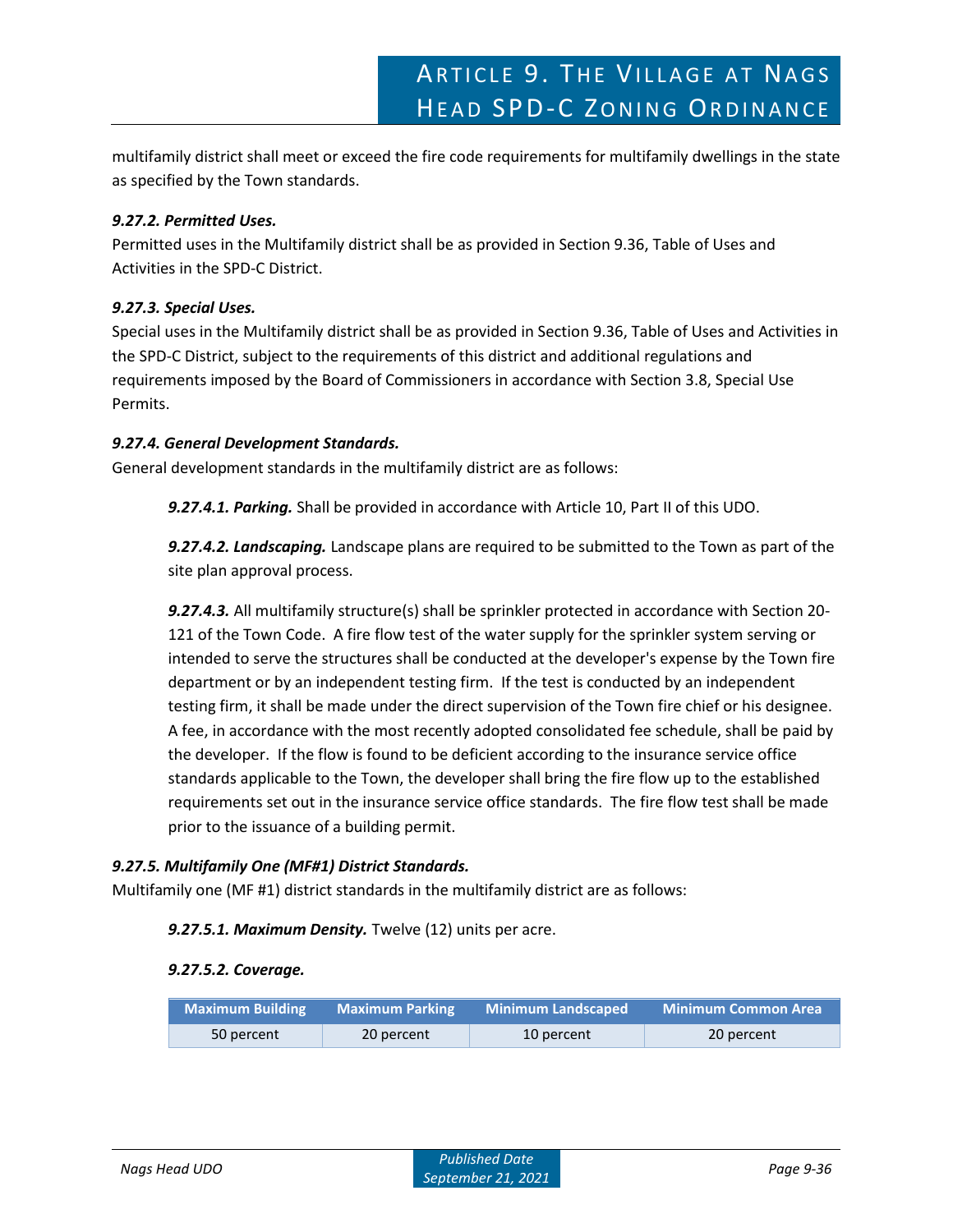#### *9.27.5.3. Minimum Building Setback Requirements.*

| <b>Fronting On:</b> | <b>Front Yard</b> | Side Yard                     | <b>Rear Yard</b> |
|---------------------|-------------------|-------------------------------|------------------|
| Public right-of-way | 20 feet           | 10 feet for each story with a | 20 feet          |
|                     |                   | maximum of 25 feet required   |                  |

Side yard setbacks for developments taller than two stories between South Virginia Dare Trail and the Atlantic Ocean shall follow the "visual window" concept as prescribed in subsection 9.24.11.

*9.27.5.4. Building Cluster Separation.* There shall be a minimum ten (10) feet building separation for each twelve (12) feet of building height or portion thereof with a maximum required separation of twenty-five (25) feet.

*9.27.5.5. Maximum Height.* Thirty-six (36) feet.

#### *9.27.6. Multifamily Two (MR#2) District Standards.*

Multifamily two (MF #2) district standards in the multifamily district are as follows:

*9.27.6.1. Maximum Density.* Eighteen (18) units per acre.

#### *9.27.6.2. Coverage.*

| <b>Maximum Building</b> | <b>Maximum Parking</b> | Minimum Landscaped | Minimum Common Area |
|-------------------------|------------------------|--------------------|---------------------|
| 50 percent (low-rise)   | N/A                    | 20 percent         | N/A                 |

#### *9.27.6.3. Minimum Building Front Yard and Side Yard Setback Requirements.*

| <b>Fronting On:</b> | <b>Front Yard</b> | Side Yard |
|---------------------|-------------------|-----------|
| Public right-of-way | 10 feet           | 20 feet   |

Side yard setbacks for developments taller than two stories between South Virginia Dare Trail and the Atlantic Ocean shall follow the "visual window" concept as prescribed in subsection 9.24.11.

*9.27.6.4. Rear Yard.* Twenty (20) feet. The rear yard may be reduced to fifteen (15) feet if adjacent to dedicated open space.

*9.27.6.5. Building Cluster Separation.* There shall be a minimum ten (10) feet building separation for each twelve (12) feet of building height or portion thereof.

*9.27.6.6. Maximum Height.* Forty-five (45) feet.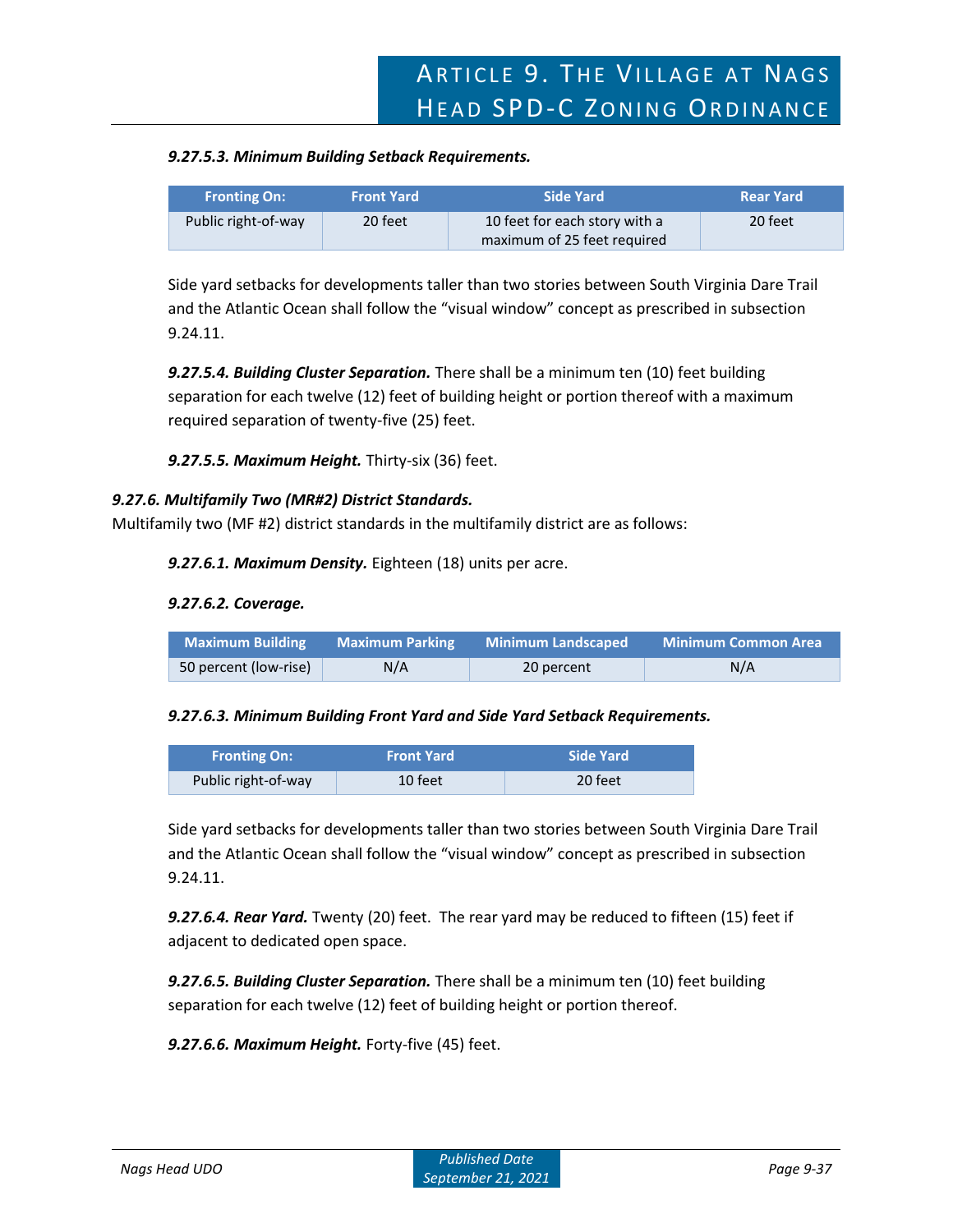# **SECTION 9.28 TOWNHOUSE I DISTRICT.**

# *9.28.1. Intent.*

It is the intent of the Townhouse I district to specify the standards for townhouse, multifamily, twofamily and single-family dwellings that would utilize the flexibility of the planned unit development concept to promote safety, efficiency, convenience and amenities in the best use of the land.

# *9.28.2. Permitted Uses.*

Permitted uses in the Townhouse I district shall be as provided in Section 9.36, Table of Uses and Activities in the SPD-C District.

# *9.28.3. Development Standards.*

Development standards in the Townhouse I district are as follows:

# *9.28.3.1. Minimum Setbacks:*

| <b>Minimum Setback From</b>                                                                                    | <b>Wood Frame Construction</b><br>(When Permitted)         | <b>Masonry Construction</b> |
|----------------------------------------------------------------------------------------------------------------|------------------------------------------------------------|-----------------------------|
| Virginia Dare Trail                                                                                            | 45 feet                                                    | 45 feet                     |
| <b>Other Streets</b>                                                                                           | 30 feet                                                    | 30 feet                     |
| Atlantic Ocean                                                                                                 | CAMA minimum of 150 feet from<br>MHW, whichever is greater |                             |
| Property line abutting land zoned open<br>space, setbacks not required from open<br>space along ocean or sound | 25 feet                                                    | 25 feet                     |
| Property line abutting another zoning<br>district                                                              | 25 feet                                                    | 25 feet                     |
| Property line abutting land dedicated in<br>Town for beach access.                                             | 25 feet                                                    | 25 feet                     |
| Property line separating single-family or<br>two-family structure                                              | 12 feet                                                    | 12 feet                     |

If two or more setbacks overlap, such as setbacks from US 158 and from a property line, the more stringent shall apply.

# *9.28.3.2. Minimum Separation Between Structures.*

*9.28.3.2.1. Wood Frame Construction (When Permitted):* Twenty-four (24) feet.

# *9.28.3.2.2. Masonry Construction:* Twenty-two (22) feet).

*9.28.3.3. Maximum Height of Structures.* Thirty-five (35) feet; may exceed the 35-foot height limit by one (1) foot for each two (2) feet added to the setbacks on each of the four sides; may not exceed fifty (50) feet in height with use of increased setbacks.

# *9.28.3.4. Maximum Lot Coverage, Drainage and Open Space.*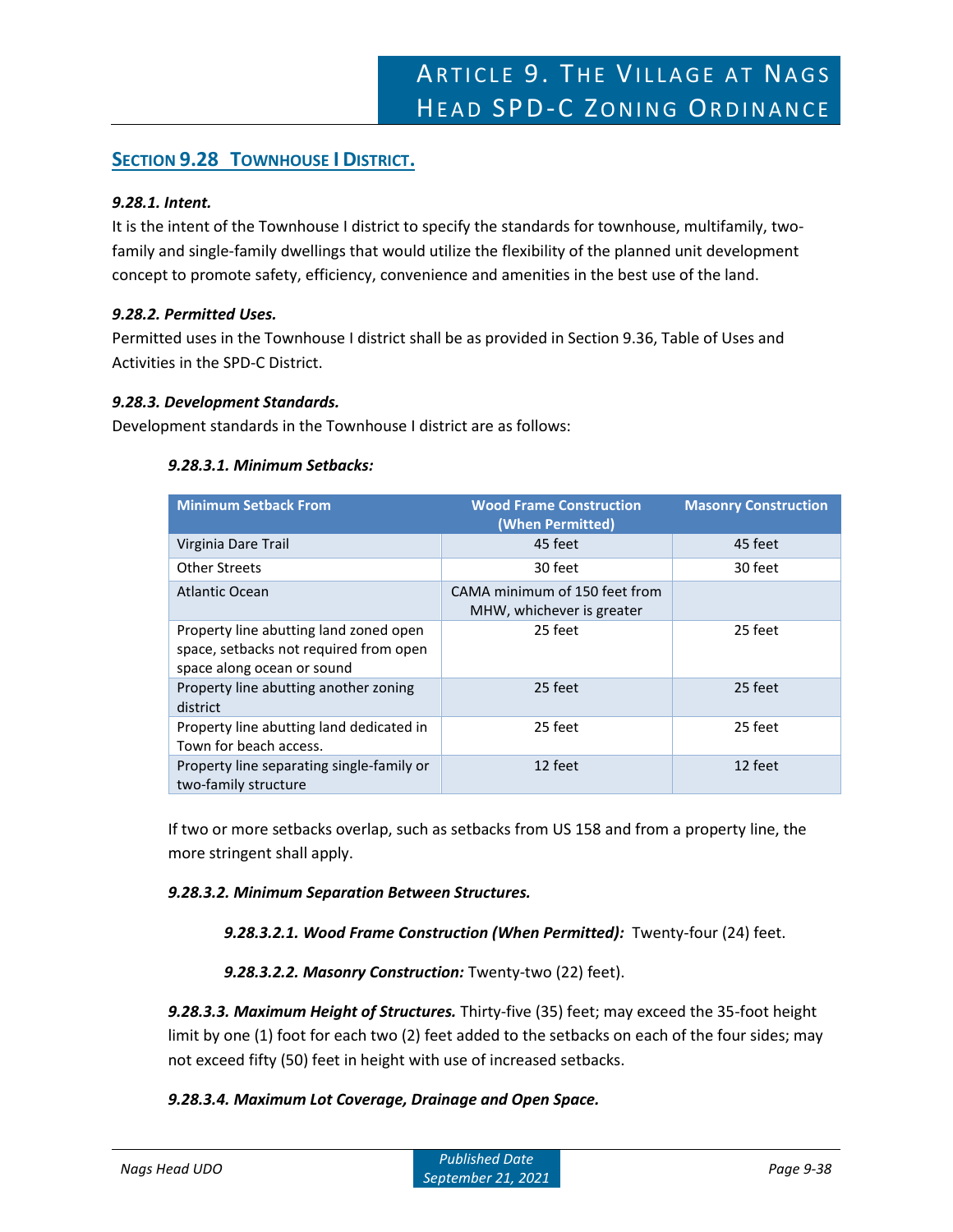*9.28.3.4.1.* Areas within seventy-five (75) feet of estuarine water shall not be more than thirty (30) percent covered with impermeable surface.

*9.28.3.4.2.* For remaining areas, runoff must be retained entirely on-site, or handled with a combination of on-site features and retention areas in abutting land zoned open space or channeled into an existing off-site drainage system. The drainage plan shall be certified as adequate to handle the development's runoff in a ten-year storm by a licensed engineer and approved by the Town.

*9.28.3.5. Minimum Parking Requirements.* Shall be provided in accordance with Article 10, Part II of this UDO.

*9.28.3.6. Number of Accessways.* One accessway per three hundred (300) feet of frontage along NC 12 is allowed.

*9.28.3.7. Minimum Lot Area.* A lot shall be of sufficient area to meet the dimensional requirements of this article and other applicable state and local ordinances.

*9.28.3.8. Minimum Lot Width.* Sixty (60) feet.

*9.28.3.9.* The structures shall be sprinkler protected in accordance with Section 20-121 of the Town Code. A fire flow test of the water supply for the sprinkler system serving or intended to serve the structures shall be conducted at the developer's expense by the Town fire department or by an independent testing firm. If the test is conducted by an independent testing firm, it shall be made under the direct supervision of the Town fire chief or his designee. A fee, in accordance with the most recently adopted consolidated fee schedule, shall be paid by the developer. If the flow is found to be deficient according to the insurance service office standards applicable to the Town, the developer shall bring the fire flow up to the established requirements set out in the insurance service office standards. The fire flow test shall be made prior to the issuance of a building permit.

# *9.28.3.10. Maximum Number of Dwelling Units per Structure.*

*9.28.3.10.1. For Townhouses.* Eight (8) dwelling units per structure.

*9.28.3.10.2. For Multifamily.* Eight (8) dwelling units per structure.

# *9.28.4. Design Options.*

Points may be acquired by incorporating one or more of the following design options in the Townhouse I district. The points may in turn be used to acquire reductions in dimensional requirements as explained in subsection 9.28.5 of this section. The design options and the points awarded with each are as follows:

*9.28.4.1.* Grant a perpetual easement at least six (6) feet in width to facilitate public pedestrian access to the ocean. The easements shall be clearly marked with a sign and easily identifiable. The easements shall be unencumbered by any part of the development and shall be easily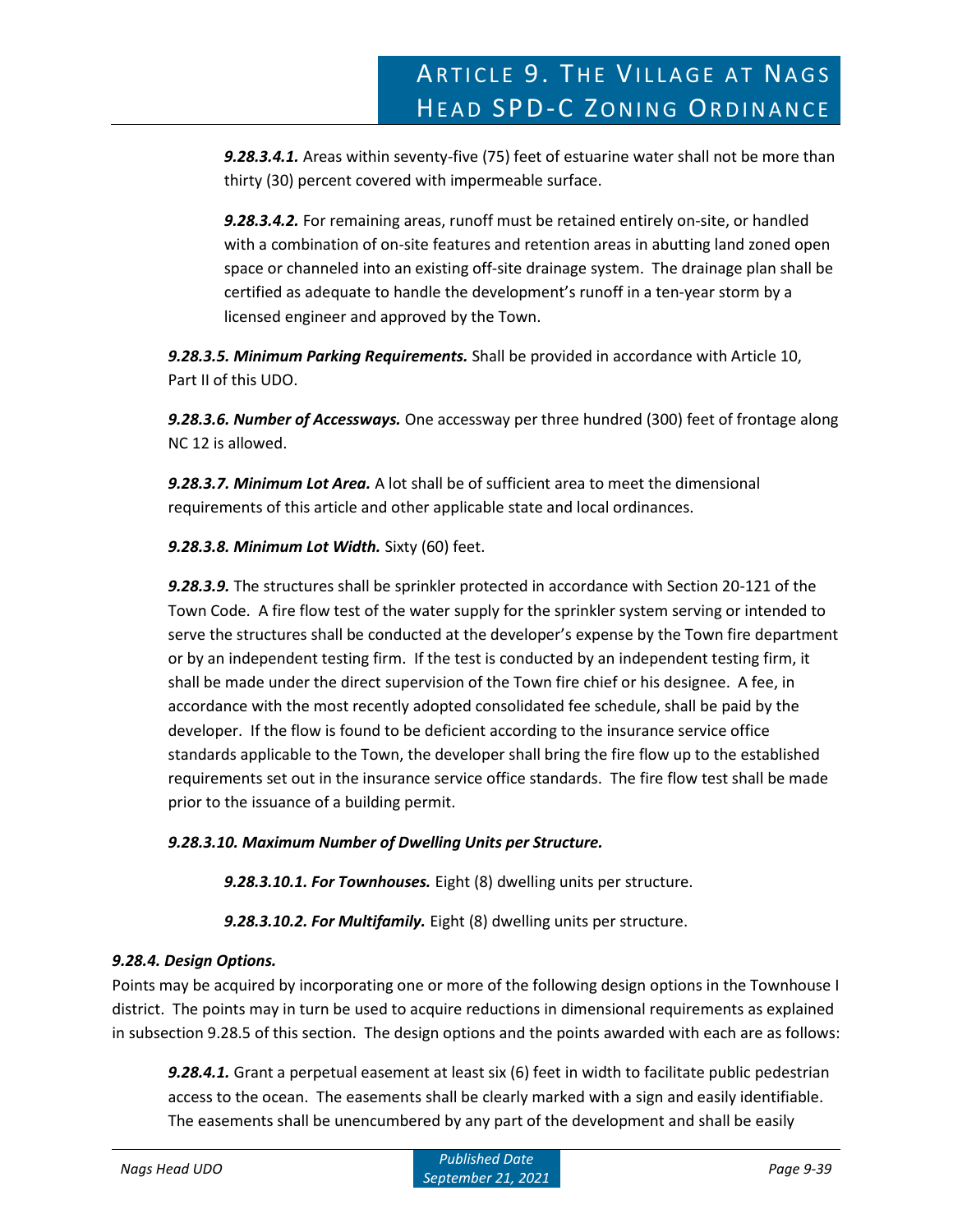traversable, incorporating walkways to cross dunes. The easements shall provide direct pedestrian access from NC 12 to the ocean beach (25 design points).

*9.28.4.2.* Provide a ten-foot wide vegetative buffer strip along the property line that abuts a zoning district of a different land use or intensity. The vegetation shall meet a minimum height of ten (10) feet within five years (15 design points).

*9.28.4.3.* Align entrances/exits from NC 12 with existing entrances/exits across the highways (15 design points).

# *9.28.5. Benefits from Design Options.*

Design points accumulated by incorporating design options specified in subsection 9.28.4 of this section may be used to obtain benefits as listed in this subsection 9.28.5. No single benefit can be obtained more than once for the same development. For example, a five-foot reduction in a setback from a street may not be obtained twice on the same development to reduce the setback by ten (10) feet.

*9.28.5.1.* Reductions in setbacks itemized by each of the following subsections may be realized for ten design points:

| <b>Fronting On:</b>                      | <b>Wood Frame Construction</b><br>(When Permitted) | <b>Masonry Construction</b> |
|------------------------------------------|----------------------------------------------------|-----------------------------|
| Virginia Dare Trail                      | 5 feet reduction                                   | 5 feet reduction            |
|                                          | (from 45 to 40)                                    | (from 45 to 40)             |
| <b>Other Streets</b>                     | 5 feet reduction                                   | 5 feet reduction            |
|                                          | (from 30 to 25)                                    | (from 30 to 25)             |
| Property line abutting land zoned open   | 15 feet reduction                                  | 15 feet reduction           |
| space                                    | (from 25 to 10)                                    | (from 25 to 10)             |
| Property line abutting another zoning    | 5 feet reduction                                   | 10 feet reduction           |
| district                                 | (from 25 to 20)                                    | (from 25 to 20)             |
| Property line abutting land dedicated in | 10 feet reduction                                  | 15 feet reduction           |
| Town for beach access.                   | (from 25 to 15)                                    | (from 25 to 10)             |

*9.28.5.2.* A reduction in the following separation required between structures may be realized for ten design points: Masonry construction – four-foot reduction (from 22 to 18 feet).

*9.28.5.3.* The following reduction in the number of parking spaces required per dwelling unit may be realized for ten design points: The parking requirement is reduced from 2-1/2 spaces per dwelling unit to two per dwelling unit.

# **SECTION 9.29 RECREATION DISTRICT.**

# *9.29.1. Intent.*

It is the intent of this district to provide opportunities throughout the Village at Nags Head for active and passive recreation intended for the use, comfort and convenience of the members of the village property owners association and their guests. The Recreation district shall be that area designated on the official land use plan map for the Village at Nags Head as "recreation and open space."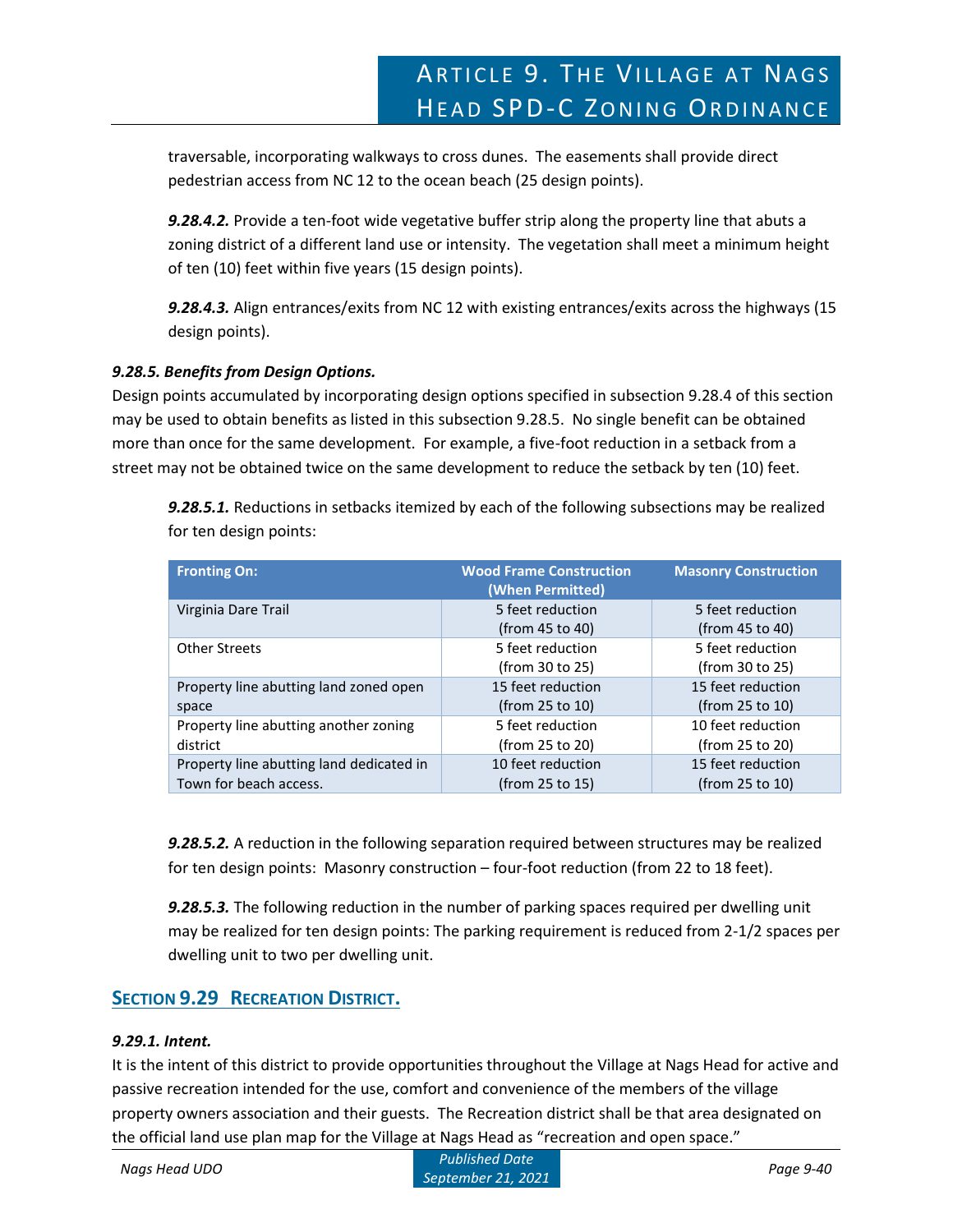### *9.29.2. Permitted Uses.* Permitted uses within the Recreation district area as follows:

*9.29.2.1. Village at Nags Head Common Open Space.* Purpose – Village common open spaces include but are not limited to "village" entry areas including islands, medians and signs; buffer and natural areas; Roanoke Sound access areas; Atlantic Ocean access areas; "Village" walkways, drainage easements and structures; lakes, ponds; and other open space areas.

*9.29.2.2. The Village at Nags Head Beach and Tennis Club.* Purpose – The Village at Nags Head Beach and Tennis Club would consist of a private club with facilities which may include a beach, swim and/or tennis center which may have the following facilities; including a swimming pool, sunbathing areas, club house, eating and drinking establishments, pro shops, bath and toilet facilities, tennis/squash/basketball courts, volleyball area or any other appropriate recreational activity. The on-site rental of beach chairs and umbrellas as permitted in subsection 9.29.2.4 of this section and limited to the property located at 5805 S. Seachase Drive.

*9.29.2.3. The Village at Nags Head Golf Club.* Purpose – The Village at Nags Head Golf Club would consist of a private club with facilities which shall include a golf course and club and those auxiliary facilities that are necessary. The area devoted to golf course will have restrictive covenants on the property which will assure that this property can only be used for a golf course or open space for perpetuity.

*9.29.2.4. Village at Nags Head Private Beach Access and Bathhouse.* Purpose —The Village at Nags Head private beach access and bathhouse, located at 4929 S. Virginia Dare Trail shall consist of a private beach access for use by Village at Nags Head Property Owners Association members and their guests as well as the on-site rental of beach chairs and umbrellas at the private beach bathhouse located at 4929 S. Virginia Dare Trail provided that:

*9.29.2.4.1.* Storage of such items, overnight and during hours of operation, shall be located westward of the static line and shall not be visible from the beach.

*9.29.2.4.2.* Beach chairs and umbrellas to be placed upon the beach shall contain no commercial signage. Property identifiers such as initials and numbering shall be located on the interior or underside of any chair or umbrella. Any other signage shall not be visible from the beach.

*9.29.2.4.3.* Placement of beach chairs and umbrellas upon the beach shall not restrict or impede the flow of vehicular, pedestrian or emergency services traffic.

*9.29.2.4.4.* All transactions involved in the operation of this business shall be from within the principal structure, the bathhouse, a location west of the static line, online, with rental contract or at the association management company's location.

*9.29.2.4.5.* Signage related to the on-site rental of beach chairs and umbrellas shall not be visible from NC 12.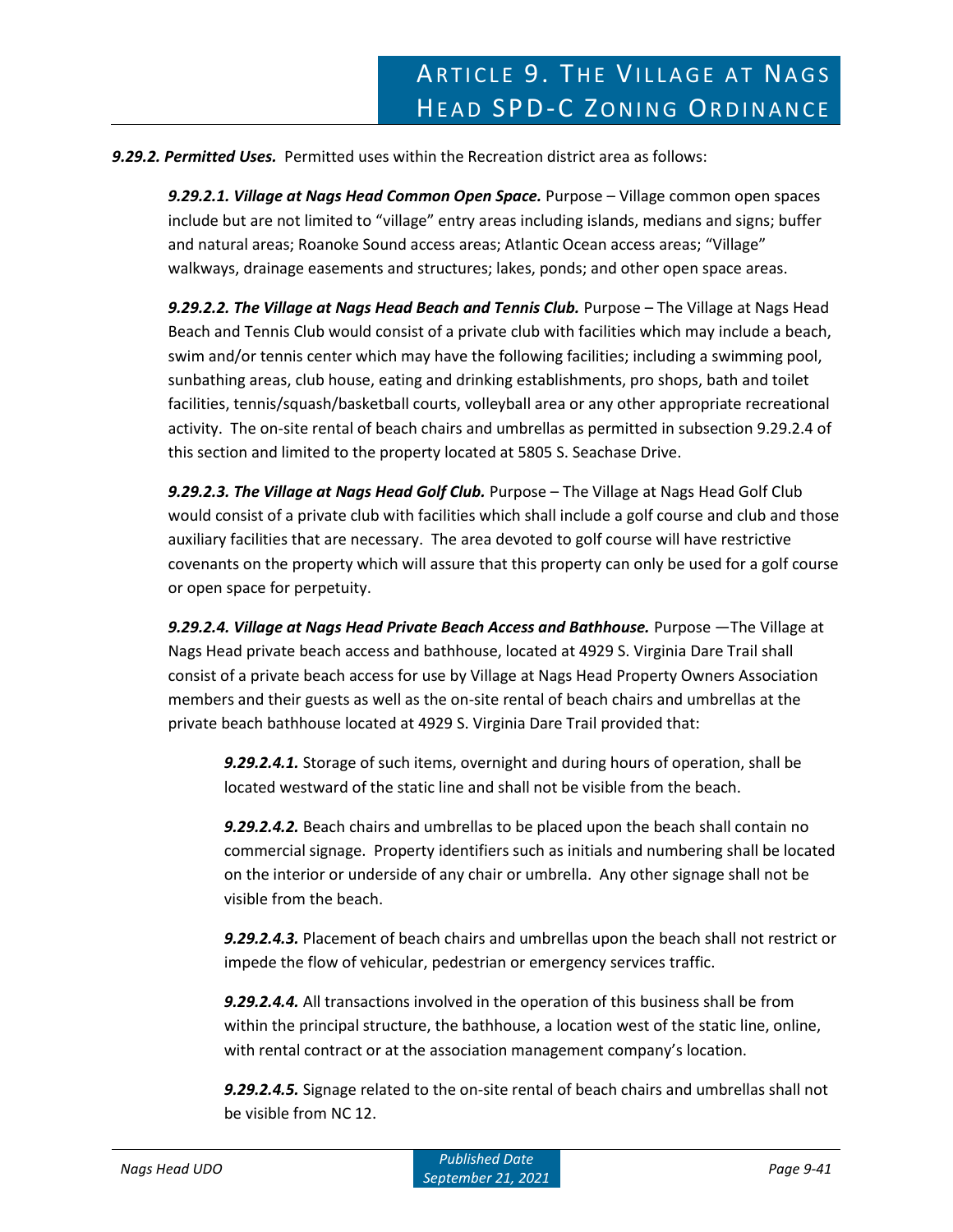*9.29.2.4.6.* Rentals shall be limited to members of the Village at Nags Head Property Owners Association and their guests only.

*9.29.2.4.7.* Under no circumstance shall beach chairs and umbrellas be left on the beach or be east of the static line overnight.

*9.29.2.4.8.* At the close of business hours, the beach upon which rentals occur shall be cleaned of all loose trash and debris.

*9.29.2.4.9.* Beach chairs and umbrellas shall only be set up when requested by the customer, beach chairs and umbrellas shall not be pre-set.

*9.29.2.4.10.* Emergency services personnel have the right to move beach chairs and umbrellas as necessary to ensure a clear line of sight for safety purposes.

*9.29.2.4.11.* Any violation of these regulations may result in any of the following actions:

*9.29.2.4.11.1.* Removal of equipment left on the beach overnight;

*9.29.2.4.11.2.* Issuance of civil penalty pursuant to Section 1.10, Violation of UDO Regulations of this UDO; or

*9.29.2.4.11.3.* Immediate revocation of the zoning permit.

# *9.29.3. Dimensional Requirements.*

Dimensional requirements within the Recreation district are as follows:

# *9.29.3.1. The Village at Nags Head Tennis Club.*

*9.29.3.1.1. Parking Required.* Swimming pool, one space per one hundred forty (140) square feet of pool water surface area; basketball, two spaces per basket; tennis and racquetball courts, two spaces per court, eating and drinking one space for each fiftyfive (55) square feet of interior public area.

*9.29.3.1.2. Landscaping Required.* There shall be a minimum twenty (20) landscaped or natural buffer around these areas.

# *9.29.3.2. The Village at Nags Head Golf Club.*

*9.29.3.2.1. Parking Required.* Golf course, minimum of four (4) spaces per tee.

*9.29.3.2.2. Landscaping Required.* There shall be a minimum ten-foot landscaped or natural buffer around these facilities.

# **SECTION 9.30 – 9.35 RESERVED.**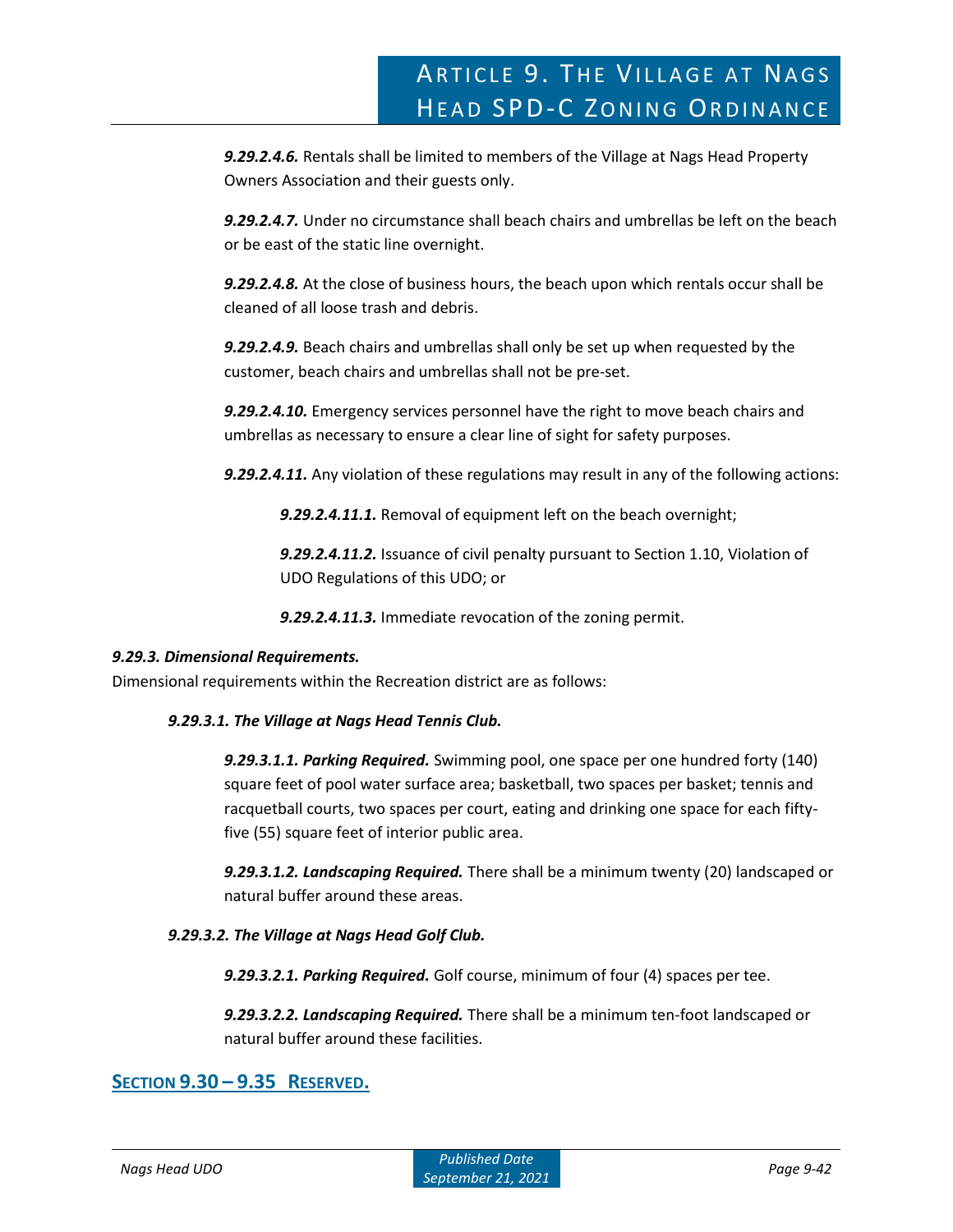# **PART VI. TABLE OF USES AND ACTIVITIES**

# **SECTION 9.36 TABLE OF USES AND ACTIVITIES FOR THE SPD-C DISTRICT.**

| <b>Use Category/</b><br><b>Class</b> | <b>Use Type</b>                                                                                                                                                                                                                                 |              | $C1$ $C2$ $1$ | Hotel DET ATT MF TH REC | SF- | SF- |   |   | <b>Supplemental</b><br><b>Regulations</b> |
|--------------------------------------|-------------------------------------------------------------------------------------------------------------------------------------------------------------------------------------------------------------------------------------------------|--------------|---------------|-------------------------|-----|-----|---|---|-------------------------------------------|
| 1 Residential                        | Accessory security and<br>management offices,<br>swimming pools, and tennis<br>courts                                                                                                                                                           |              |               |                         |     |     |   | P |                                           |
| 1 Residential                        | Detached single-family<br>dwelling                                                                                                                                                                                                              |              | P             | P                       | P   | P   | P | P |                                           |
| 1 Residential                        | Two-family dwelling                                                                                                                                                                                                                             |              |               |                         |     | P   | P | P |                                           |
| 1 Residential                        | Hotel                                                                                                                                                                                                                                           |              |               | PS                      |     |     |   |   | Sect. 9.37.1                              |
| 1 Residential                        | Hotel condominium                                                                                                                                                                                                                               |              |               | P                       |     |     |   |   |                                           |
| 1 Residential                        | Large residential dwellings                                                                                                                                                                                                                     |              | P             | P                       | P   | P   | P | P |                                           |
| 1 Residential                        | Motel                                                                                                                                                                                                                                           |              |               | P                       |     |     |   |   |                                           |
| 1 Residential                        | Motor lodge/motor inn                                                                                                                                                                                                                           |              |               | P                       |     |     |   |   |                                           |
| 1 Residential                        | Multifamily unit                                                                                                                                                                                                                                |              |               |                         |     |     | P |   |                                           |
| 1 Residential                        | Townhouse                                                                                                                                                                                                                                       |              |               |                         |     |     |   | P |                                           |
| 2 Retail                             | Beach recreation equipment<br>rentals and sales                                                                                                                                                                                                 |              | P             |                         |     |     |   |   |                                           |
| 2 Retail                             | Greenhouse and plant nursery                                                                                                                                                                                                                    | P            |               |                         |     |     |   |   |                                           |
| 2 Retail                             | Home center                                                                                                                                                                                                                                     | <b>PS</b>    |               |                         |     |     |   |   | Sect. 9.37.2                              |
| 2 Retail                             | Pet shop                                                                                                                                                                                                                                        |              | C             |                         |     |     |   |   |                                           |
| 2 Retail                             | Production and repair facility<br>for eyeglasses, hearing aids,<br>and prosthetic devices                                                                                                                                                       | $\mathsf{P}$ |               |                         |     |     |   |   |                                           |
| 2 Retail                             | Retail establishment, including<br>the incidental manufacturing,<br>repair or service of goods on<br>the premises, retail sales,<br>display rooms, and wholesale<br>and distribution operations in<br>connection with a retail<br>establishment | P            | P             | P                       |     |     |   |   |                                           |
| 3 Service                            | Aerobics class/dance<br>school/karate school                                                                                                                                                                                                    | P            | P             |                         |     |     |   |   |                                           |
| 3 Service                            | Child day care center                                                                                                                                                                                                                           | <b>CS</b>    |               | <b>CS</b>               |     |     |   |   | Sect. 9.37.3                              |
| 3 Service                            | <b>Financial institution</b>                                                                                                                                                                                                                    | P            |               |                         |     |     |   |   |                                           |
| 3 Service                            | Indoor public assembly                                                                                                                                                                                                                          | P            | $\mathsf{C}$  |                         |     |     |   |   |                                           |
| 3 Service                            | Newspaper printing and<br>publishing                                                                                                                                                                                                            | P            |               |                         |     |     |   |   |                                           |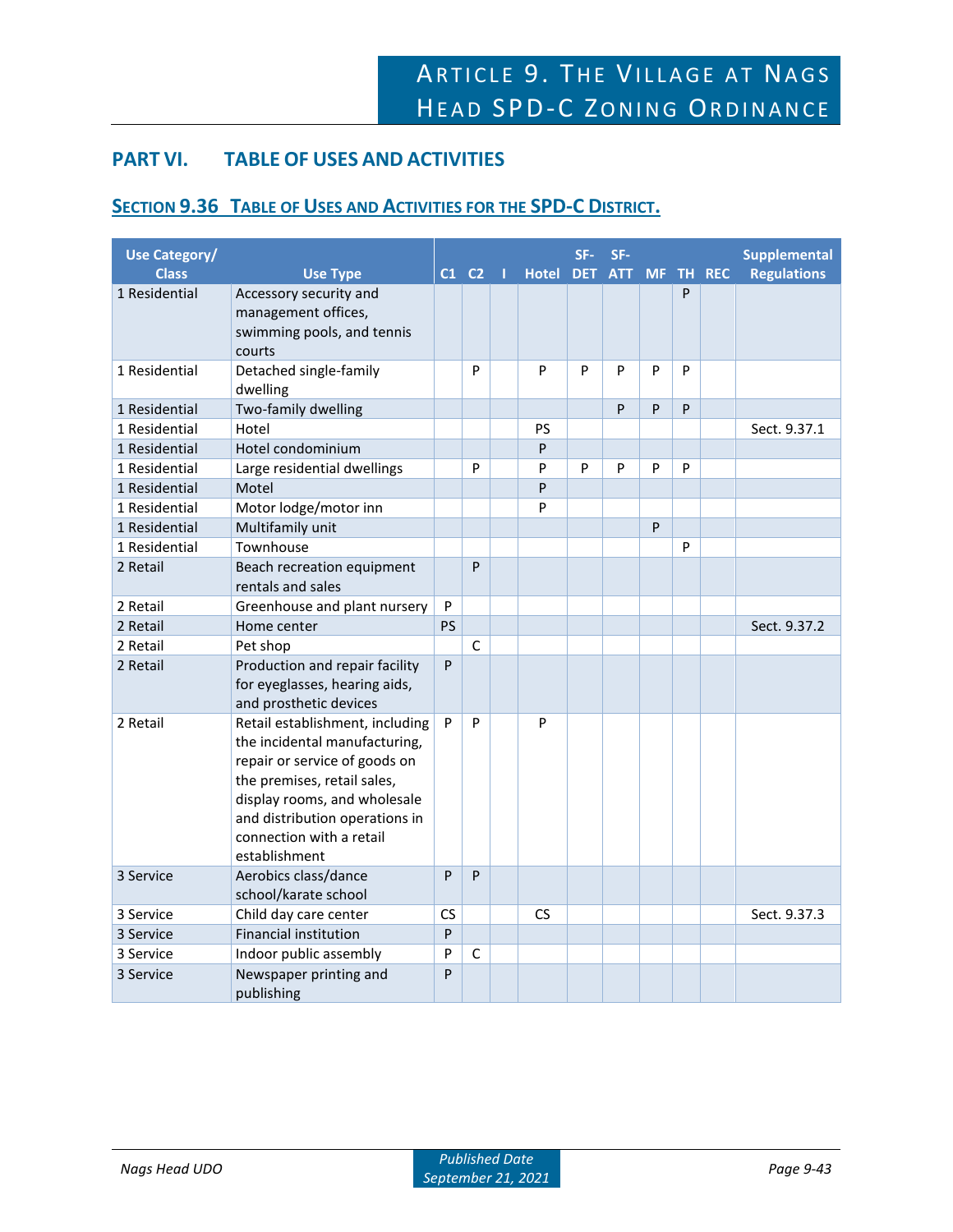# ARTICLE 9. THE VILLAGE AT NAGS HEAD SPD-C ZONING ORDINANCE

| <b>Use Category/</b>         |                                                         |                |                |    |              | SF-        | SF-        |  |           | <b>Supplemental</b> |
|------------------------------|---------------------------------------------------------|----------------|----------------|----|--------------|------------|------------|--|-----------|---------------------|
| <b>Class</b>                 | <b>Use Type</b>                                         | C <sub>1</sub> | C <sub>2</sub> | п  | <b>Hotel</b> | <b>DET</b> | <b>ATT</b> |  | MF TH REC | <b>Regulations</b>  |
| 3 Service                    | Personal service                                        | P              | P              |    |              |            |            |  |           |                     |
|                              | establishment, including                                |                |                |    |              |            |            |  |           |                     |
|                              | barbershop and beauty shop,                             |                |                |    |              |            |            |  |           |                     |
|                              | shoe repair shop, cleaning,                             |                |                |    |              |            |            |  |           |                     |
|                              | dyeing, laundry, pressing,                              |                |                |    |              |            |            |  |           |                     |
|                              | dressmaking, tailoring, and                             |                |                |    |              |            |            |  |           |                     |
|                              | garment repair shop with<br>processing on the premises  |                |                |    |              |            |            |  |           |                     |
| 4 Food Service               | Bakery and delicatessen                                 | P              |                |    |              |            |            |  |           |                     |
| 4 Food Service               | Restaurant                                              | P              | P              |    | P            |            |            |  |           |                     |
| 4 Food Service               | Restaurant, drive-in                                    | CS             | CS             |    | CS           |            |            |  |           | Sect. 9.37.4        |
| 4 Food Service               | Restaurant, drive-through                               | CS             | CS             |    |              |            |            |  |           | Sect. 9.37.5        |
| 5 Office                     | Office, including business,                             | P              | P              |    | P            |            |            |  |           |                     |
|                              | financial, governmental,                                |                |                |    |              |            |            |  |           |                     |
|                              | medical, and professional                               |                |                |    |              |            |            |  |           |                     |
| 5 Office                     | Office cluster                                          |                | P              |    |              |            |            |  |           |                     |
| 6 Commercial                 | Community shopping mall                                 | P              |                |    |              |            |            |  |           |                     |
| <b>Mixed Uses</b>            |                                                         |                |                |    |              |            |            |  |           |                     |
| 6 Commercial                 | Neighborhood shopping                                   |                | P              |    |              |            |            |  |           |                     |
| <b>Mixed Uses</b>            | cluster, with maximum                                   |                |                |    |              |            |            |  |           |                     |
|                              | allowable square footage of                             |                |                |    |              |            |            |  |           |                     |
|                              | 10,000 feet                                             |                |                |    |              |            |            |  |           |                     |
| 6 Commercial                 | Outdoor stands (accessory to                            | PS             | PS             |    |              |            |            |  |           | Sect. 9.37.6        |
| <b>Mixed Uses</b>            | shopping mall/neighborhood<br>shopping cluster)         |                |                |    |              |            |            |  |           |                     |
| 6 Commercial                 | <b>Regional Shopping Mall</b>                           | P              |                |    |              |            |            |  |           |                     |
| <b>Mixed Uses</b>            |                                                         |                |                |    |              |            |            |  |           |                     |
| 7 Institutional              | <b>Business and vocational</b>                          | P              |                |    |              |            |            |  |           |                     |
|                              | school                                                  |                |                |    |              |            |            |  |           |                     |
| 7 Institutional              | Municipal building, including                           |                |                | P  |              |            |            |  |           |                     |
|                              | fire station, police station, and                       |                |                |    |              |            |            |  |           |                     |
|                              | administrative office                                   |                |                |    |              |            |            |  |           |                     |
| 7 Institutional              | Public utility facility                                 |                | $\mathsf{C}$   |    |              |            |            |  |           |                     |
| 7 Institutional              | Religious complex                                       |                | Ċ              |    |              |            |            |  |           |                     |
| 7 Institutional              | Wastewater treatment plant                              |                |                | PS |              |            |            |  |           | Sect. 9.37.7        |
| 8 Medical                    | Heliports, accessory to a                               |                |                |    |              |            | <b>CS</b>  |  |           | Sect. 9.37.8        |
|                              | hospital                                                |                |                |    |              |            |            |  |           |                     |
| 8 Medical                    | Hospital                                                |                |                |    |              |            | CS<br>P    |  |           | Sect. 9.37.9        |
| 8 Medical                    | <b>Medical laboratory</b><br>Beach access and bathhouse | P              |                |    |              |            |            |  | P         |                     |
| 9 Recreation<br>9 Recreation | Beach and tennis club                                   |                |                |    |              |            |            |  | P         |                     |
| 9 Recreation                 | Commercial and recreational                             |                |                |    | P            |            |            |  |           |                     |
|                              | uses as accessory to hotel                              |                |                |    |              |            |            |  |           |                     |
|                              | (i.e., bath and tennis club,                            |                |                |    |              |            |            |  |           |                     |
|                              | restaurant, parking, and gifts/                         |                |                |    |              |            |            |  |           |                     |
|                              | specialty shop)                                         |                |                |    |              |            |            |  |           |                     |
| 9 Recreation                 | Golf club and golf course                               |                |                |    |              |            |            |  | P         |                     |
| 9 Recreation                 | Golf course maintenance                                 |                |                | P  |              |            |            |  |           |                     |
|                              | facility                                                |                |                |    |              |            |            |  |           |                     |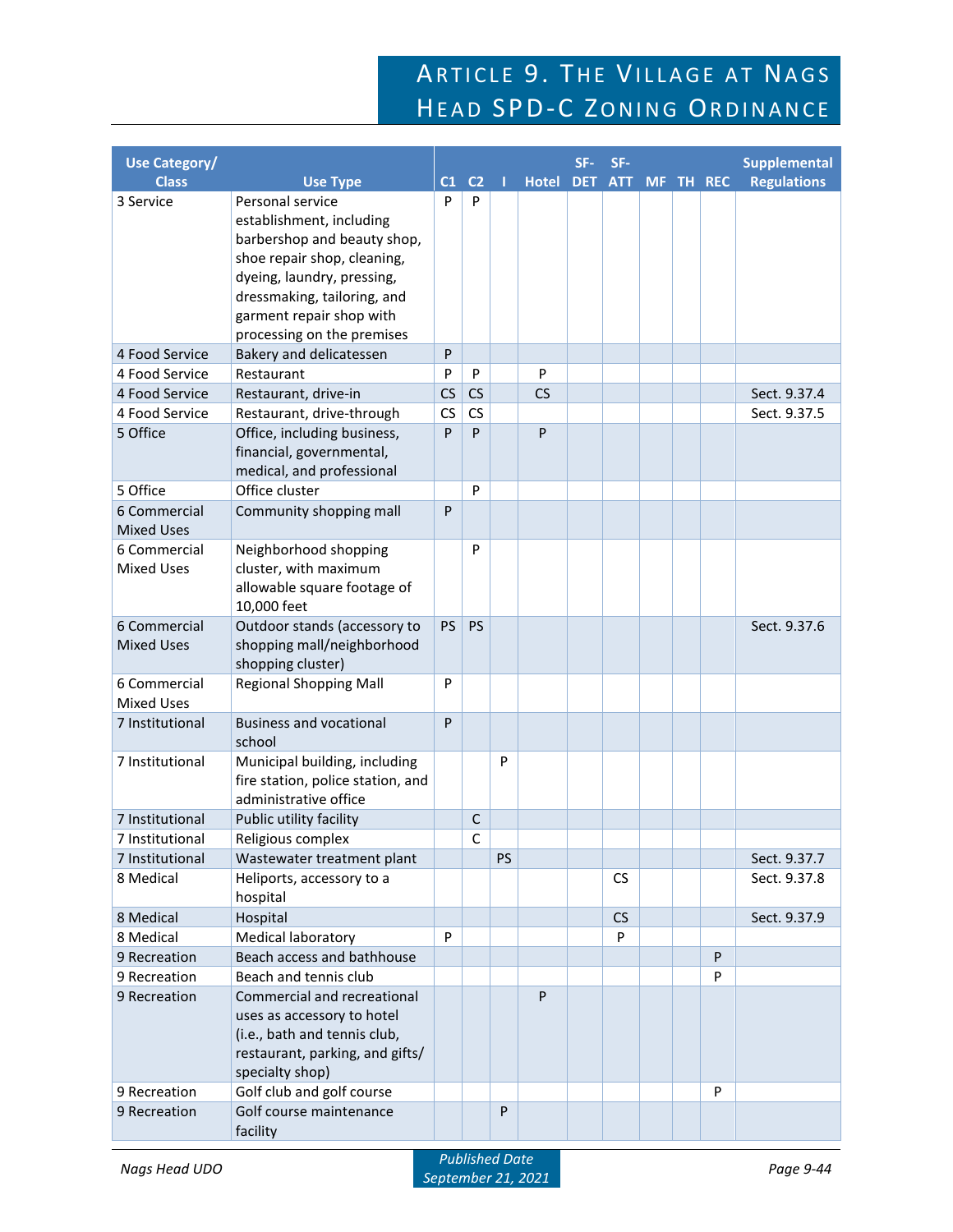| Use Category/<br><b>Class</b> | <b>Use Type</b>                                               | C1  | C <sub>2</sub> |           | <b>Hotel</b> | SF-<br>DET. | SF-<br>ATT MF TH REC |           |           |           | <b>Supplemental</b><br><b>Regulations</b> |
|-------------------------------|---------------------------------------------------------------|-----|----------------|-----------|--------------|-------------|----------------------|-----------|-----------|-----------|-------------------------------------------|
| 9 Recreation                  | Grass surface putting course                                  |     | C              |           |              |             |                      |           |           |           |                                           |
| 9 Recreation                  | Indoor recreational facility                                  | P   |                |           |              |             |                      |           |           |           |                                           |
| 9 Recreation                  | Open space                                                    |     |                |           |              |             |                      |           |           | P         |                                           |
| 9 Recreation                  | Private Pool - Commercial                                     |     |                |           |              |             |                      |           |           | P         |                                           |
| 9 Recreation                  | Sport climbing wall                                           |     | C              |           |              |             |                      |           |           |           |                                           |
| 9 Recreation                  | Theater                                                       | P   |                |           |              |             |                      |           |           |           |                                           |
| 10 Telecom                    | Telephone switching<br>station/electric substation            | CS. | <b>CS</b>      | <b>CS</b> | <b>CS</b>    | <b>CS</b>   | CS                   | CS.       |           |           | Sect. 9.37.10                             |
| 12 Accessory                  | Portable storage units/<br>temporary construction<br>trailers | PS. | <b>PS</b>      | <b>PS</b> | <b>PS</b>    | <b>PS</b>   | <b>PS</b>            | <b>PS</b> | <b>PS</b> | <b>PS</b> | Sect. 9.37.11                             |

# **SECTION 9.37 SUPPLEMENTAL REGULATIONS FOR THE SPD-C DISTRICT.**

# *9.37.1. Hotels.*

Hotels shall be permitted in accordance with Section 9.36, Table of Uses and Activities for the SPD-C District, provided that hotel suites comprise no more than thirty-three (33) percent of the total units in the building.

# *9.37.2. Home Center.*

Home centers shall be permitted in accordance with Section 9.36, Table of Uses and Activities for the SPD-C District, subject to the following requirements:

*9.37.2.1.* All materials and products must be enclosed and roofed on all sides.

*9.37.2.2.* If a building is used in connection with such center, the building may serve as a buffer on more or more sides.

*9.37.2.3.* The home center shall be fenced on all sides not abutting a building to a height of six (6) feet. Such construction shall be done in a manner so that there is no visible display of the materials and other matter stored within such center from the outside of such center.

*9.37.2.4.* A buffer zone of at least 2-1/2 feet from all property lines to all buildings, parking areas, and drives shall be maintained.

# *9.37.3. Child Day Care Center.*

Child day care centers are allowed as a special use in accordance with Section 9.36, Table of Uses and Activities for the SPD-C District, subject to other requirements of this Article and provided that the following conditions are met:

*9.37.3.1.* The facility shall adhere to the minimum requirements of and be licensed by the NC Department of Health and Human Services, Division of Child Development and Early Education.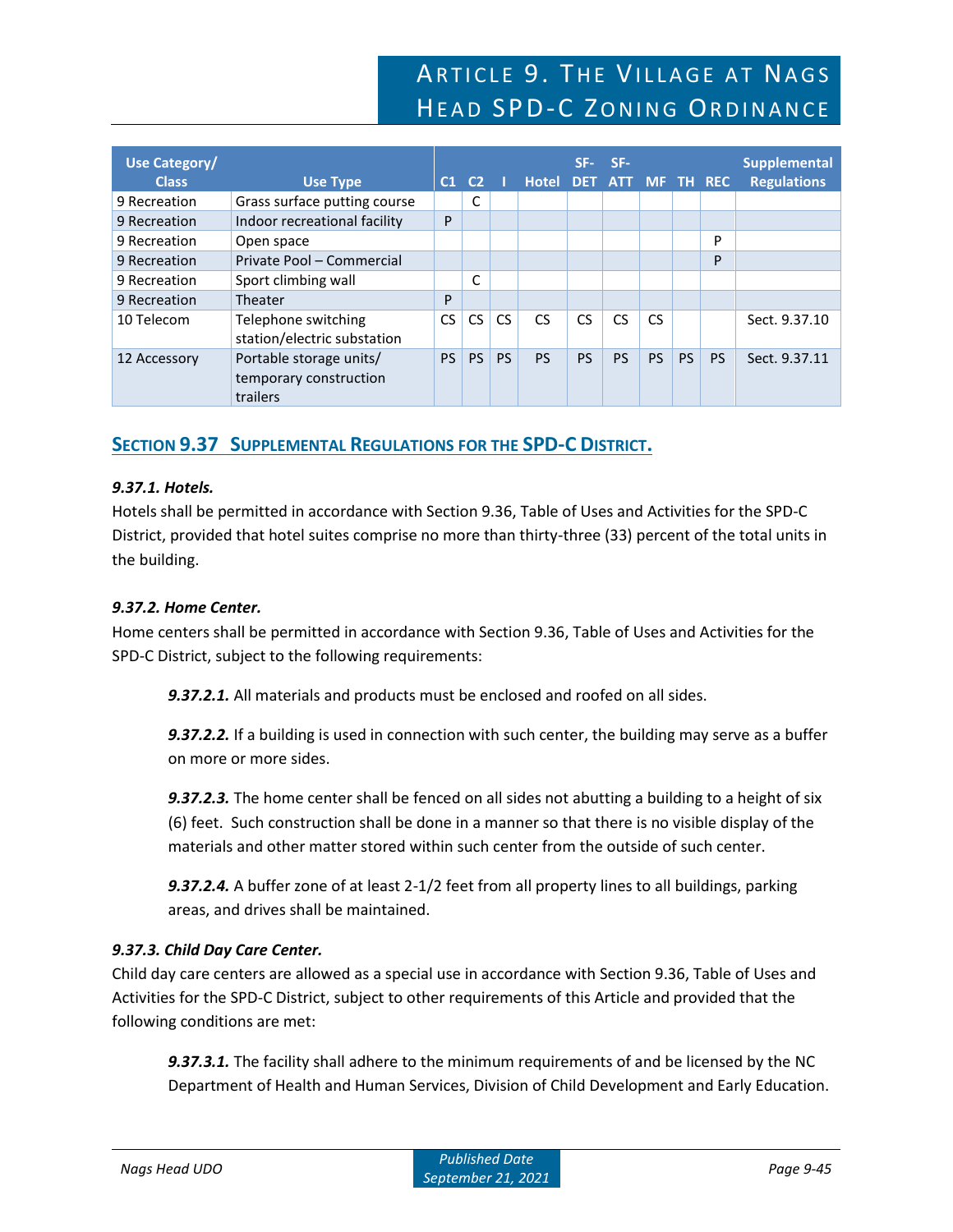*9.37.3.2.* Pickup and drop-off areas shall be provided separate from the drive aisle. The pickup and drop-off areas shall be designed so that no child is required to cross the parking lot or any other traffic areas.

*9.37.3.3.* All outdoor recreational areas shall be buffered from adjacent residential uses, residential land use classifications, and residential districts outside of the Village of Nags utilizing a 10-foot wide Commercial Transitional Protective Yard as prescribed in Article 10, Part VI, Commercial Design Standards. The buffer shall be placed on the exterior side of any required fencing.

# *9.37.4. Restaurant, Drive-In.*

Drive-in restaurants are allowed as a special use in accordance with Section 9.36, Table of Uses and Activities for the SPD-C District, provided that the boundaries of the entire site, if located within fifty (50) feet of an existing residential use or district, shall be buffered from all adjacent properties and rights-of-way utilizing a 10-foot wide Commercial Transitional Protective Yard as prescribed in Article 10, Part VI, Commercial Design Standards.

# *9.37.5. Restaurant, Drive-Through.*

Drive-through restaurants are allowed as a special use in accordance with Section 9.36, Table of Uses and Activities for the SPD-C District, provided that the boundaries of the entire site, if located within fifty (50) feet of an existing residential use or district, shall be buffered from all adjacent properties and rights-of-way utilizing a 10-foot wide Commercial Transitional Protective Yard as prescribed in Article 10, Part VI, Commercial Design Standards.

# *9.37.6. Outdoor Stands, Accessory to Shopping Mall/Neighborhood Shopping Cluster.*

Outdoor stands are permitted as an accessory use to shopping malls/neighborhood shopping clusters in accordance with Section 9.36, Table of Uses and Activities for the SPD-C District, subject to the following provisions:

*9.37.6.1.* The principal sale of items at an outdoor stand shall be limited to either fresh produce, hot dogs, coffee, ice cream or Italian ice and fudge. The sale of any other items shall be incidental and limited to no more than ten percent of the display area or ten percent of sales.

*9.37.6.2.* Only one outdoor stand shall be allowed per site. The stand shall not be required to be a permanent structure and may be located upon a trailer. When located upon a trailer, skirting shall be installed around the perimeter to screen the wheels, axles and towing hitch from view.

*9.37.6.3.* The stand area, inclusive of display counters and awnings, shall not exceed four hundred (400) square feet for produce stands and shall not exceed one hundred fifty (150) square feet for hot dog, coffee, ice cream and Italian ice and fudge stands. Refrigeration units may be utilized within the stand area. The location of the stand on the site shall comply with minimum district yard regulations for principal use structures.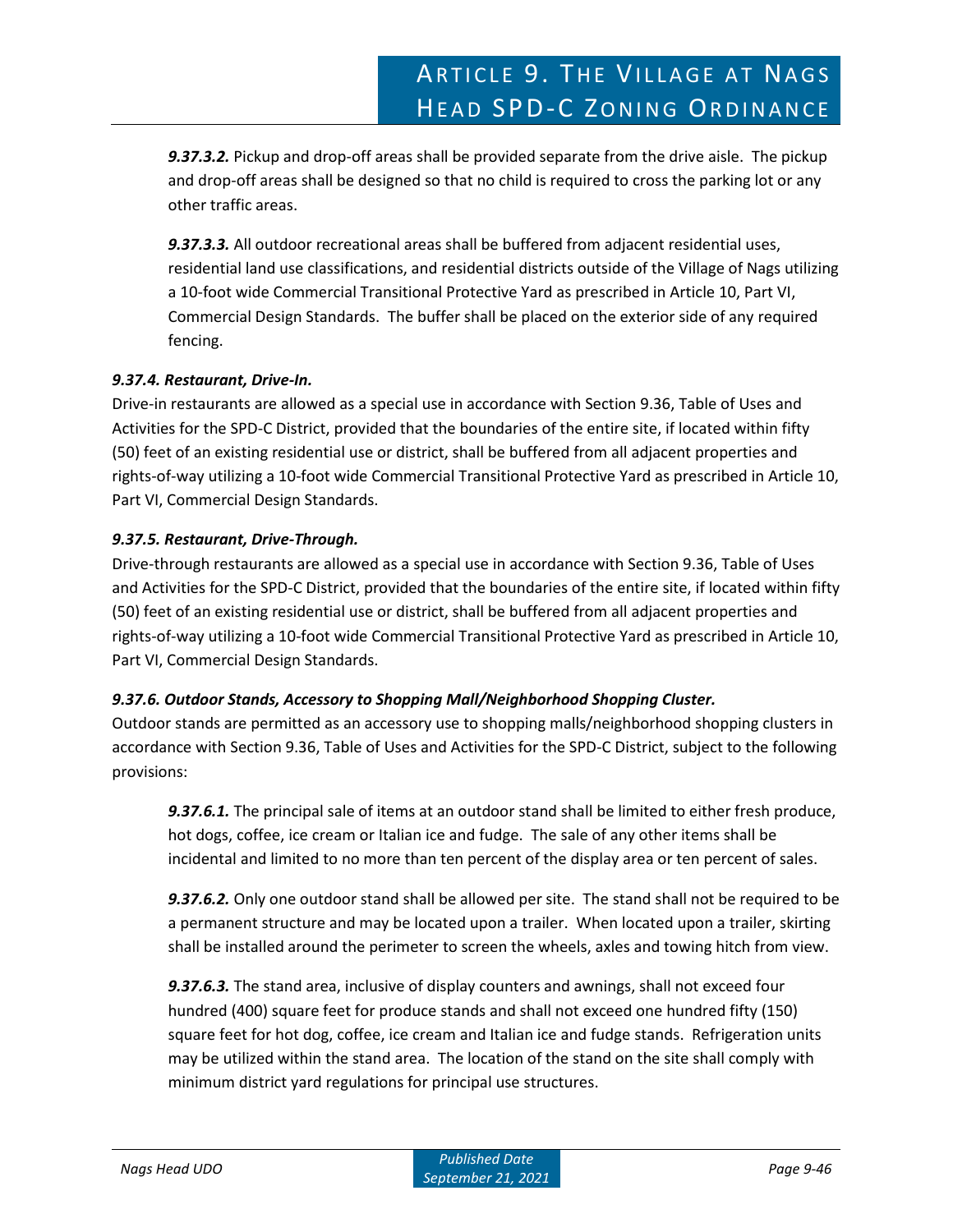*9.37.6.4.* Produce stands shall be temporary and may be operated for a period of time not to exceed 180 days annually. The dates of operation shall be limited to between May 1 and November 1 each year. Hot dog, coffee, ice cream and Italian ice and fudge stands may be operated year round but shall not be left on the property overnight and must be removed daily.

*9.37.6.5.* All stands shall comply with applicable Dare County Health Department regulations and permitting requirements.

*9.37.6.6.* When located on a site with fifty (50) or more existing parking spaces, no additional parking spaces will be required. When located on a site with less than fifty (50) parking spaces a minimum of three (3) off-street parking spaces in accordance with parking regulations of this UDO shall be provided.

*9.37.6.7.* When the regulations contained in the subsection are in conflict with the general regulations of Town Code Chapter 12, Article III, Peddlers and Itinerant Merchants, the provisions of this UDO shall prevail.

# *9.37.7. Wastewater Treatment Plants.*

Wastewater treatment plants designed and constructed for the use of residences or other building projects other than municipal or public community-wide waste treatment facilities are permitted in accordance with Section 6.6, Table of Uses and Activities, subject to the following provisions:

*9.37.7.1.* The wastewater treatment plant shall meet the minimum regulations of the appropriate regulatory agencies of the state, and the additional requirements of this section.

*9.37.7.2.* Excepting the drainfield, the wastewater treatment plant shall be located within or adjacent to the principal building which it is designed to serve. For the purposes of this section, the principal building is defined as the facility creating the greatest number of gallons of wastewater requiring treatment. The maximum distance of such treatment plant from the principal building shall be the number of feet measured from the building to the nearest property line or fifteen (15) feet, whichever is less.

*9.37.7.3.* Excepting the drainfield, no part of the wastewater treatment plant shall be located closer than thirty (30) feet to any adjoining property line. Adjoining property line is defined as the boundary line of any adjoining property, the ownership of which is not identical to the property on which such plant is located. If an adjoining lot is owned by the identical owners as the land upon which such plant is located and any portion of the adjoining lot is contained within the maximum distance required by this section, both lots shall be combined into one single lot of record, and a plat combining such lots shall be recorded in the Dare County Register of Deeds prior to the issuance of a building permit.

*9.37.7.4.* Excepting the drainfield, in no event shall any part of a wastewater treatment plant be located closer to an adjoining building than to the principal building served by the plant.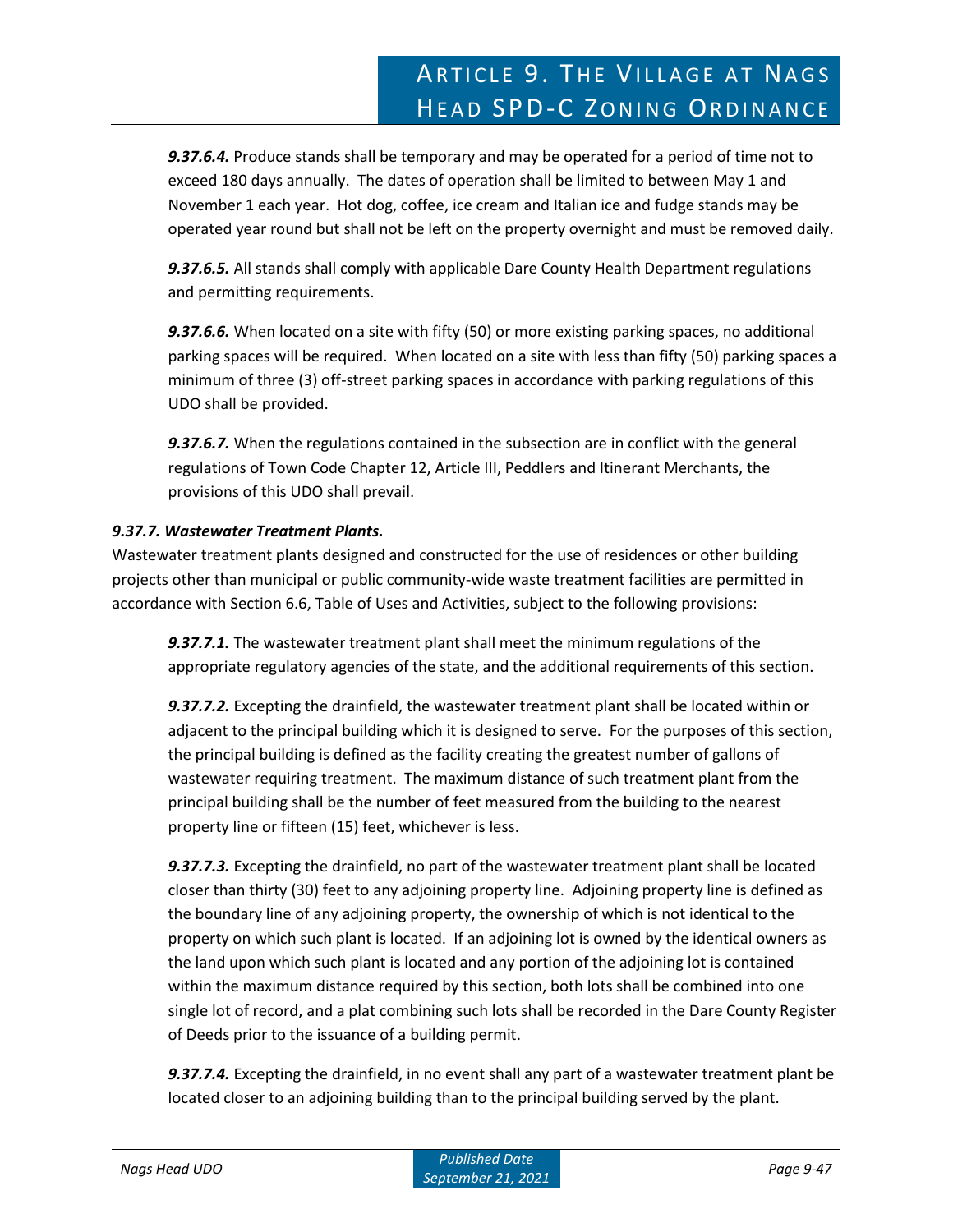*9.37.7.5.* The exterior of the wastewater treatment plant shall be architecturally compatible with the other building or buildings in the development and shall be screened in the manner which will cause it to resemble the principal structure or structures in the project.

### *9.37.8. Heliports, Accessory to a Hospital.*

Hospitals shall have an on-site heliport as an accessory use in accordance with Section 9.36, Table of Uses and Activities for the SPD-C District, provided that the following conditions are met:

*9.37.8.1.* Submission of a special use application with the Town planning and development department in addition to the following materials:

*9.37.8.1.1.* A site plan prepared in accordance with the applicable section provisions of Article 4 Development Review Process, including a map showing the locations, height and first floor elevations or foundation elevations above mean sea level of all structures, utility and street rights-of-way, existing power lines, towers, undeveloped residential lots, and other similar uses within the approach and protection area or within five hundred (500) feet of the center of the helicopter landing pad, whichever is the greater distance. The names and addresses of all property owners within this area shall be provided by the applicant.

*9.37.8.1.2.* Proposed heliport lighting plan demonstrating the technology and technique for retaining light on the site and prevention of light or light glare from affecting traffic using streets and highways in the area. Lighting of the helipad or final approach and takeoff areas shall comply with FAA regulations but shall be ground level based using cutoff or restrictive features to minimize overspill of light from the activity area itself.

*9.37.8.1.3.* Proposed approach and departing flight paths shall be shown on the site plan.

*9.37.8.1.4.* The use of sound buffers, proper facility siting, separation distances or other natural or manmade barriers as identified in FAA Heliport Design Advisory Circular 150/5390 2, Aviation Noise Effects, FAA-EE-85-2; Noise Control and Compatibility Planning for Airports, FAA AC 150/5020-1; and Airport Noise Compatibility Planning 14 CFR Part 150 Revised January 18, 1985, or the most recent design advisory circular shall be made a part of the hospital approval process.

*9.37.8.2.* The heliport shall be ground based only. No roof top facility shall be permitted.

*9.37.8.3.* The heliport shall comply with the latest edition of the FAA regulations in its design, size and use.

*9.37.8.4.* The hospital special use application shall not be considered for Town approval until the Town has received either tentative or final approval from the FAA, and all other required federal, state, and local approvals.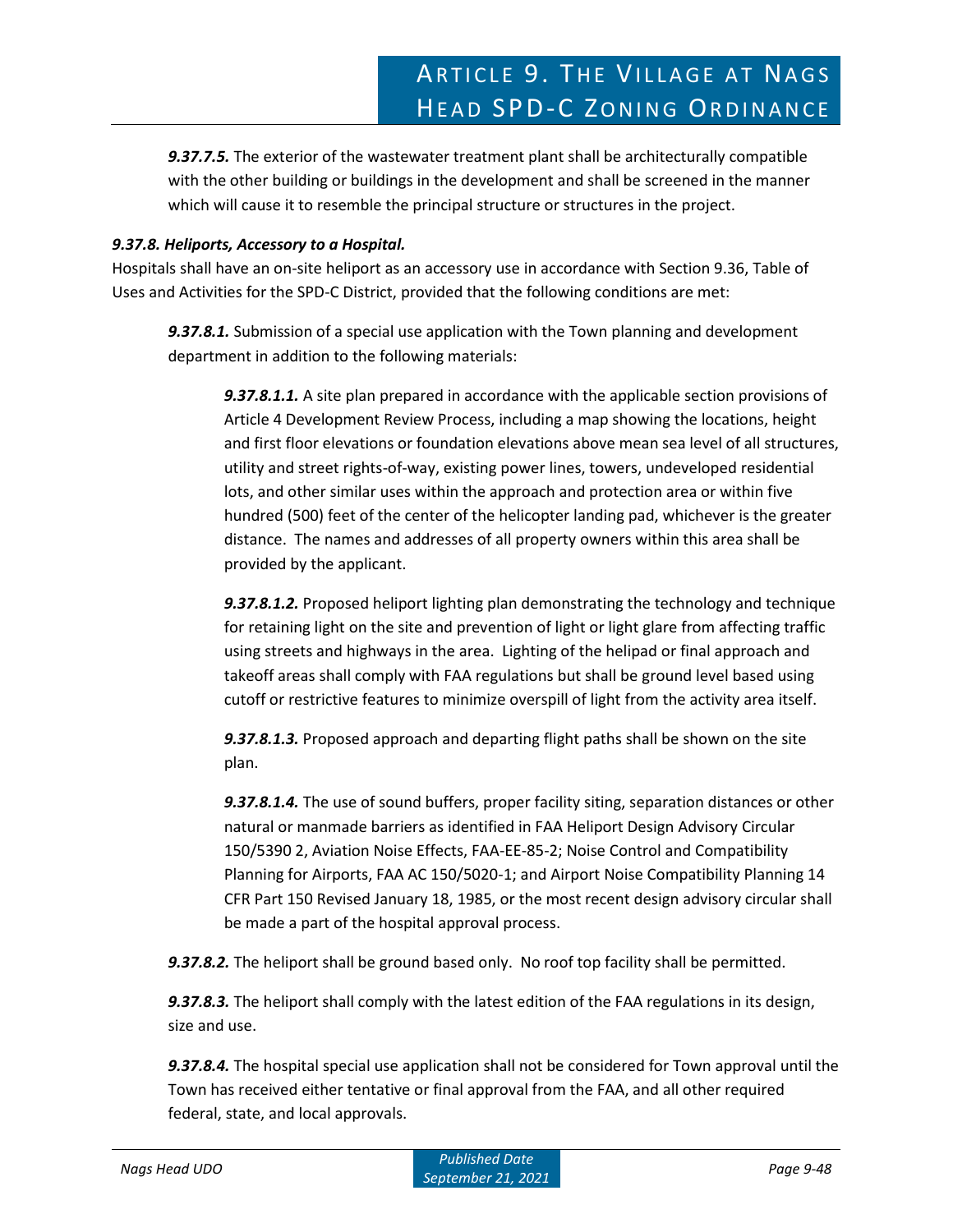*9.37.8.5.* No fixed based operations or refueling facilities shall be permitted on the hospital heliport site.

*9.37.8.6.* The helipad shall be situated in such a manner as to minimize the impact on adjacent residential land uses.

*9.37.8.7.* Heliport setbacks shall be:

*9.37.8.7.1.* From US 158 right-of-way: Two hundred (200) feet.

*9.37.8.7.2.* From any residential lot line: Three hundred (300) feet.

*9.37.8.7.3.* From any commercial lot line: Minimum seventy (70) feet.

# *9.37.9. Hospitals.*

Hospitals shall be permitted in accordance with Section 9.36, Table of Uses and Activities for the SPD-C District, provided that the following conditions are met:

*9.37.9.1.* The minimum land area for a hospital shall be ten (10) acres.

*9.37.9.2.* The minimum frontage along US 158 shall be five hundred (500) feet.

*9.37.9.3.* The maximum number of beds shall be fifty (50).

*9.37.9.4.* The hospital building or any accessory building shall not be located in any special flood hazard areas inundated by the 100-year flood.

*9.37.9.5.* No portion of the building shall be farther than two hundred (250) feet or closer than fifty (50) feet to a fire hydrant.

*9.37.9.6.* Fire hydrants shall be protected from traffic in accordance with Section 20-1 of the Town Code and shall be marked with strips on the pavement within the protected area.

*9.37.9.7.* The hospital shall be sprinkler protected in accordance with Section 20-121 of the Town Code. A fire flow test of the water supply for the sprinkler system serving or intended to serve the structures shall be conducted at the developer's expense by the Town fire department or by an independent testing firm. If the test is conducted by an independent testing firm, it shall be made under the direct supervision of the Town fire chief or his designee. A fee, in accordance with the most recently adopted consolidated fee schedule, shall be paid by the developer. If the flow is found to be deficient according to the insurance service office standards applicable to the Town, the developer shall bring the fire flow up to the requirements set out in the insurance service office standards. The fire flow test shall be made prior to the issuance of a building permit.

*9.37.9.8.* A 26-foot wide paved vehicular access along all four sides of the principal structure shall be provided, suitable for aerial operations, firefighting, and rescue equipment. The edge of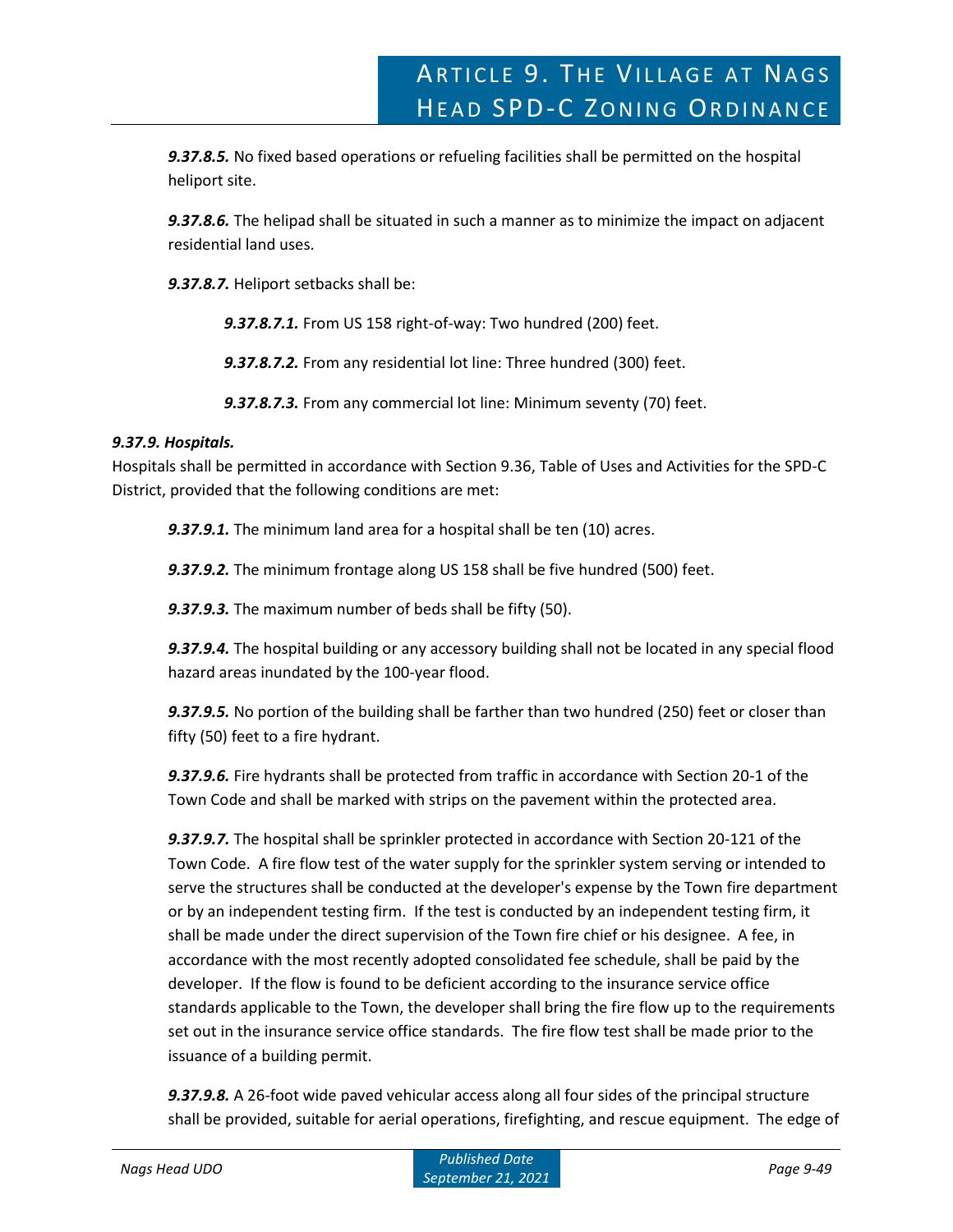the paved access nearer the structure shall be no closer than fifteen (15) feet nor farther than thirty (30) feet from the sides of the structure. Fire apparatus access drive-aisles shall be marked with permanent "NO PARKING-FIRE LANE" signs. All access drive-aisles shall meet the Town turn radius standards, as determined by the Town Engineer.

*9.37.9.9.* A buffer consisting of a 25-foot wide Commercial Transitional Protective Yard as prescribed in Article 10, Part VI, Commercial Design Standards shall be placed between the hospital building, including any accessory uses, and any adjacent residential development, open space, or Town street. A buffering plan shall be submitted with the special use application.

*9.37.9.10.* Hospital building setbacks shall be:

*9.37.9.10.1.* From US 158 right-of-way: Forty (40) feet.

*9.37.9.10.2.* From any residential use: One hundred (100) feet.

*9.37.9.10.3.* From any commercial use: Fifty (50) feet.

*9.37.9.11.* The maximum building height shall be forty-five (45) feet.

*9.37.9.12.* There shall be no outdoor storage of any materials.

*9.37.9.13.* Hospitals may have signage in accordance with Article 10, Part III, Sign Regulations of this UDO.

*9.37.9.14.* Access for emergency and service vehicles shall be from US 158 only.

*9.37.9.15.* There shall be no disposal or incineration of any toxic wastes either on-site or in the sewage treatment plant that serves the site.

*9.37.9.16.* An evacuation plan/critical facilities plan shall be developed by the applicant and accepted by the Board of Commissioners prior to the issuance of the certificate of occupancy, and shall be consistent with Town, community rating system (CRS), and state and local emergency management plans.

*9.37.9.17.* Hospitals may have detached medical offices as an accessory use on-site, provided the following conditions are met:

*9.37.9.17.1.* The building setbacks shall be:

*9.37.9.17.1.1.* From the US 158 right-of-way: Forty (40) feet.

*9.37.9.17.1.2.* From any residential use: Fifty (50) feet.

*9.37.9.17.1.3.* From any commercial use: Fifty (50) feet.

*9.37.9.17.2.* The maximum building height shall be thirty-five (35) feet.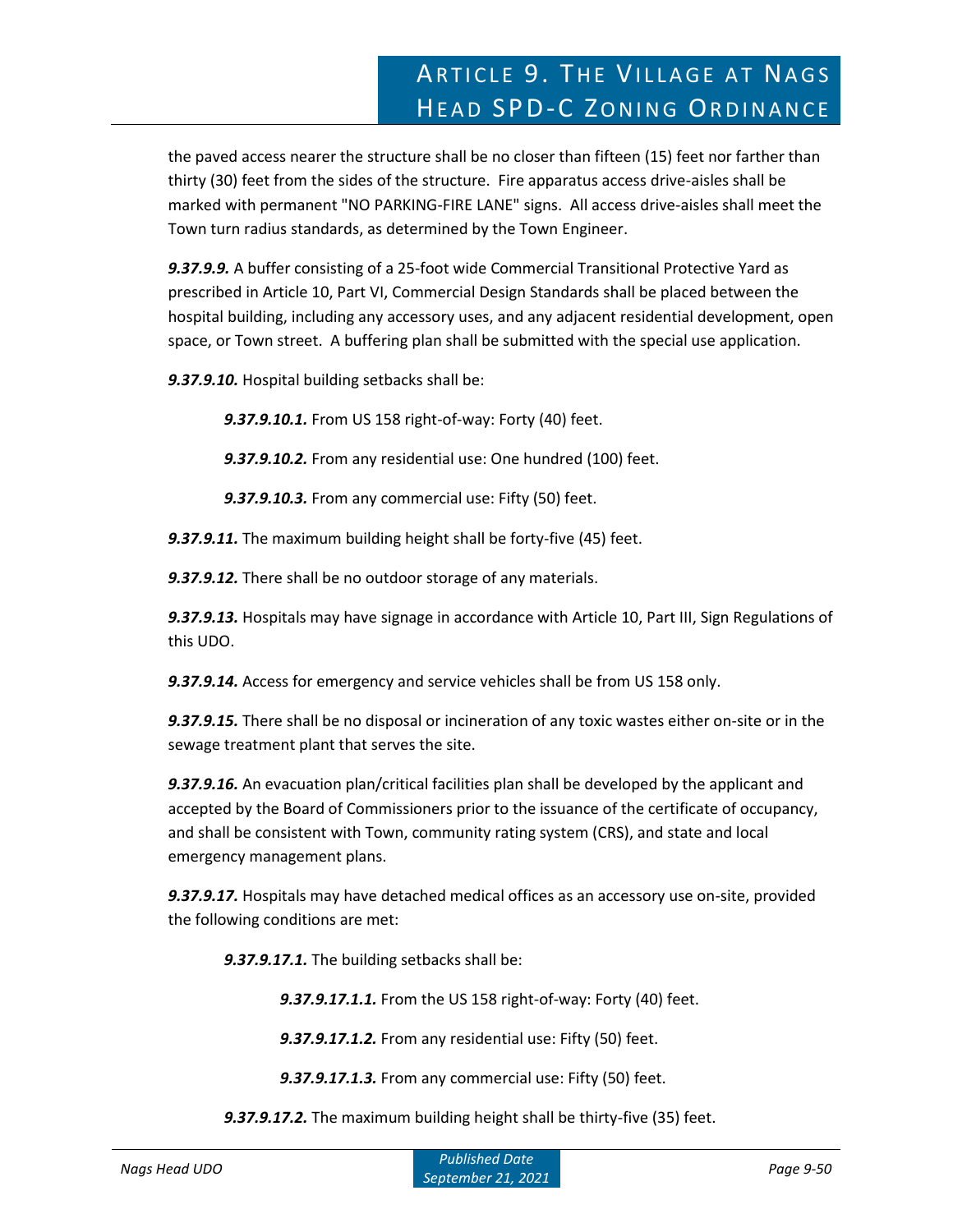### *9.37.10. Telephone Switching Station and Electric Substation.*

Telephone switching stations and electric substations are allowed as a special use in accordance with Section 9.36, Table of Uses and Activities for the SPD-C District, provided that:

*9.37.10.1.* The utility structure shall meet the development standards of the district in which it is located including, but not limited to, setbacks, open space requirements, height, and buffer requirements.

*9.37.10.2.* No open storage is allowed.

*9.37.10.3.* All utility structures requiring a building permit shall be architecturally designed to conform to the district in which they are located.

*9.37.10.4.* All utility structures shall be visually buffered from all adjacent properties and rightsof-way utilizing a 10-foot wide Commercial Transitional Protective Yard as prescribed in Article 10, Part VI, Commercial Design Standards.

*9.37.10.5.* Should the use for which the structure was allowed be discontinued, then the property upon which the structure is located shall be subject to the allowed uses and all development standards of that district.

### *9.37.11. Portable Storage Units/Temporary Construction Trailers.*

*9.37.11.1.* Trucks, trailers, semi-trailers (self-propelled or detached) and prefabricated cargo shipping containers or similar containers shall not be used as a storage or other type of accessory structure in any zoning district, except as provided for under this section.

*9.37.11.2.* Following a storm event for which a state of emergency has been declared in accordance with Chapter 14 of the Town Code of Ordinances, trucks, trailers, semi-trailers (selfpropelled or detached), and prefabricated cargo shipping containers may be stored temporarily on a site to store merchandise removed from the damaged structure, provided a storm related building permit has been issued to repair the structure. Trucks, trailers, semi-trailers, and prefabricated cargo shipping containers may be located in any required parking area or drive aisle. Trucks, trailers, semi-trailers, or prefabricated cargo shipping containers shall be allowed onsite for a time period not to exceed six months from date of building permit issuance and shall be removed prior to issuance of the building permit certificate of completion.

*9.37.11.3.* Temporary, self-contained storage units used in moving services, including "PODS" which are intended to be picked up and moved to various locations on demand shall be allowed on a parcel for up to thirty (30) days with a zoning permit. Such storage units must be stored within the property boundary and shall be placed so as not to interfere with traffic or as to create a traffic hazard on an adjacent street.

*9.37.11.4.* Mobile magnetic resonance imager(s) (MRI), health or other medical vehicles providing mobile health services, and book mobiles when approved by the Town Manager as